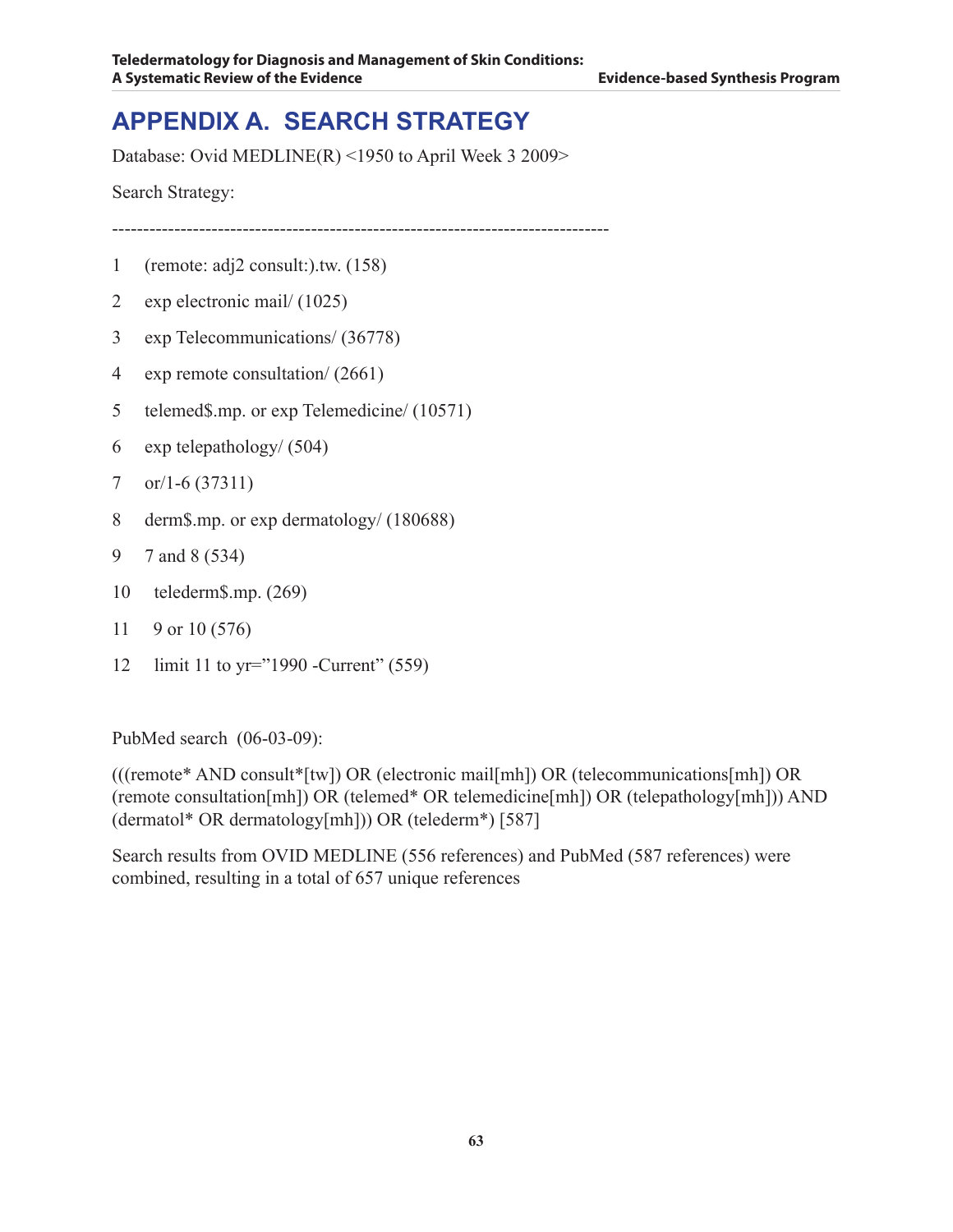# **APPENDIX B. Data Extraction Form**

| Year published:                                                         |                                |
|-------------------------------------------------------------------------|--------------------------------|
| Country where study performed (country of first author or multicenter): |                                |
| Source of funding for study:                                            |                                |
|                                                                         |                                |
| <b>DESIGN</b> (circle):                                                 |                                |
| Systematic review                                                       | Cross-sectional study          |
| Randomized controlled clinical trial                                    | Case series                    |
| Non-randomized controlled clinical trial                                | Case report                    |
| Cohort study                                                            | Qualitative                    |
| Case-control study                                                      | Editorial/opinion piece/letter |
| Other evaluation of diagnostic test                                     |                                |

#### **KEY QUESTION(S) (circle):**

KQ1: Diagnostic accuracy/reliability KQ2: Clinical management accuracy/reliability KQ3: Clinical outcomes (clinical course, satisfaction, quality of life, visits avoided, etc.) KQ4: Costs KQ5: Implementation Background

NOTES:

□ Study contains/may contain same data as another study (specify study: \_\_\_\_\_\_\_\_\_\_\_\_\_\_\_\_\_\_\_

 $\hspace{.5cm}$  ) and the contract of the contract of the contract of the contract of the contract of  $\hspace{.5cm}$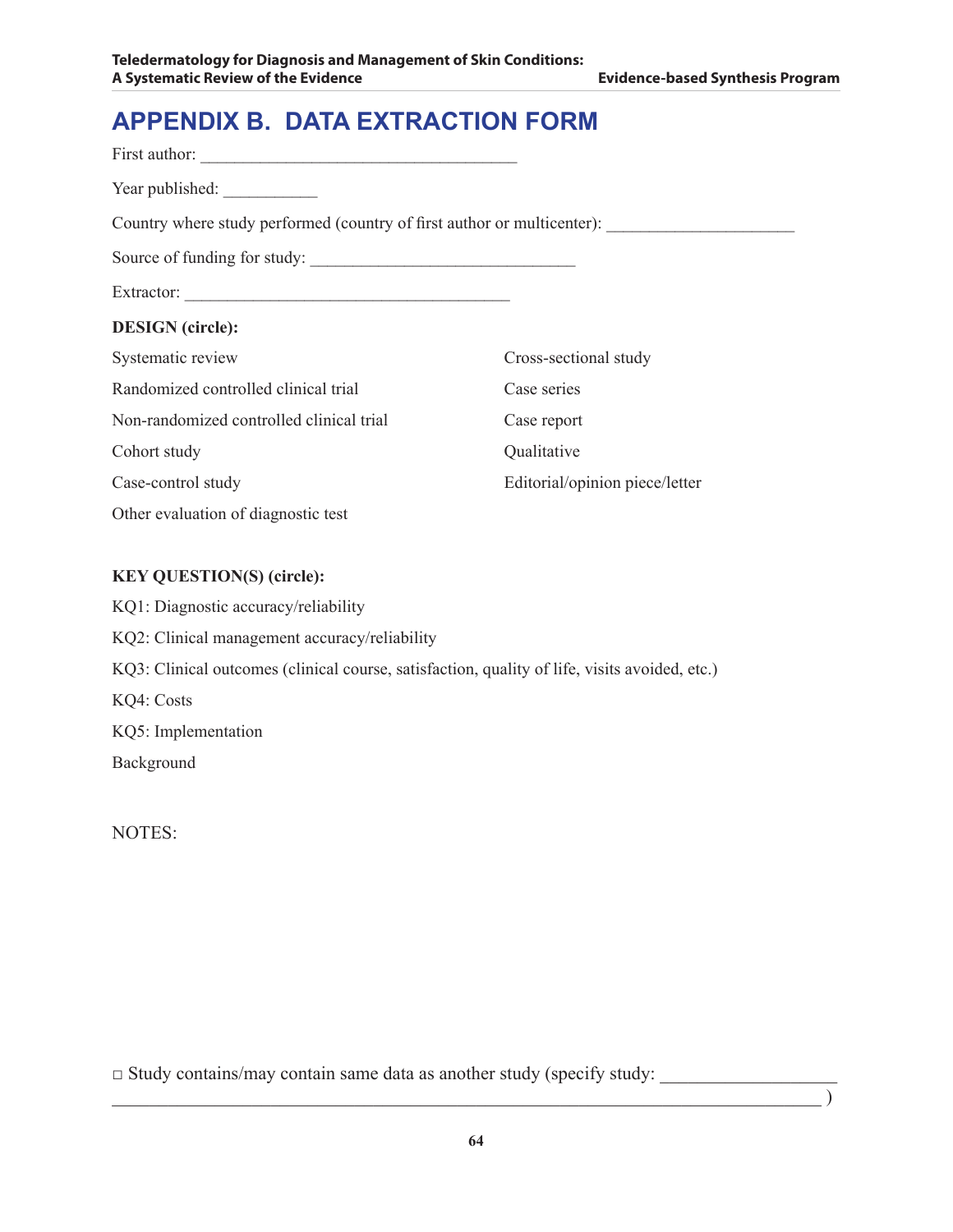#### **STUDY SETTING/EQUIPMENT:**

| Single- or Multi-center trial? (circle one)               |                  |                                                                                                 |
|-----------------------------------------------------------|------------------|-------------------------------------------------------------------------------------------------|
| a. $#$ of sites where photos obtained                     |                  |                                                                                                 |
|                                                           |                  | setting for each site (e.g., patient home, physician office, hospital, nursing home, etc.)      |
| 1.                                                        |                  |                                                                                                 |
| 2.                                                        |                  |                                                                                                 |
| $\overline{3}$ .                                          |                  |                                                                                                 |
|                                                           |                  |                                                                                                 |
| $\overline{4}$ .                                          |                  |                                                                                                 |
| b. $#$ of sites where photos interpreted                  |                  |                                                                                                 |
|                                                           |                  | setting for each site (e.g., dermatology clinic [or other type of clinic], hospital, VA or non- |
| VA, academic or community-based, etc.)                    |                  |                                                                                                 |
| $\mathbf{1}$ .                                            |                  |                                                                                                 |
| 2.                                                        |                  |                                                                                                 |
|                                                           |                  |                                                                                                 |
| 3.                                                        |                  |                                                                                                 |
| 4.                                                        |                  |                                                                                                 |
| Technology used: Store & Forward                          | Live Interactive |                                                                                                 |
| Purpose of examination: Diagnosis Therapy Follow-up Other |                  |                                                                                                 |
| Camera type: Pixels:                                      |                  |                                                                                                 |
|                                                           |                  |                                                                                                 |
| Image interpretation technique(s):                        |                  |                                                                                                 |

#### **PROVIDERS (e.g., family practice dermatologist, specialist dermatologist, dermatopathologist):**

A. Gold Standard Test Provider 1. Clinical dermatologist (in-person evaluation) Level of training Experience with teledermatology (volume of cases, if reported) 2. Histodermatologist Level of training Experience with teledermatology (volume of cases, if reported) B. Index Test Provider Level of training Experience with teledermatology (volume of cases, if reported) C. Photographer/History Taker (if different from Index Test Provider) Level of training

Experience with teledermatology (volume of cases, if reported)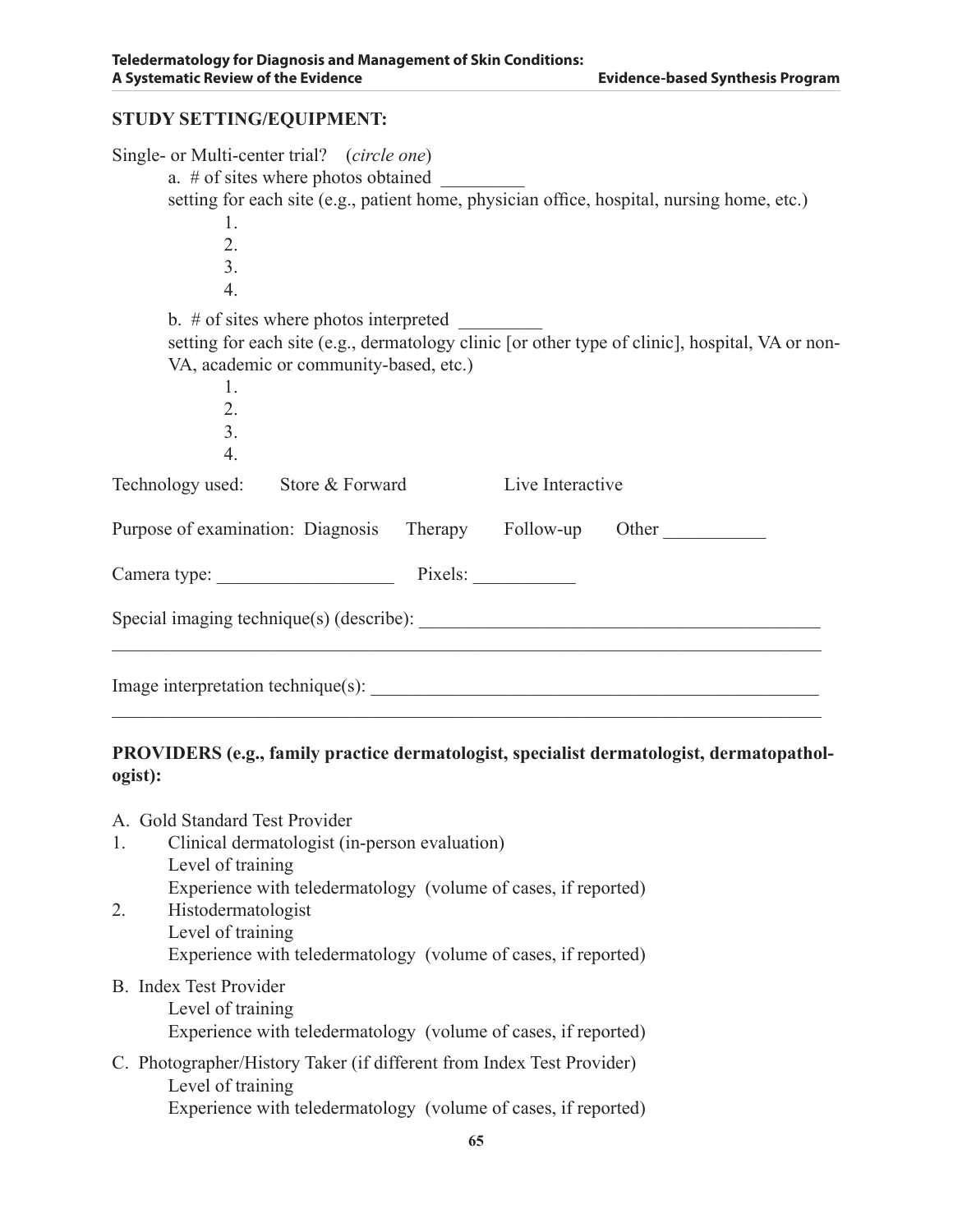|                            | A Systematic Review of the Evidence     |                   | <b>Evidence-based Synthesis Program</b> |  |
|----------------------------|-----------------------------------------|-------------------|-----------------------------------------|--|
| <b>STUDY PARTICIPANTS:</b> |                                         |                   |                                         |  |
|                            | Number enrolled:                        |                   |                                         |  |
|                            |                                         |                   | How were patients recruited?            |  |
|                            |                                         |                   |                                         |  |
|                            |                                         |                   |                                         |  |
|                            | Age Mean yrs Range yrs yrs              |                   |                                         |  |
|                            | Gender Female %                         | Male $\_\_\_\_\_$ |                                         |  |
| Veterans $\frac{9}{6}$     |                                         |                   |                                         |  |
|                            |                                         |                   |                                         |  |
|                            |                                         |                   |                                         |  |
|                            |                                         |                   |                                         |  |
|                            | Number of lesions/conditions evaluated: |                   |                                         |  |
|                            |                                         |                   |                                         |  |
|                            |                                         |                   |                                         |  |
|                            | Other (specify)                         |                   |                                         |  |

## **STUDY FEATURES/QUALITY:**

### FOR DIAGNOSTIC ACCURACY TESTS (Yes, No, Unclear):

| (NOTE: index test is new, unproven test; gold standard is established reference test) |   |   |   |   |
|---------------------------------------------------------------------------------------|---|---|---|---|
| 1. Study patients representative of actual patient population to be tested Y          |   | N | U |   |
| 2. Inclusion/exclusion criteria clearly described                                     |   | Y | N | U |
| 3. Appropriate (accurate) gold standard                                               |   | Y | N | U |
| 4. Time between index and gold standard assessments appropriate                       |   | Y | N | U |
| (i.e., insufficient time for disease progression or recovery)                         |   |   |   |   |
| 5. All (or random sample) of patients received both tests                             |   | Y | N | U |
| 6. Same gold standard used for all patients                                           |   | Y | N | U |
| 7. Gold standard independent of index test                                            |   | Y | N | U |
| 8. Sufficient detail provided to replicate index test                                 |   | Y | N | U |
| 9. Sufficient detail provided to replicate gold standard test                         |   | Y | N | U |
| 10. Index test interpreted without knowledge of gold standard results                 | Y | N | U |   |
| 11. Gold standard interpreted without knowledge of index results                      |   | Y | N | U |
| 12. Similar clinical data available during test interpretation as in practice         |   | Y | N | U |
| 13. Uninterpretable/indeterminate test results reported                               |   | Y | N | U |
| (i.e., all test results reported)                                                     |   |   |   |   |
| 14. All patients accounted for at end of study                                        | Y | N | U |   |
|                                                                                       |   |   |   |   |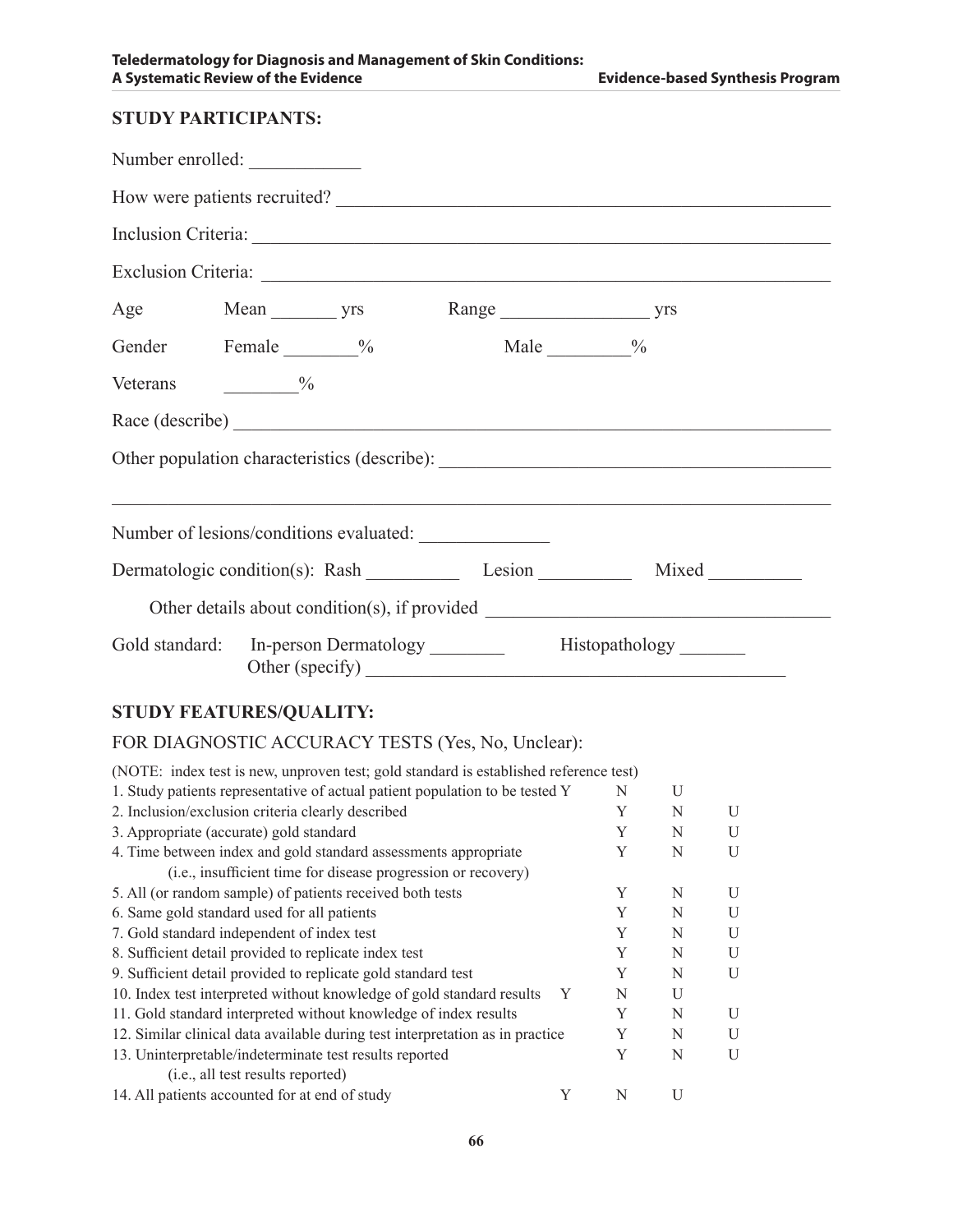| 1. Initial assembly of comparable groups                      |   |   |   |           |
|---------------------------------------------------------------|---|---|---|-----------|
| a. Randomized trials                                          |   |   |   |           |
| True randomization                                            | Y | N | U | NA.       |
| Concealment                                                   | Y | N | U | NA.       |
| b. Other studies                                              |   |   |   |           |
| Inclusion/exclusion criteria defined and applied to           | Y | N | U | <b>NA</b> |
| all groups                                                    |   |   |   |           |
| Potential confounders considered                              | Y | N | U | NA.       |
| 2. Groups similar at baseline                                 | Y | N | U | NA.       |
| If not, describe significant differences                      |   |   |   |           |
| 3. Comparable groups maintained (attrition, cross-overs,      | Y | N | U | NA        |
| adherence, etc.)                                              |   |   |   |           |
| Loss to follow-up $(\%):$                                     |   |   |   |           |
| If not comparable for all groups, explain:                    |   |   |   |           |
| 4. Blinding (masking)                                         |   |   |   |           |
| a. Participants                                               | Y | N | U | NA.       |
| b. Outcome Assessment                                         | Y | N | U | <b>NA</b> |
| 5. All important outcomes considered                          | Y | N | U | <b>NA</b> |
| 6. Outcome measures reliable and valid                        | Y | N | U | <b>NA</b> |
| 7. Analysis                                                   |   |   |   |           |
| $RCT - Intention-to-treat$<br>a.                              | Y | N | U | NA.       |
| Other – confounders adjusted for, if needed<br>$\mathbf{b}$ . | Y | N | U | <b>NA</b> |
| RESULTS:                                                      |   |   |   |           |

FOR CONTROLLED TRIALS (Yes, No, Unclear, Not Applicable) (adapted from USPSTF approach):

#### **RESULTS:**

Number of patients with complete data:

Reasons for incomplete data:

Significant differences between patients enrolled and patients who completed study? \_\_\_\_\_\_\_\_\_\_\_\_\_\_\_\_\_\_\_\_\_\_\_\_\_

Time between photograph and gold-standard interpretation of condition (mean and/or range): \_\_\_\_\_\_\_\_\_\_\_\_\_\_\_\_\_\_\_

 $\mathcal{L}_\mathcal{L} = \{ \mathcal{L}_\mathcal{L} = \{ \mathcal{L}_\mathcal{L} = \{ \mathcal{L}_\mathcal{L} = \{ \mathcal{L}_\mathcal{L} = \{ \mathcal{L}_\mathcal{L} = \{ \mathcal{L}_\mathcal{L} = \{ \mathcal{L}_\mathcal{L} = \{ \mathcal{L}_\mathcal{L} = \{ \mathcal{L}_\mathcal{L} = \{ \mathcal{L}_\mathcal{L} = \{ \mathcal{L}_\mathcal{L} = \{ \mathcal{L}_\mathcal{L} = \{ \mathcal{L}_\mathcal{L} = \{ \mathcal{L}_\mathcal{$ 

Length of follow-up (for follow-up studies only):

Study duration:

*FOR STUDIES THAT REPORT SENSITIVITY AND SPECIFICITY:*

Complete the following table if possible (see definitions at end of form):

|                   |          | Reference (Gold Standard) Test<br>Findings |          |         |
|-------------------|----------|--------------------------------------------|----------|---------|
|                   |          | Positive<br>Negative                       |          |         |
| <b>Index Test</b> | Positive |                                            |          | $PPV=$  |
| Findings          | Negative |                                            |          | $NPV =$ |
|                   |          | $Sens =$                                   | $Spec =$ |         |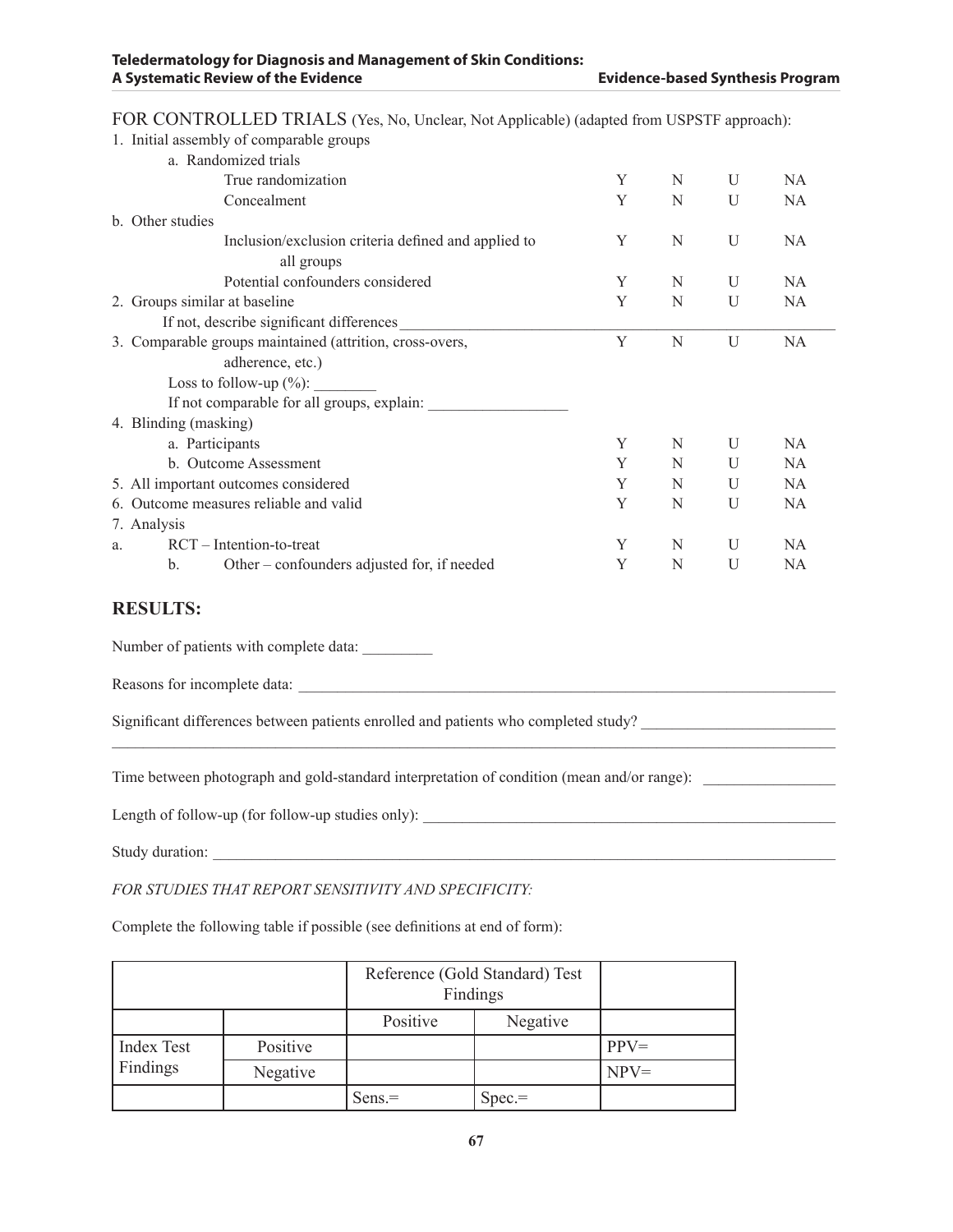| <b>OTHER AGREEMENT OUTCOMES:</b>                                                 |
|----------------------------------------------------------------------------------|
| Kappa Coefficient:                                                               |
| Percent Agreement:                                                               |
|                                                                                  |
| ,我们也不能在这里的时候,我们也不能在这里的时候,我们也不能在这里的时候,我们也不能会不能在这里的时候,我们也不能会不能会不能会不能会不能会不能会不能会不能会不 |
| CLINICAL MANAGEMENT OUTCOMES:                                                    |
| Clinical course (describe outcomes):                                             |
| Patient satisfaction with teledermatology (assessment tool, outcomes):           |
| Quality of life (assessment tool, outcomes):                                     |
|                                                                                  |
| Did test results influence treatment selected for patients?                      |
|                                                                                  |
|                                                                                  |
| Did test results influence management strategy for patients?                     |
| Describe:                                                                        |
|                                                                                  |

 $\mathcal{L}_\mathcal{L} = \{ \mathcal{L}_\mathcal{L} = \{ \mathcal{L}_\mathcal{L} = \{ \mathcal{L}_\mathcal{L} = \{ \mathcal{L}_\mathcal{L} = \{ \mathcal{L}_\mathcal{L} = \{ \mathcal{L}_\mathcal{L} = \{ \mathcal{L}_\mathcal{L} = \{ \mathcal{L}_\mathcal{L} = \{ \mathcal{L}_\mathcal{L} = \{ \mathcal{L}_\mathcal{L} = \{ \mathcal{L}_\mathcal{L} = \{ \mathcal{L}_\mathcal{L} = \{ \mathcal{L}_\mathcal{L} = \{ \mathcal{L}_\mathcal{$ 

### **OTHER RELEVANT FINDINGS:**

#### **AUTHORS' CONCLUSIONS:**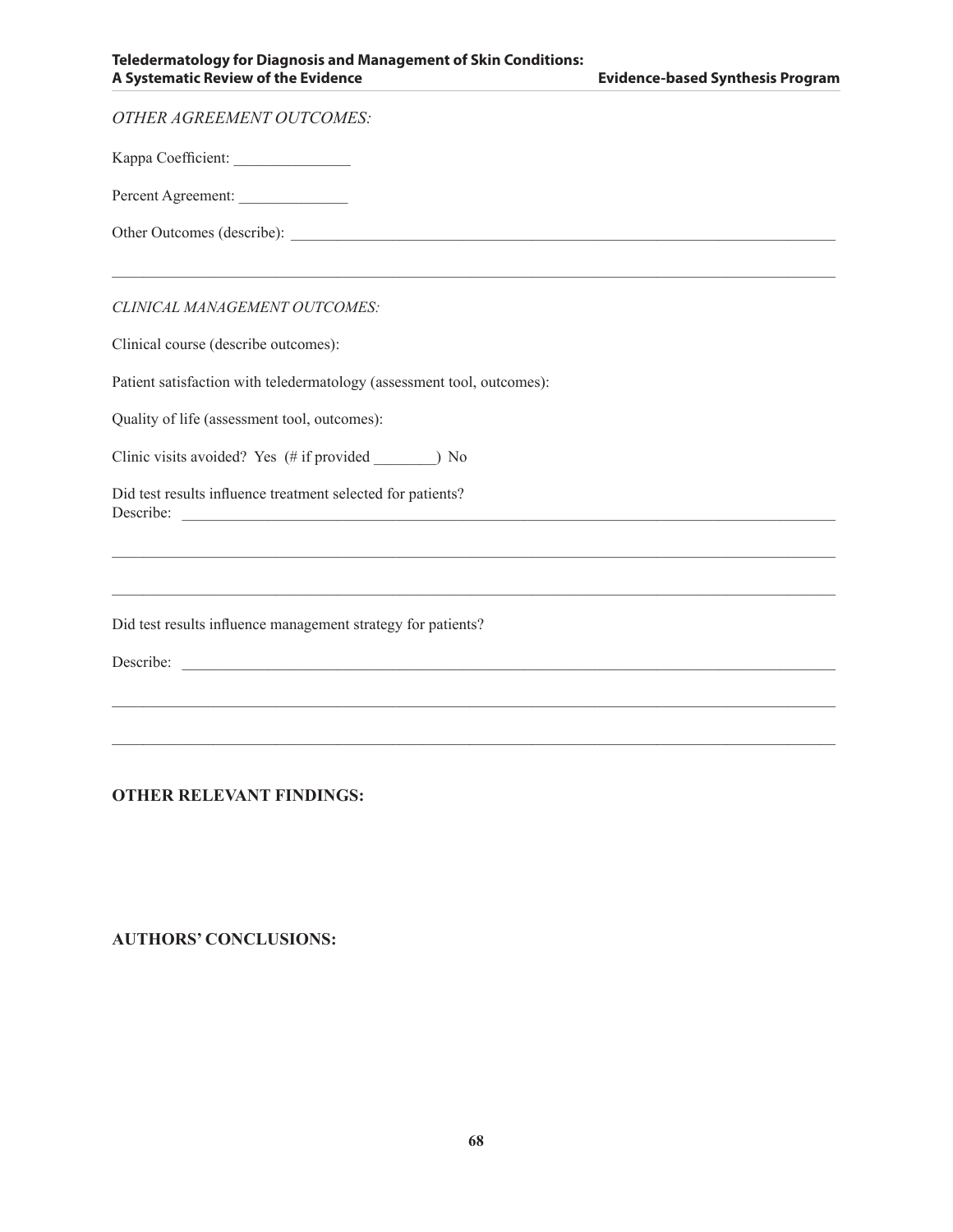# **APPENDIX C. Peer Review Comments and Author Responses**

| <b>REVIEWER COMMENT</b>                                                                                                                                                                                                                                      | <b>RESPONSE</b>                                                                                                                                                                                                    |
|--------------------------------------------------------------------------------------------------------------------------------------------------------------------------------------------------------------------------------------------------------------|--------------------------------------------------------------------------------------------------------------------------------------------------------------------------------------------------------------------|
| 1. Are the objectives, scope, and methods for this review clearly described?                                                                                                                                                                                 |                                                                                                                                                                                                                    |
| Yes                                                                                                                                                                                                                                                          | <b>NA</b>                                                                                                                                                                                                          |
| Yes                                                                                                                                                                                                                                                          | <b>NA</b>                                                                                                                                                                                                          |
|                                                                                                                                                                                                                                                              |                                                                                                                                                                                                                    |
| Is there any indication of bias in our synthesis of the evidence?<br>2.                                                                                                                                                                                      |                                                                                                                                                                                                                    |
| No                                                                                                                                                                                                                                                           | <b>NA</b>                                                                                                                                                                                                          |
| No                                                                                                                                                                                                                                                           | <b>NA</b>                                                                                                                                                                                                          |
|                                                                                                                                                                                                                                                              |                                                                                                                                                                                                                    |
| 3. Are there any published or unpublished studies on the use of teledermatology for the<br>diagnosis and management of skin conditions (including studies of clinical outcomes, pa-<br>tient satisfaction, or associated costs) that we may have overlooked? |                                                                                                                                                                                                                    |
| None that I am aware of                                                                                                                                                                                                                                      | <b>NA</b>                                                                                                                                                                                                          |
| None that I'm aware of                                                                                                                                                                                                                                       | <b>NA</b>                                                                                                                                                                                                          |
|                                                                                                                                                                                                                                                              |                                                                                                                                                                                                                    |
| 4. Additional comments                                                                                                                                                                                                                                       |                                                                                                                                                                                                                    |
| The current format serves as a comprehensive review of the status of the literature.                                                                                                                                                                         | Thank you                                                                                                                                                                                                          |
| Quality of teledermatology – how is the quality of the test itself ensured?                                                                                                                                                                                  | We assume the reviewer is asking about the quality of the picture image. We<br>did not specifically look at image techniques but we only included studies pub-<br>lished after 1990 to insure technical relevance. |
|                                                                                                                                                                                                                                                              |                                                                                                                                                                                                                    |
| <b>EXECUTIVE SUMMARY:</b>                                                                                                                                                                                                                                    |                                                                                                                                                                                                                    |
| In the summary for KQ4, clarify the statement "The long duration to achieve definitive derma-<br>tologic care  is not consistent with current VA practice "                                                                                                  | We have clarified this statement.                                                                                                                                                                                  |
| In the executive summary I would prefer to see the Key Question stated followed by the<br>conclusion. Following that, there could be the brief discussion of the results from the literature<br>(that supports that conclusion).                             | Thank you for the suggestion. We have placed the conclusions immediately<br>following the questions.                                                                                                               |
| In "Methods" state that all-pediatric studies were excluded                                                                                                                                                                                                  | To shorten the Executive Summary, we have deleted the inclusion/exclusion<br>details. We have clarified the inclusion/exclusion criteria for studies in the full<br>report.                                        |
| KQ3 – Clarify the "clinical outcomes of interest"                                                                                                                                                                                                            | We have specified the outcomes of interest.                                                                                                                                                                        |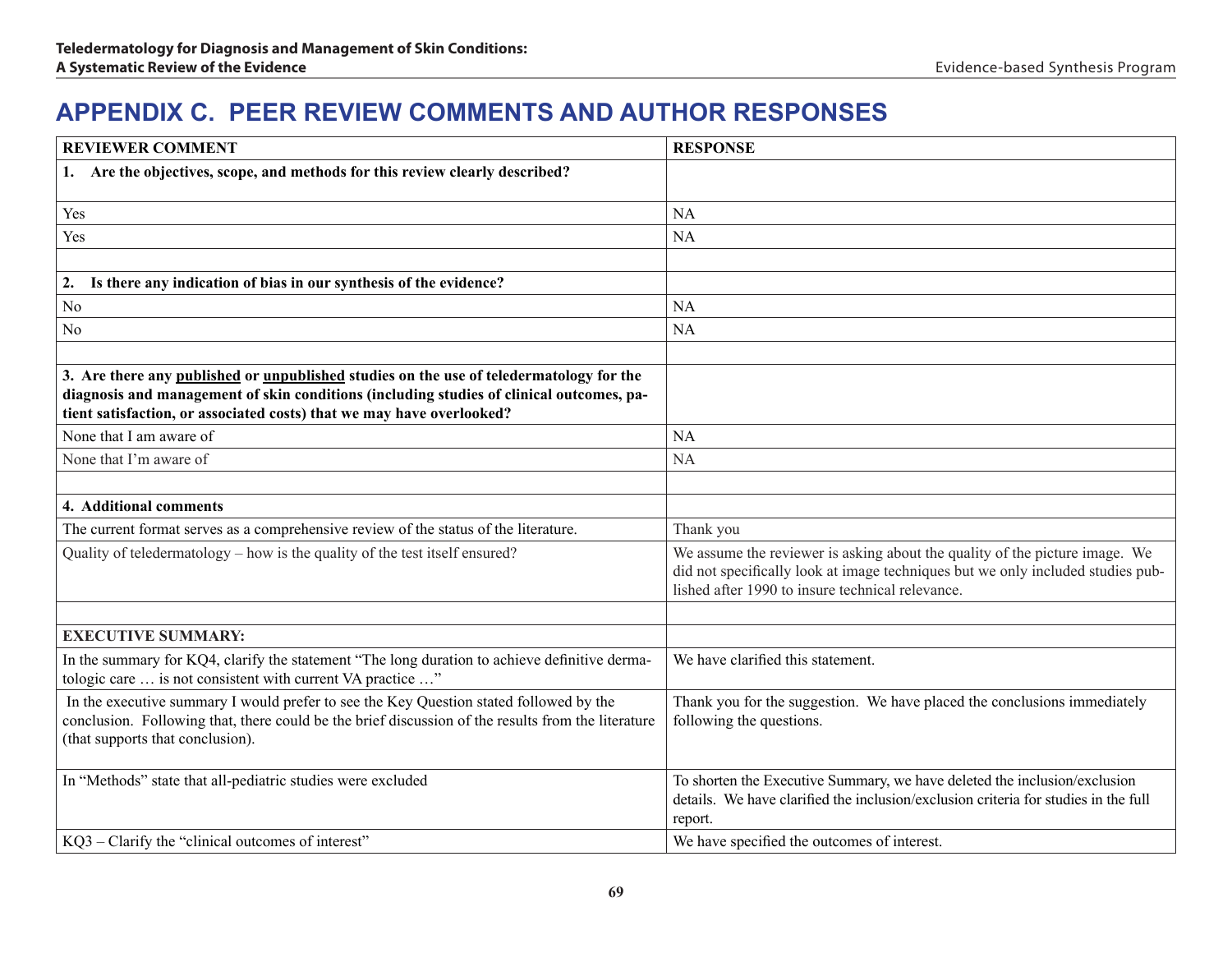| Conclusion – As worded, the conclusion may be misinterpreted as overly negative; the true<br>comparison needed for many populations is between telederm and primary care diagnosis and<br>management                                                                                                                                           | We agree that this type of study is needed and have clarified the conclusion<br>statements to reflect that.                                                                                                                      |
|------------------------------------------------------------------------------------------------------------------------------------------------------------------------------------------------------------------------------------------------------------------------------------------------------------------------------------------------|----------------------------------------------------------------------------------------------------------------------------------------------------------------------------------------------------------------------------------|
| Interpretation of 'raw' comparisons – I'm not sure what it means that 'weighted mean absolute<br>difference was 19% better for UC than teledermatology' (page v) – perhaps include some con-<br>crete examples to make the numbers more meaningful or at least place them in some context<br>(e.g., for other comparisons of diagnostic tests) | These comparisons have been reworded to clarify that these differences are dif-<br>ferences in accuracy rates.                                                                                                                   |
| Define abbreviations before using them                                                                                                                                                                                                                                                                                                         | We have made this change.                                                                                                                                                                                                        |
| Not sure why inclusion was limited to randomized trials for questions 1-2; does this mean that<br>retrospective reviews of telederm consults were not included? (page iii)                                                                                                                                                                     | Inclusion was for controlled trials (not randomized); most were repeated<br>measure design. Retrospective reviews were included if a control group was<br>utilized. This has been clarified in the inclusion/exclusion criteria. |
| Did teledermoscopy improve accuracy of teledermatology to better than UC, or at least much<br>closer? (page v)                                                                                                                                                                                                                                 | This statement has been revised to clarify that accuracy improved, but still was<br>not better than usual care.                                                                                                                  |
| Conclusion should probably include the information that the accuracy and concordance for<br>malignancies may not be acceptable (page xlvii)                                                                                                                                                                                                    | This information has been added.                                                                                                                                                                                                 |
| <b>INTRODUCTION/BACKGROUND:</b>                                                                                                                                                                                                                                                                                                                |                                                                                                                                                                                                                                  |
| Do you have data to support the statement "SAF is the more widely used form of teledermatol-<br>ogy in the VA"?                                                                                                                                                                                                                                | An informal survey of dermatology chiefs is included in the introduction.                                                                                                                                                        |
| <b>METHODS:</b>                                                                                                                                                                                                                                                                                                                                |                                                                                                                                                                                                                                  |
| On the literature flow diagram, clarify the "other" and "not eligible study setting" exclusion<br>criteria                                                                                                                                                                                                                                     | We have modified the study exclusion criteria, eliminating these two criteria.                                                                                                                                                   |
| List the inclusion and exclusion criteria for studies (bulleted format)                                                                                                                                                                                                                                                                        | These have been reformatted into bullet structure.                                                                                                                                                                               |
| Inclusion/exclusion criteria - could have used more explanation                                                                                                                                                                                                                                                                                | These are now described.                                                                                                                                                                                                         |
| Clarify the asterisk on the search results (657 references)                                                                                                                                                                                                                                                                                    | The explanation was inadvertently deleted from the draft sent for review;<br>please see updated flow diagram.                                                                                                                    |
| Clarify why 1990 was chosen as the start date for the review                                                                                                                                                                                                                                                                                   | This has been clarified in the text.                                                                                                                                                                                             |
| Difficult for the reader to interpret the QUADAS scores – how do these compare with, say, the<br>quality scores of primary studies in other systematic reviews?                                                                                                                                                                                | There is no direct comparison. The QUADAS scale is, however, the most<br>relevant for assessing the quality of studies of diagnostic tests.                                                                                      |
| <b>RESULTS:</b>                                                                                                                                                                                                                                                                                                                                |                                                                                                                                                                                                                                  |
| Did we compare US vs. non-US studies? Do the results vary?                                                                                                                                                                                                                                                                                     | The results of the US vs. non-US studies were similar. We have revised the<br>results section putting more emphasis on VA/DoD studies.                                                                                           |
| $KQ2a$ – the conclusion is based on two studies from one center; it may be worth noting that the<br>result may be hard to generalize to other health care setting/populations in active programs                                                                                                                                               | This information has been added.                                                                                                                                                                                                 |
| KQ5 – "Several publications have described " - please make sure you include the VA Teled-<br>ermatology Ops Manual                                                                                                                                                                                                                             | The references for this statement have been clarified - the Ops Manual is cited.                                                                                                                                                 |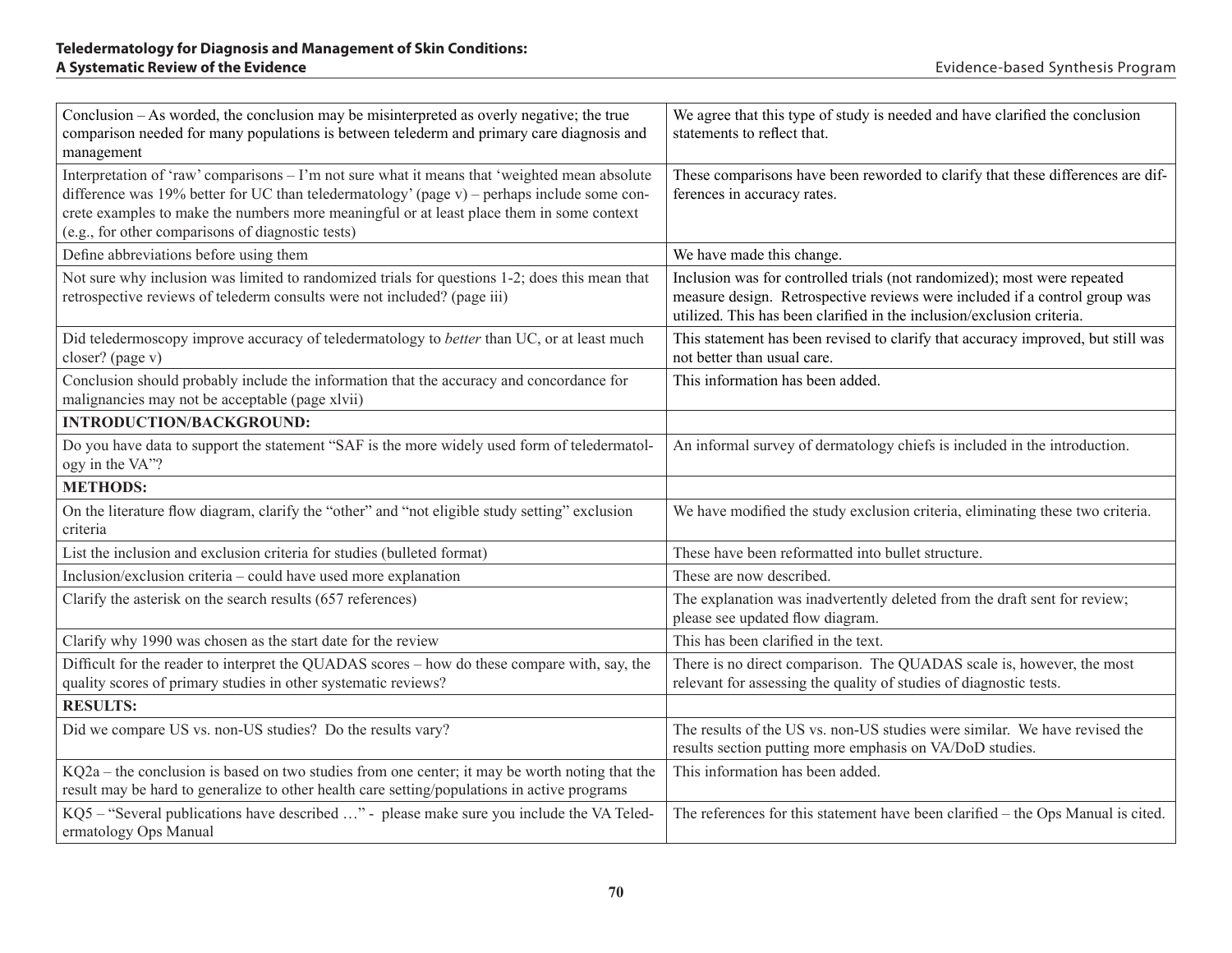| KQ5 - "Because store and forward is the method used  " - I don't think this is true based on<br>coding data                                                                                                                                                                                                                                                                                                    | An e-mail survey of chiefs of VA dermatology services was conducted to con-<br>firm that SAF is more commonly used than LI in the VA setting.                                       |
|----------------------------------------------------------------------------------------------------------------------------------------------------------------------------------------------------------------------------------------------------------------------------------------------------------------------------------------------------------------------------------------------------------------|-------------------------------------------------------------------------------------------------------------------------------------------------------------------------------------|
| <b>CONCLUSIONS:</b>                                                                                                                                                                                                                                                                                                                                                                                            |                                                                                                                                                                                     |
| Make the conclusions relevant to VA dermatology – readily usable by policy makers and clini-<br>cians                                                                                                                                                                                                                                                                                                          | The conclusion section has been revised to focus on VA relevance.                                                                                                                   |
| How do the findings apply to situations with no available in-person dermatology? Is it possible<br>to group studies based on the setting (very rural and urban)?                                                                                                                                                                                                                                               | The conclusion section has been revised to address this.                                                                                                                            |
| <b>FUTURE RESEARCH:</b>                                                                                                                                                                                                                                                                                                                                                                                        |                                                                                                                                                                                     |
| Emphasize gaps in the current research $-$ be specific, prioritize                                                                                                                                                                                                                                                                                                                                             | The future research section has been revised to address specific needed study<br>outcomes and settings.                                                                             |
| <b>OVERALL:</b>                                                                                                                                                                                                                                                                                                                                                                                                |                                                                                                                                                                                     |
| Consider changing the title to indicate that report is focused on adult population                                                                                                                                                                                                                                                                                                                             | Twenty of the included studies enrolled a mixed (adult/pediatric) population;<br>it would not be possible to report only the results from the adults included in<br>those trials.   |
| A particular strength of this review is the overall framework that examines the diagnostic test(s)<br>'teledermatology' with respect to measurement characteristics, effects on patient care processes<br>and outcomes, and organizational features related to successful implementation                                                                                                                       | Thank you.                                                                                                                                                                          |
| The quality of this review is high in that it is clear, accurate, completed, and clinically relevant  the<br>study questions were well-defined and important, the literature search appeared comprehensive, the<br>methods of abstraction were adequate, judgments of methodological quality were included, the pool-<br>ing of results seemed sensible and conservative, and the conclusions were reasonable. | Thank you.                                                                                                                                                                          |
| No reference is made to the 2006 AHRQ Telemedicine review that covered teledermatology.                                                                                                                                                                                                                                                                                                                        | This reference has been added to the Summary and Discussion section.                                                                                                                |
| It is usually acknowledged that there is a lack of concordance between face-to-face derma-<br>tology consultations and the difference between face-to-face and teledermatology is usually<br>couched in this context.                                                                                                                                                                                          | A statement has been added to the Future Research Recommendations section.                                                                                                          |
| Programs usually acknowledge the issues with pigmented lesions and expedite referral for these<br>with teledermatology (a "triage" in which pigmented lesions and suspected malignancies are<br>seen more rapidly)                                                                                                                                                                                             | We have noted the inferior management accuracy rates for malignant and pre-<br>malignant lesions in our conclusion statements for Key Question 2 and in the<br>Conclusions Section. |
| It is not clear whether the differences noted in the studies result in altered clinical outcomes for<br>patients or are hypothetical.                                                                                                                                                                                                                                                                          | We agree. As noted in the results for Key Question 3, there are few studies that<br>directly address clinical outcomes.                                                             |
| Given the profound challenges with providing dermatology, especially in rural areas, issue of<br>access are often that of teledermatology versus a general practitioner - this was alluded to but<br>more emphasis could be placed on the issues with providing face-to-face dermatology nation-<br>wide.                                                                                                      | We have added the need for research of this nature to the Conclusion section.                                                                                                       |
| A further model of teledermatology is that of using a dermatology trained nurse practitioner.                                                                                                                                                                                                                                                                                                                  | None of the studies identified for the review evaluated this model. The need<br>to include dermatology trained nurse practitioners was added to the Future<br>Research section.     |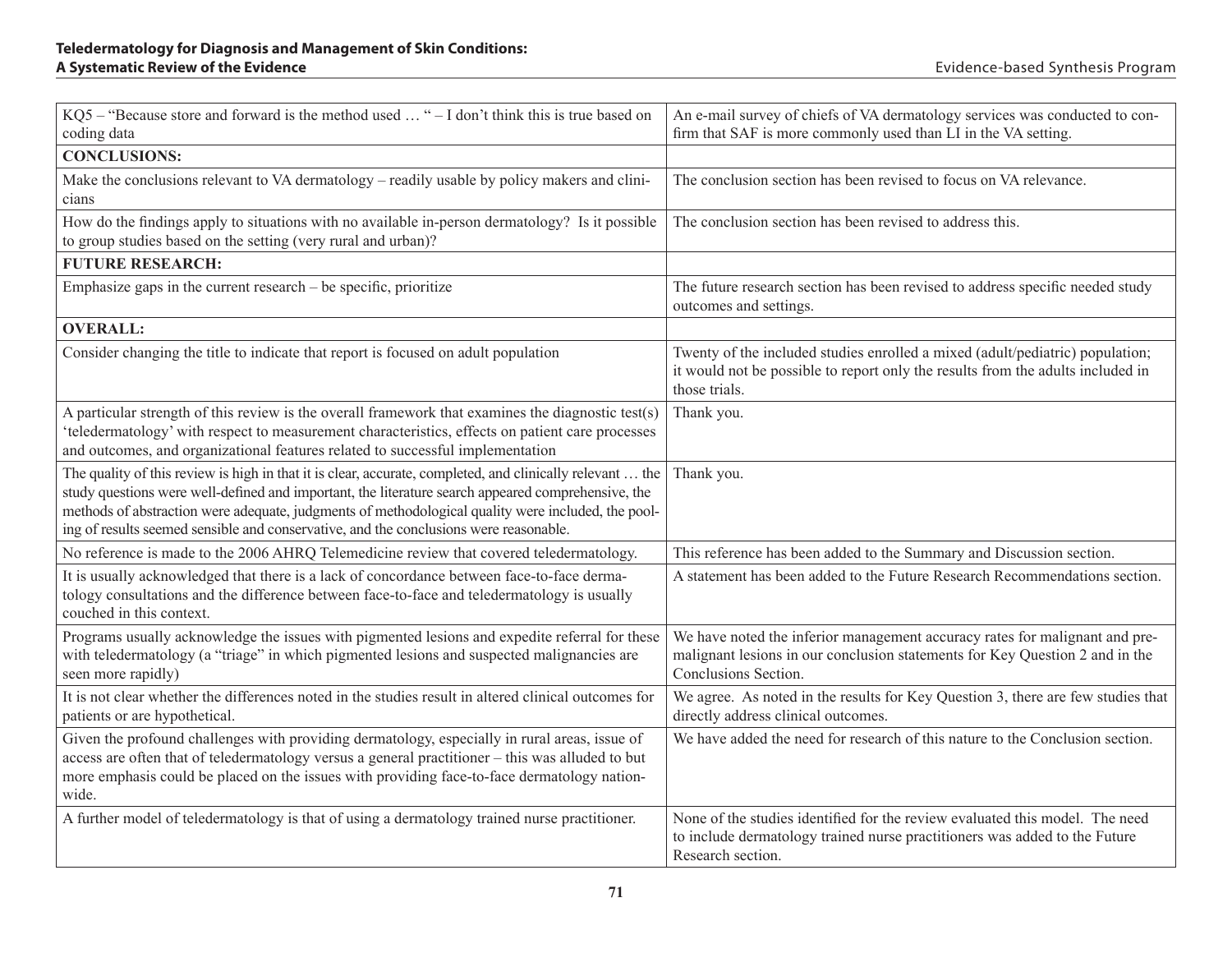# **APPENDIX D. ABBREVIATIONS**

| $CD =$     | Clinic dermatology/clinic dermatologist; in-person dermatology care/in-person<br>dermatologist |
|------------|------------------------------------------------------------------------------------------------|
| $CID =$    | Contact immersion dermatoscopy                                                                 |
| $DoD =$    | Department of Defense                                                                          |
| $DSC =$    | Dermatoscopy                                                                                   |
| $Hrs =$    | Hours                                                                                          |
| $k =$      | Kappa coefficient                                                                              |
| $KC=$      | Keratinocyte Carcinoma (BCC, SCC, Keratoacanthoma, SCC-in-situ)                                |
| $KQ=$      | Key question                                                                                   |
| $LI =$     | Live interactive teledermatology                                                               |
| $95\%CI =$ | 95 percent confidence intervals                                                                |
| $NPSL =$   | Non-pigmented skin lesions                                                                     |
| $NA =$     | Not applicable                                                                                 |
| $NR =$     | Not reported                                                                                   |
| $PLD =$    | Polarized light dermatoscopy                                                                   |
| $PSL =$    | Pigmented skin lesions                                                                         |
| $Pt =$     | Patient                                                                                        |
| $RCT =$    | Randomized controlled trial                                                                    |
|            | QUADAS = Quality Assessment of Diagnostic Accuracy Studies                                     |
| $SAF =$    | Store and forward teledermatology                                                              |
| $SD =$     | Standard deviation                                                                             |
| $SL =$     | Skin lesions                                                                                   |
| $TD =$     | Teledermatology/teledermatologist                                                              |
| $TDSC =$   | Teledermatoscopy                                                                               |
| $UC =$     | Usual care (in-person dermatology)                                                             |
| $VA =$     | <b>Veterans Affairs</b>                                                                        |
|            |                                                                                                |

 $vs. =$  Versus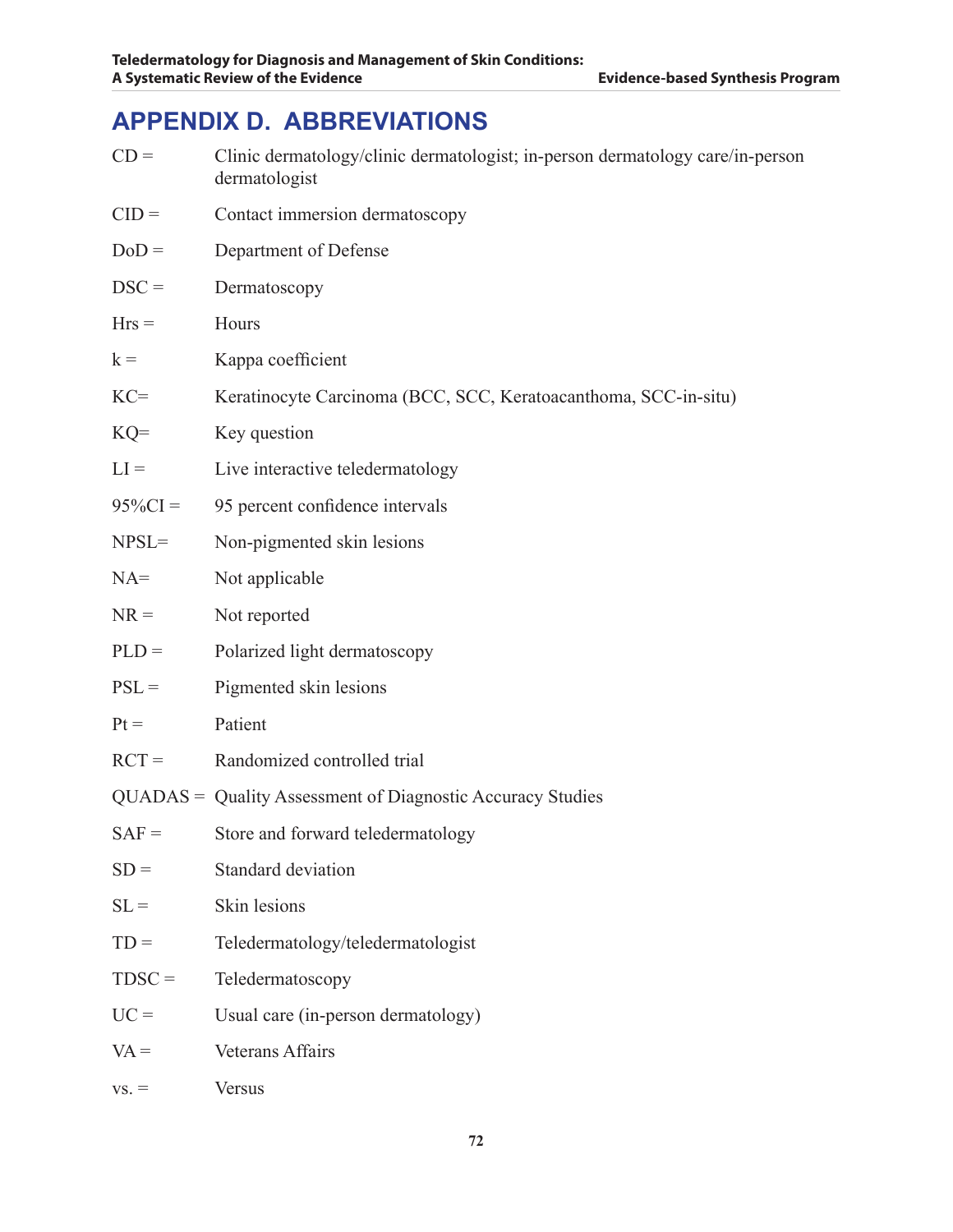# **APPENDIX E. Evidence Table Overview of Studies for Key Questions 1 and 2**

### **Diagnostic Accuracy, Diagnostic Concordance, Management Accuracy, Management Concordance**

| <b>Study</b><br>Country<br><b>Study design</b><br><b>Funding</b> | # Subjects<br><b>Conditions</b> | <b>Population and Study</b><br><b>Characteristics</b>             | <b>Teledermatology</b><br><b>Characteristics</b>        | <b>Outcomes Evaluated</b>                 | <b>Quality Rating</b>                     |
|------------------------------------------------------------------|---------------------------------|-------------------------------------------------------------------|---------------------------------------------------------|-------------------------------------------|-------------------------------------------|
| A. Store and forward systems studies (n=41)                      |                                 |                                                                   |                                                         |                                           |                                           |
| Warshaw 2009 <sup>5</sup>                                        | 542                             | Mean age (range): 66 years (23-94)<br>Gender: female 4%, male 96% | Nikon Coolpix 4500, 3Gen<br>Dermlite, Minolta X370 with | Diagnostic Accuracy: Yes                  | Overall QUADAS score:<br>12/14            |
| United States,                                                   |                                 | Race/ethnicity: white 97%                                         | Heine dermphot (TDSC)                                   | Diagnostic Concordance: No                | Sources of bias identified                |
| US armed service                                                 | 542                             |                                                                   |                                                         |                                           | by <i>QUADAS</i>                          |
| personnel/veterans                                               |                                 | Condition characteristics:<br>Benign Neoplasm:267                 | Photographer: Support staff                             | Management Accuracy: Yes                  | Selection: 1/2<br>Index test: 7/7         |
| <b>Repeated Measure</b>                                          |                                 | Keratinocyte Carcinoma: 84<br>Dysplastic Nevus: 155               | Time between photograph and<br>gold standard (days): 0  | Management Concordance:<br>N <sub>0</sub> | Reference test: 3/3<br>Data analysis: 1/2 |
| Funding:<br>Department of                                        |                                 | Melanoma:36                                                       |                                                         |                                           |                                           |
| Veterans Affairs                                                 |                                 | Inclusion criteria: PSL                                           |                                                         |                                           |                                           |
| <b>Health Services</b><br>R&D Service                            |                                 | Exclusion criteria: Skin tags,<br>previously biopsied lesions     |                                                         |                                           |                                           |
|                                                                  |                                 | Study duration (months): 3                                        |                                                         |                                           |                                           |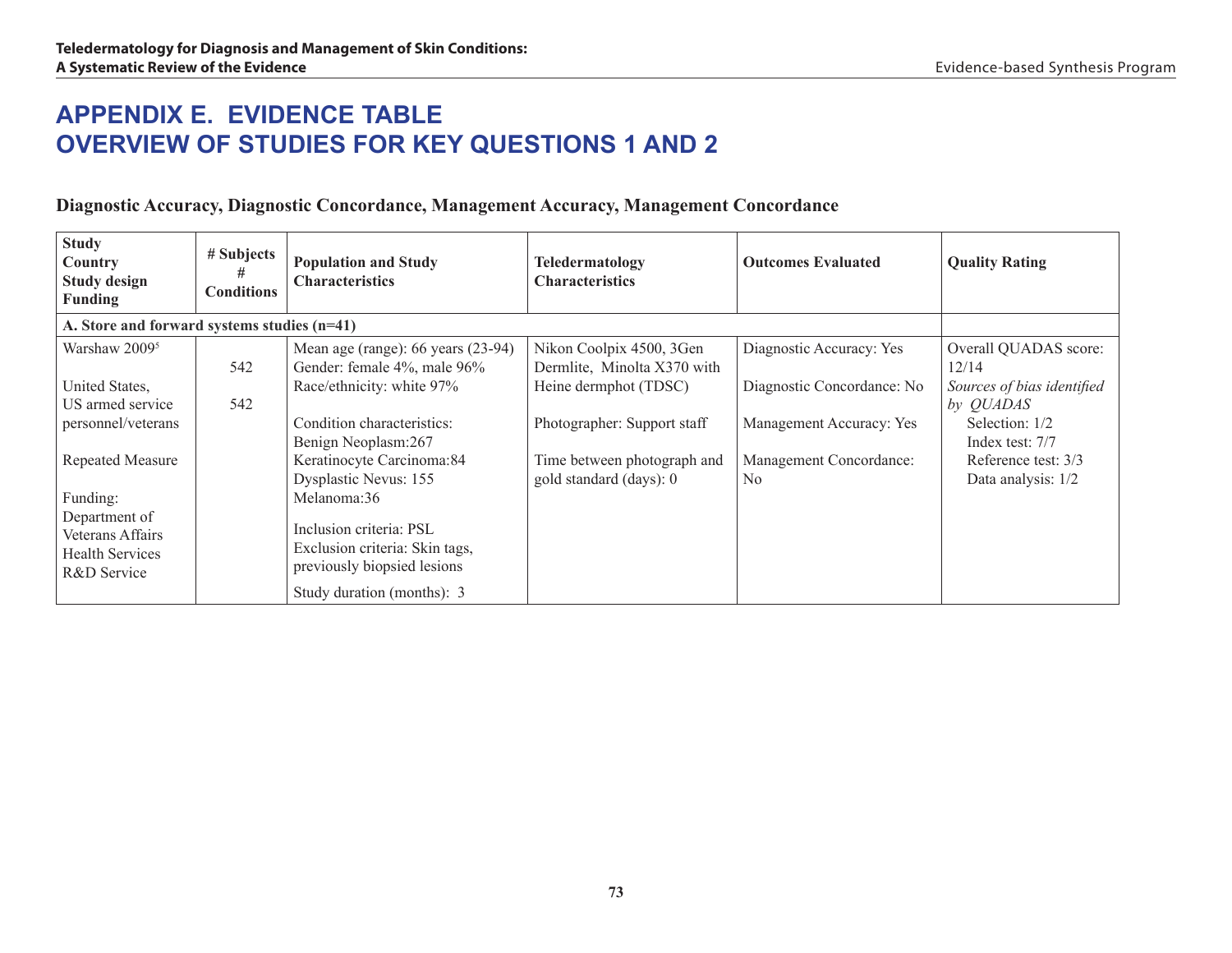| <b>Study</b><br>Country<br><b>Study design</b><br><b>Funding</b>                                                                                                                                                       | $\#$<br><b>Subjects</b><br># Conditions | <b>Population and Study</b><br><b>Characteristics</b>                                                                                                                                                                                                                                                                                                                                                                                                | <b>Teledermatology Character-</b><br>istics                                                                                         | <b>Outcomes Evaluated</b>                                                                                           | <b>Quality Rating</b>                                                                                                                                       |
|------------------------------------------------------------------------------------------------------------------------------------------------------------------------------------------------------------------------|-----------------------------------------|------------------------------------------------------------------------------------------------------------------------------------------------------------------------------------------------------------------------------------------------------------------------------------------------------------------------------------------------------------------------------------------------------------------------------------------------------|-------------------------------------------------------------------------------------------------------------------------------------|---------------------------------------------------------------------------------------------------------------------|-------------------------------------------------------------------------------------------------------------------------------------------------------------|
| Warshaw 2009 <sup>6</sup><br>United States,<br>US armed service<br>personnel/veterans<br>Repeated Measure<br>Funding:<br>Department of<br>Veterans Affairs<br><b>Health Services</b><br>R&D Service                    | 728<br>728                              | Mean age (range): $71$ years (21-94)<br>Gender: female 2%, male 98%<br>Race/ethnicity: white 99%<br><b>Condition Characteristics:</b><br>Keratinocyte Carcinoma - 385<br>Actinic Keratosis - 81<br>Benign Neoplasm - 258<br>Other - 4<br>Inclusion criteria: Non-pigmented<br>neoplasms<br>Exclusion criteria: Skin tags,<br>previously biopsied lesions<br>Study duration (months): 34                                                              | Nikon Coolpix 4500 3Gen<br>Dermlite (TDSC)<br>Photographer: Support staff<br>Time between photograph and<br>gold standard (days): 0 | Diagnostic Accuracy: Yes<br>Diagnostic Concordance: No<br>Management Accuracy: Yes<br>Management Concordance:<br>No | Overall QUADAS score:<br>12/14<br>Sources of bias identified<br>by QUADAS<br>Selection: 1/2<br>Index test: 7/7<br>Reference test: 3/3<br>Data analysis: 1/2 |
| Edison 20087<br><b>United States</b><br><b>Repeated Measure</b><br>Both SAF and LI<br>Funding: Federal<br>Office for the<br>Advancement<br>of Telehealth,<br><b>Health Resources</b><br>and Services<br>Administration | 110<br>110                              | Mean age (range): 42 (7-92)<br>Gender: female 69%, male 31%<br>Race/ethnicity: white 85%, black<br>12%, Asian 2%, Hispanic 1%<br><b>Condition Characteristics (Only</b><br>reported for 70):<br>Actinic Keratosis - 10<br>Acneiform - 12<br>Benign Neoplasm - 19<br>Dysplastic nevus - 1<br>Infectious - 7<br>Eczematous - 8<br>Other $-13$<br>Inclusion criteria: New pts on study<br>days<br>Exclusion criteria: NR<br>Study duration (months): 18 | Camera: NR<br>Photographer: NR<br>Time between photograph and<br>gold standard (days): 0                                            | Diagnostic Accuracy: No<br>Diagnostic Concordance: Yes<br>Management Accuracy: No<br>Management Concordance:<br>Yes | Overall QUADAS score:<br>11/14<br>Sources of bias identified<br>by QUADAS<br>Selection: 1/2<br>Index test: 7/7<br>Reference test: 3/3<br>Data analysis: 0/2 |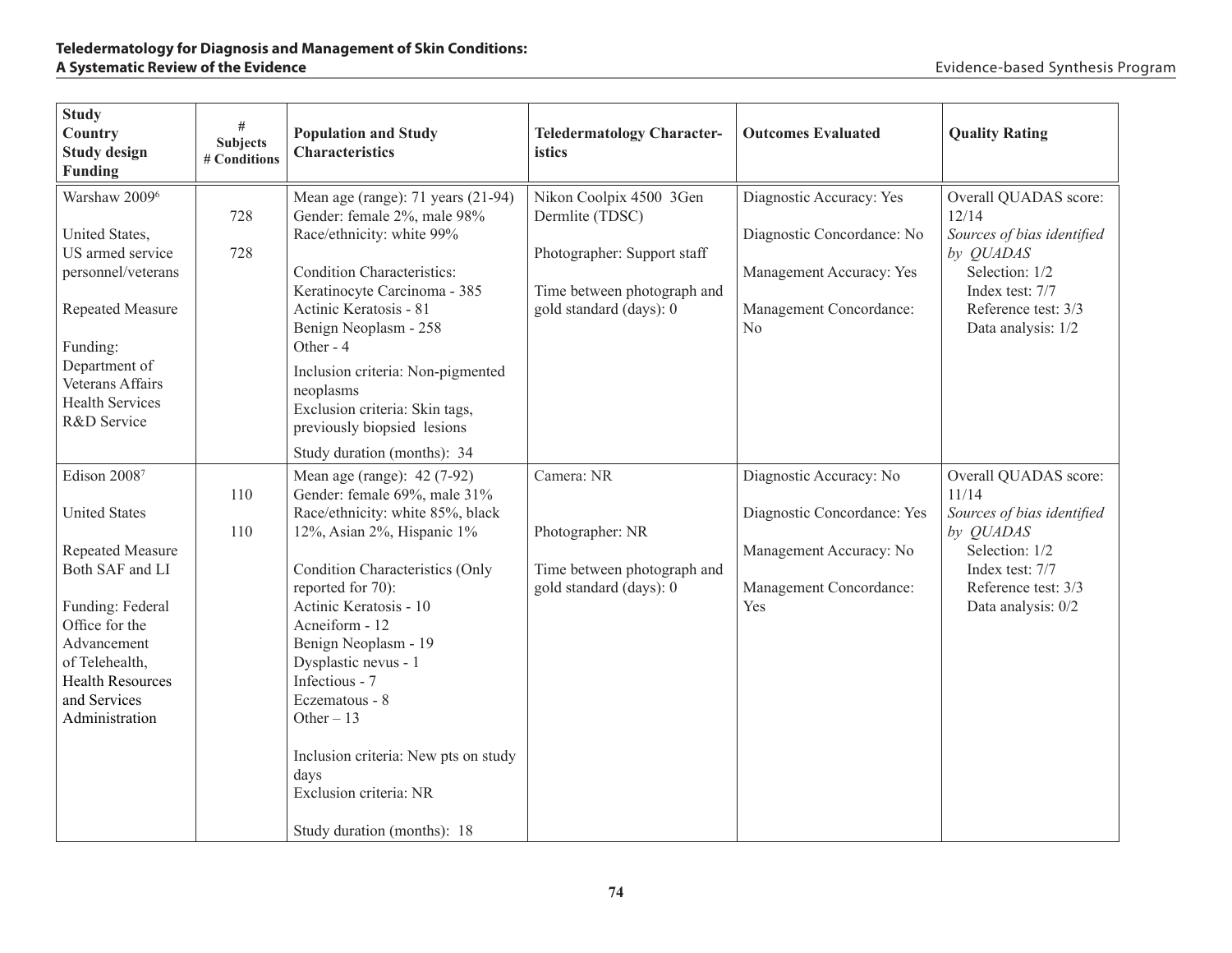#### **Teledermatology for Diagnosis and Management of Skin Conditions: A Systematic Review of the Evidence**

| <b>Study</b><br><b>Country</b><br><b>Study design</b><br><b>Funding</b>         | #<br><b>Subjects</b><br># Conditions | <b>Population and Study</b><br><b>Characteristics</b>                                                                                                                                                                                                         | <b>Teledermatology Character-</b><br>istics                                                                                                | <b>Outcomes Evaluated</b>                                                                                                      | <b>Quality Rating</b>                                                                                                                                       |
|---------------------------------------------------------------------------------|--------------------------------------|---------------------------------------------------------------------------------------------------------------------------------------------------------------------------------------------------------------------------------------------------------------|--------------------------------------------------------------------------------------------------------------------------------------------|--------------------------------------------------------------------------------------------------------------------------------|-------------------------------------------------------------------------------------------------------------------------------------------------------------|
| Fabbrocini 2008 <sup>8</sup><br>Italy<br>Repeated<br>Measure<br>Funding: NR     | <b>NR</b><br>44                      | Age: NR<br>Gender: NR<br>Race/Ethnicity: NR<br>Condition characteristics:<br>Melanoma - 22<br>Benign Neoplasm - 15<br>Dysplastic nevi - 7<br>Inclusion criteria: Non-pigmented,<br>absence of regular network, or<br>diameter <5 mm<br>Exclusion criteria: NR | Nikon 4500 Coolpix, Wild<br>M650 Steromicroscope<br>Photographer: Dermatologist<br>Time between photograph and<br>gold standard (days): NR | Diagnostic Accuracy: Yes<br>Diagnostic Concordance: No<br>Management Accuracy: No<br>Management Concordance:<br>N <sub>0</sub> | Overall QUADAS score:<br>8/14<br>Sources of bias identified<br>by QUADAS<br>Selection: 0/2<br>Index test: 7/7<br>Reference test: 1/3<br>Data analysis: 1/2  |
| Di Stefani 2007 <sup>9</sup><br>Italy<br><b>Repeated Measure</b><br>Funding: NR | 18<br>465                            | Study duration (months): NR<br>Mean age (range): 28.4 years (10-<br>55)<br>Gender: female 39%, male 61%<br>Race/ethnicity: NR<br>Condition characteristics: PSL<br>Inclusion criteria: $\geq$ 3 clinically<br>atypical nevi on back<br>Exclusion criteria: NR | Nikon 990 (macro), Videocap<br>digital videodermoscopy<br>Photographer: NR<br>Time between photograph and<br>gold standard (days): 0       | Diagnostic Accuracy: No<br>Diagnostic Concordance: No<br>Management Accuracy: No<br>Management Concordance:<br>Yes             | Overall QUADAS score:<br>11/14<br>Sources of bias identified<br>by QUADAS<br>Selection: 1/2<br>Index test: 7/7<br>Reference test: 3/3<br>Data analysis: 0/2 |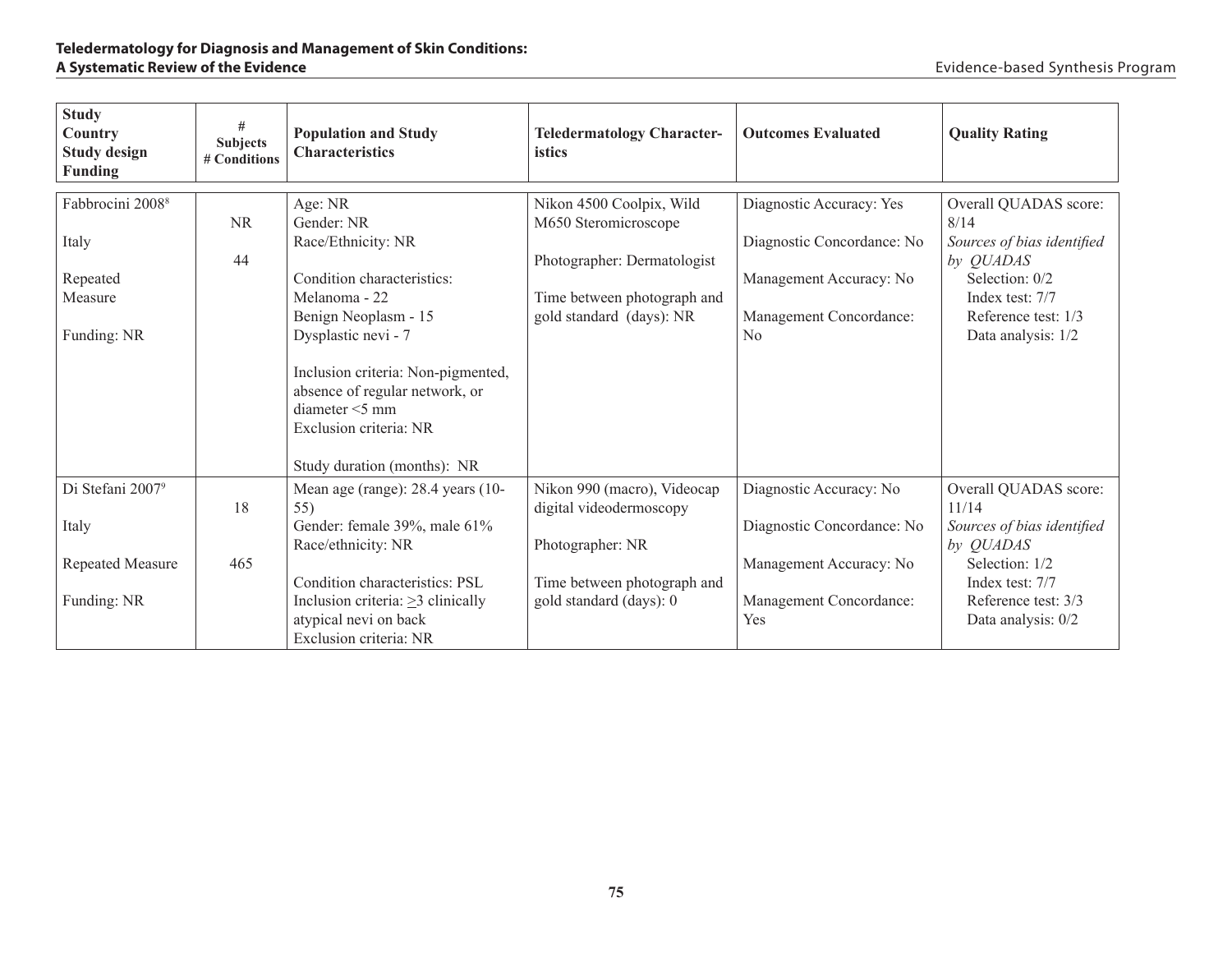| <b>Study</b><br>Country<br><b>Study design</b><br>Funding                                             | #<br><b>Subjects</b><br># Conditions | <b>Population and Study</b><br><b>Characteristics</b>                                                                                                                                                                                                                                                                                                                                                                                | <b>Teledermatology Character-</b><br><i>istics</i>                                                             | <b>Outcomes Evaluated</b>                                                                                           | <b>Quality Rating</b>                                                                                                                                       |
|-------------------------------------------------------------------------------------------------------|--------------------------------------|--------------------------------------------------------------------------------------------------------------------------------------------------------------------------------------------------------------------------------------------------------------------------------------------------------------------------------------------------------------------------------------------------------------------------------------|----------------------------------------------------------------------------------------------------------------|---------------------------------------------------------------------------------------------------------------------|-------------------------------------------------------------------------------------------------------------------------------------------------------------|
| Ferrandiz 2007 <sup>10</sup><br>Spain<br>Repeated Measure<br>Funding: Instituto<br>Carlos III         | 134<br>134                           | Mean age: 70.3 years<br>Gender: female 39%, male 61%<br>Race/ethnicity: NR<br>Condition characteristics:<br>Keratinocyte Carcinoma - 95<br>Actinic keratosis - 14<br>Melanoma - 1<br>Other - 3<br>Benign Neoplasm - 17<br>Inclusion criteria: Non-melanoma<br>skin cancer or fast-growing vascular<br>tumor<br>Exclusion criteria: "Lesions<br>expected to require major<br>reconstruction", melanoma<br>Study duration (months): 12 | Nikon Coolpix 4300<br>Photographer: NR<br>Time between photograph and<br>gold standard (days): mean 26<br>days | Diagnostic Accuracy: Yes<br>Diagnostic Concordance: No<br>Management Accuracy: No<br>Management Concordance:<br>Yes | Overall QUADAS score:<br>9/14<br>Sources of bias identified<br>by QUADAS<br>Selection: 0/2<br>Index test: 6/7<br>Reference test: 3/3<br>Data analysis: 0/2  |
| Moreno-Ramirez <sup>11</sup><br>2007<br>Spain<br>Repeated Measure<br>Funding: Instituto<br>Carlos III | 882<br>890                           | Mean age: 41.5 years<br>Gender: female 59%, male 41%<br>Race/ethnicity: NR<br>Condition characteristics:<br>Benign Neoplasm - 548<br>Keratinocyte Carcinoma - 119<br>Actinic keratosis - 102<br>Melanoma - 18<br>Infectious - 9<br>Papulosquamous/Other - 15<br>Other Malignant Neoplasm - 3<br>Dysplastic nevus - 76<br>Inclusion criteria: Circumscribed<br>lesions<br>Exclusion criteria: NR<br>Study duration (months): 15       | Nikon Coolpix 4300<br>Photographer: NR<br>Time between photograph and<br>gold standard (days): <31<br>76       | Diagnostic Accuracy: No<br>Diagnostic Concordance: Yes<br>Management Accuracy: No<br>Management Concordance:<br>No  | Overall QUADAS score:<br>12/14<br>Sources of bias identified<br>by QUADAS<br>Selection: 1/2<br>Index test: 6/7<br>Reference test: 3/3<br>Data analysis: 2/2 |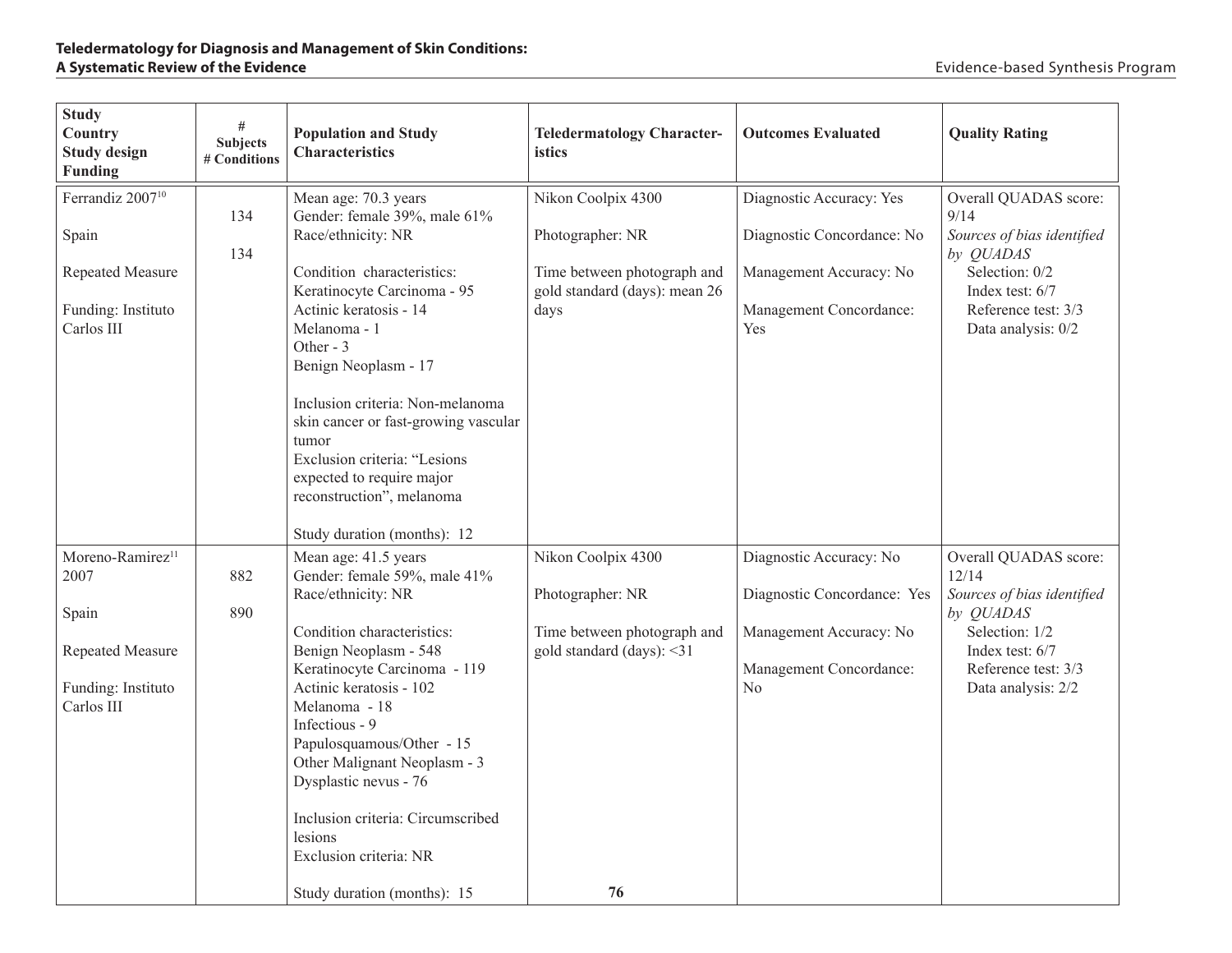| <b>Study</b><br><b>Country</b><br><b>Study design</b><br><b>Funding</b>                                                                       | #<br><b>Subjects</b><br># Conditions | <b>Population and Study</b><br><b>Characteristics</b>                                                                                                                                                                                                                                                                                   | <b>Teledermatology Character-</b><br>istics                                                                                     | <b>Outcomes Evaluated</b>                                                                                           | <b>Quality Rating</b>                                                                                                                                       |
|-----------------------------------------------------------------------------------------------------------------------------------------------|--------------------------------------|-----------------------------------------------------------------------------------------------------------------------------------------------------------------------------------------------------------------------------------------------------------------------------------------------------------------------------------------|---------------------------------------------------------------------------------------------------------------------------------|---------------------------------------------------------------------------------------------------------------------|-------------------------------------------------------------------------------------------------------------------------------------------------------------|
| Bowns 2006 <sup>12</sup>                                                                                                                      | 92                                   | Mean age: intervention 43.6 years,<br>Gender: female 63%, male 37%                                                                                                                                                                                                                                                                      | Nikon Coolpix 900                                                                                                               | Diagnostic Accuracy: No                                                                                             | Overall QUADAS score:<br>10/14                                                                                                                              |
| United Kingdom<br>Randomized<br>controlled trial;<br>Data extracted from<br>TD arm<br>Funding: National<br><b>Health Service</b><br>R&D grant | 92                                   | Race/ethnicity: NR<br>Condition characteristics:<br>Malignancy-3<br>Benign Neoplasm-5<br>Infectious - 4<br>Eczematous - 11<br>Papulosquamous/Other - 62<br>Acneiform - 7<br>Inclusion criteria: $\geq 16$ years old, had<br>not seen dermatologist in last year<br>Exclusion criteria: genital lesions<br>Study duration (months): NR   | Photographer: Primary care<br>staff, often general practitioner<br>Time between photograph and<br>gold standard (days): mean 60 | Diagnostic Concordance: Yes<br>Management Accuracy: No<br>Management Concordance:<br>Yes                            | Sources of bias identified<br>by QUADAS<br>Selection: 2/2<br>Index test: 4/7<br>Reference test: 2/3<br>Data analysis: 2/2                                   |
| Bowns 2006 <sup>13</sup><br>United Kingdom<br>Repeated Measure<br>Funding: National<br><b>Health Service</b><br>R&D grant                     | 256<br>256                           | Mean age: NR<br>Gender: female 53%, male 47%<br>Race/ethnicity: NR<br>Condition characteristics:<br>Keratinocyte Carcinoma - 54<br>Actinic keratosis-15<br>Dysplastic nevus-3<br>Melanoma-24<br>Benign neoplasm-159<br>Other-1<br>Inclusion criteria: Suspected skin<br>cancer<br>Exclusion criteria: NR<br>Study duration (months): NR | Camera: NR<br>Photographer: Medical<br>Photography Department<br>Time between photograph and<br>gold standard (days): 0         | Diagnostic Accuracy: No<br>Diagnostic Concordance: Yes<br>Management Accuracy: No<br>Management Concordance:<br>Yes | Overall QUADAS score:<br>11/14<br>Sources of bias identified<br>by QUADAS<br>Selection: 0/2<br>Index test: 6/7<br>Reference test: 3/3<br>Data analysis: 2/2 |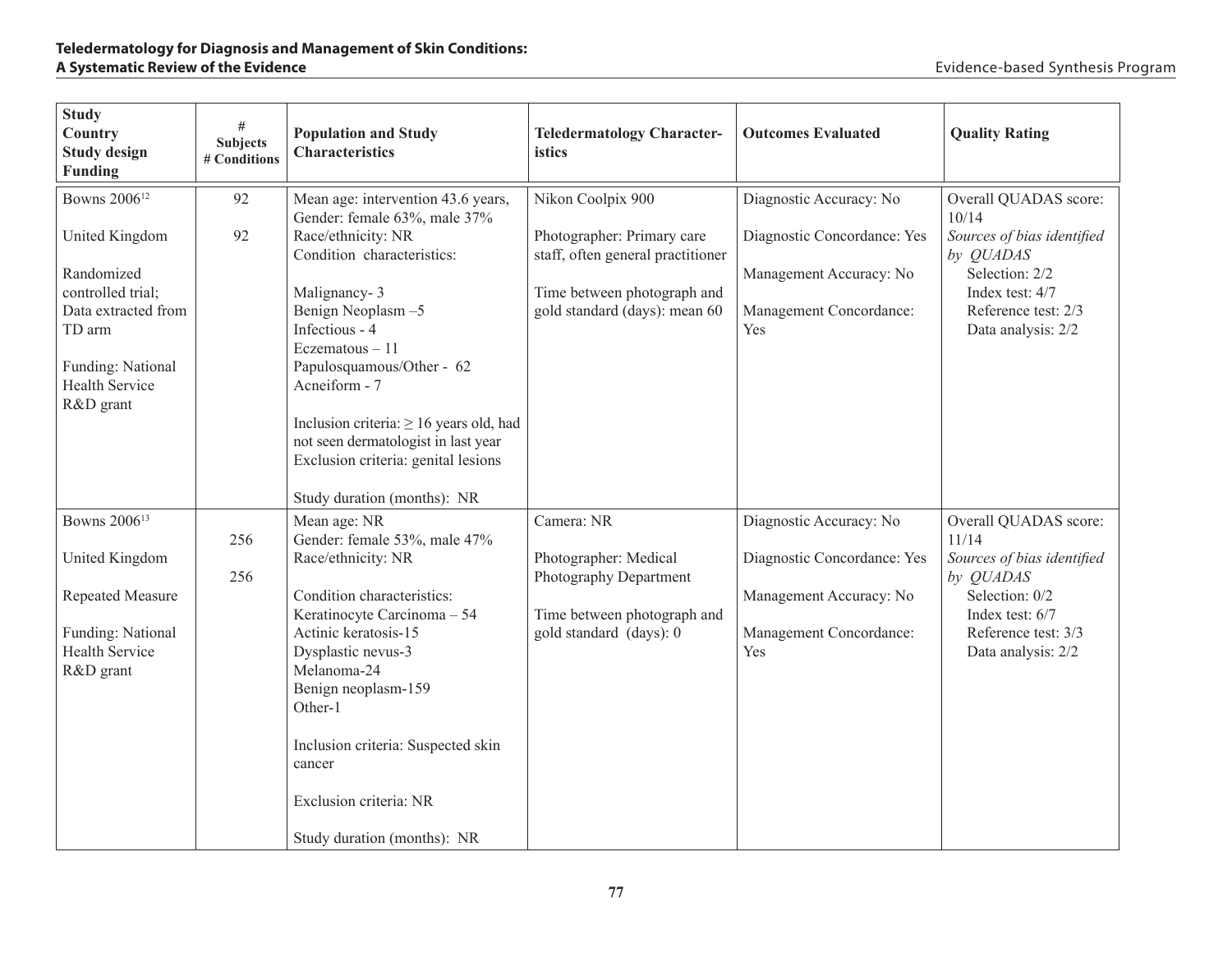| <b>Study</b><br>Country<br><b>Study design</b><br>Funding                                             | #<br><b>Subjects</b><br># Conditions | <b>Population and Study</b><br><b>Characteristics</b>                                                                                                                                                                                                                                                                                                                                                                                            | <b>Teledermatology Character-</b><br>istics                                                                                                              | <b>Outcomes Evaluated</b>                                                                                            | <b>Quality Rating</b>                                                                                                                                              |
|-------------------------------------------------------------------------------------------------------|--------------------------------------|--------------------------------------------------------------------------------------------------------------------------------------------------------------------------------------------------------------------------------------------------------------------------------------------------------------------------------------------------------------------------------------------------------------------------------------------------|----------------------------------------------------------------------------------------------------------------------------------------------------------|----------------------------------------------------------------------------------------------------------------------|--------------------------------------------------------------------------------------------------------------------------------------------------------------------|
| Moreno-Ramirez<br>2006 <sup>14</sup><br>Spain<br>Repeated Measure<br>Funding: Instituto<br>Carlos III | 61<br>61                             | Mean age (range): 39 years (1-73)<br>Gender: female 71%, male 29%,<br>Race/ethnicity: NR<br>Condition characteristics:<br>Keratinocyte Carcinoma - 2<br>Benign Neoplasm - 54<br>Melanoma - 1<br>Dysplastic Nevus - 1<br>Inclusion criteria: PSL<br>Exclusion criteria: Pts who did not<br>show to CD<br>Study duration (months): 2                                                                                                               | Nikon Coolpix 4500 DermLite<br>(TDSC)<br>Photographer: General<br>practitioner<br>Time between photograph and<br>gold standard (days): <30               | Diagnostic Accuracy: Yes<br>Diagnostic Concordance: No<br>Management Accuracy: No<br>Management Concordance:<br>No   | Overall QUADAS score:<br>11/14<br>Sources of bias identified<br>by QUADAS<br>Selection: 1/2<br>Index test: 6/7<br>Reference test: 3/3<br>Data analysis: 1/2        |
| Oakley 2006 <sup>15</sup><br>New Zealand<br>Repeated Measure<br>Funding: NR                           | 73<br>109                            | Mean age (range): $59$ years (16-93)<br>Gender: female 64%, male 36%<br>Race/ethnicity: NR<br>Condition characteristics:<br>Keratinocyte Carcinoma - 43<br>Actinic keratoses - 17<br>Melanoma - 8<br>Benign neoplasms - 37<br>Papulosquamous/Other - 4<br>Inclusion criteria: New pts with skin<br>growth<br>Exclusion criteria: Inflammatory<br>dermatoses, infections, resolved<br>lesions, poor quality images<br>Study duration (months): NR | Nikon Coolpix 955<br>38 TD (6 were trainee<br>dermatologists)<br>Photographer: medical student<br>Time between photograph and<br>gold standard (days): 0 | Diagnostic Accuracy: Yes<br>Diagnostic Concordance: Yes<br>Management Accuracy: No<br>Management Concordance:<br>Yes | Overall QUADAS score:<br>10/14<br>Sources of bias identified<br>by <i>QUADAS</i><br>Selection: 0/2<br>Index test: 7/7<br>Reference test: 3/3<br>Data analysis: 0/2 |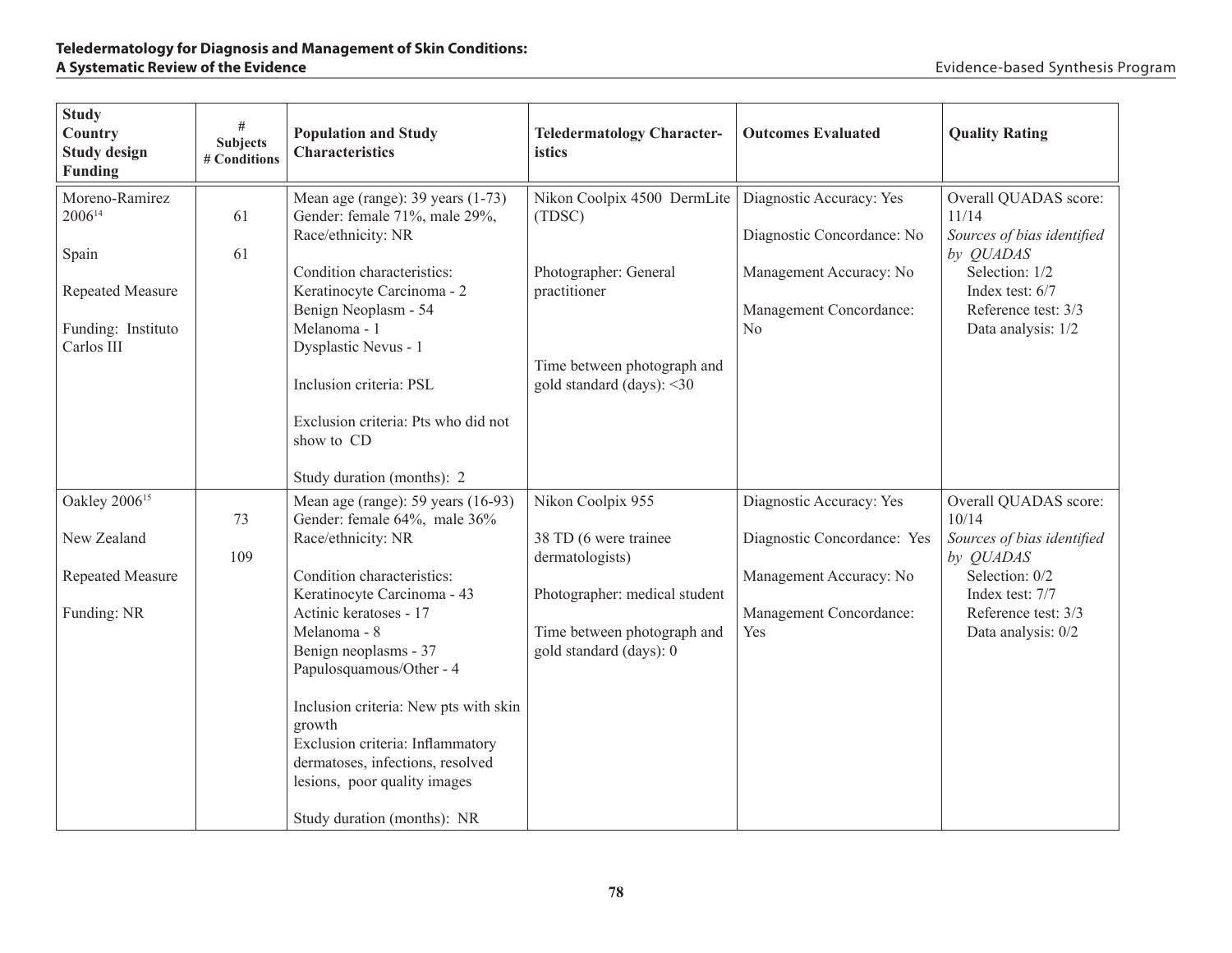| <b>Study</b><br>Country<br><b>Study design</b><br>Funding                                      | #<br><b>Subjects</b><br># Conditions | <b>Population and Study</b><br><b>Characteristics</b>                                                                                                                                                                                                                                                                                                                                                                    | <b>Teledermatology Character-</b><br>istics                                                                                                                                                                                     | <b>Outcomes Evaluated</b>                                                                                                      | <b>Quality Rating</b>                                                                                                                                      |
|------------------------------------------------------------------------------------------------|--------------------------------------|--------------------------------------------------------------------------------------------------------------------------------------------------------------------------------------------------------------------------------------------------------------------------------------------------------------------------------------------------------------------------------------------------------------------------|---------------------------------------------------------------------------------------------------------------------------------------------------------------------------------------------------------------------------------|--------------------------------------------------------------------------------------------------------------------------------|------------------------------------------------------------------------------------------------------------------------------------------------------------|
| Baba 2005 <sup>17</sup><br>Turkey<br><b>Repeated Measure</b><br>Both SAF and LI<br>Funding: NR | 228<br>242                           | Mean age (range): 35 years (2-82)<br>Gender: female 63%, male 37%<br>Race/ethnicity: NR<br>Condition characteristics:<br>Acneiform - 41<br>Infectious - 54<br>Pre-malignant/Malignant-2<br>Eczematous - 46<br>Benign Neoplasms - 45<br>Papulosquamous/Other - 54<br>Inclusion criteria: New dermatology pts<br>Exclusion criteria: None<br>Study duration (months): 2.3                                                  | Canon Powershot S10<br>Two dermatologists with 3 to 5<br>years experience.<br>Photographer: Nurse<br>Time between photographing<br>and gold standard test (days):<br><b>NR</b>                                                  | Diagnostic Accuracy: No<br>Diagnostic Concordance: Yes<br>Management Accuracy: No<br>Management Concordance:<br>N <sub>0</sub> | Overall QUADAS score:<br>9/14<br>Sources of bias identified<br>by QUADAS<br>Selection: 1/2<br>Index test: 6/7<br>Reference test: 2/3<br>Data analysis: 0/2 |
| Mahendran 2005 <sup>16</sup><br>United Kingdom<br>Repeated Measure<br>Funding: NR              | 163<br>163                           | Age: NR<br>Gender: NR<br>Race/ethnicity: NR<br>Condition characteristics:<br>Benign Neoplasm - 81<br>Keratinocyte Carcinoma - 48<br>Actinic keratoses - 10<br>Melanoma - 5<br>Infectious - 3<br>Papulosquamous/Other - 10<br>Dysplastic nevus - 6<br>Inclusion criteria: Pts with suspected<br>skin cancer, informed consent<br>Exclusion criteria: Pts who did show<br>to CD (number NR)<br>Study duration (months): 18 | Nikon Coolpix 950<br>2 different dermatologists<br>and a 3rd year trainee<br>dermatologist viewed all the<br>cases as well<br>Photographer: General<br>practitioner<br>Time between photograph and<br>gold standard (days): <14 | Diagnostic Accuracy: No<br>Diagnostic Concordance: Yes<br>Management Accuracy: No<br>Management Concordance:<br>Yes            | Overall QUADAS score:<br>8/14<br>Sources of bias identified<br>by QUADAS<br>Selection: 0/2<br>Index test: 5/7<br>Reference test: 2/3<br>Data analysis: 1/2 |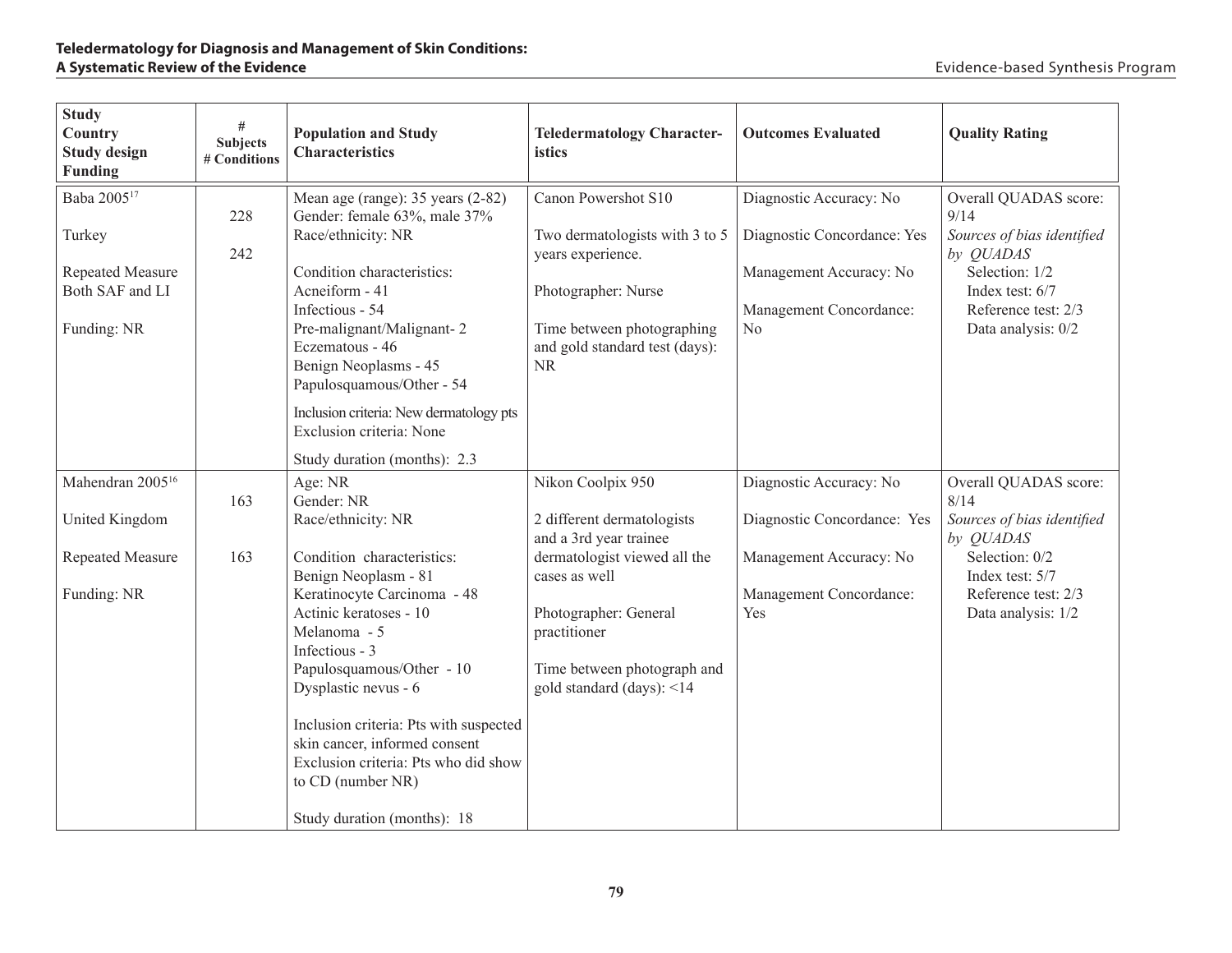| <b>Study</b><br>Country<br><b>Study design</b><br><b>Funding</b>          | #<br><b>Subjects</b><br># Conditions | <b>Population and Study</b><br><b>Characteristics</b>                                                                                                                                                                                                       | <b>Teledermatology Character-</b><br>istics                                      | <b>Outcomes Evaluated</b>                                                          | <b>Quality Rating</b>                                                                      |
|---------------------------------------------------------------------------|--------------------------------------|-------------------------------------------------------------------------------------------------------------------------------------------------------------------------------------------------------------------------------------------------------------|----------------------------------------------------------------------------------|------------------------------------------------------------------------------------|--------------------------------------------------------------------------------------------|
| Moreno-Ramirez<br>200518<br>Spain                                         | 108<br>108                           | Mean age (range): 43 years (2 to 84<br>Gender: female 65%, male 35%<br>Race/ethnicity: NR<br>Condition characteristics (for 57                                                                                                                              | Nikon Coolpix 4300<br>Photographer: General<br>practitioner                      | Diagnostic Accuracy: Yes<br>Diagnostic Concordance: Yes<br>Management Accuracy: No | Overall QUADAS score:<br>9/14<br>Sources of bias identified<br>by QUADAS<br>Selection: 0/2 |
| <b>Repeated Measure</b><br>Funding: Grant<br>from Instituto<br>Carlos III |                                      | biopsied PSL):<br>Keratinocyte Carcinoma - 23<br>Benign Neoplasm - 12<br>Dysplastic Nevi-16<br>Melanoma - 6<br>Inclusion criteria: changing,<br>new, symptomatic or concerning<br>pigmented lesions<br>Exclusion criteria: NR<br>Study duration (months): 3 | Time between photograph and<br>gold standard (days): mean 8<br>days (range 5-14) | Management Concordance:<br>N <sub>0</sub>                                          | Index test: 7/7<br>Reference test: 2/3<br>Data analysis: 0/2                               |
| Tucker 2005 <sup>19</sup><br>United Kingdom                               | 75<br>84                             | Mean age: NR<br>Gender: female 64%, male 36%<br>Race/ethnicity: NR                                                                                                                                                                                          | Fujifilm MX-1700<br>Photographer: dermatologists                                 | Diagnostic Accuracy: No<br>Diagnostic Concordance: Yes                             | Overall QUADAS score:<br>10/14<br>Sources of bias identified<br>by <i>QUADAS</i>           |
| <b>Repeated Measure</b><br>Funding: NR                                    |                                      | Condition characteristics: NR<br>Inclusion criteria: NR<br>Exclusion criteria: NR<br>Study duration (months): 1                                                                                                                                             | Time between photograph and<br>gold standard (days): 0                           | Management Accuracy: No<br>Management Concordance:<br>N <sub>0</sub>               | Selection: 0/2<br>Index test: 7/7<br>Reference test: 3/3<br>Data analysis: 2/2             |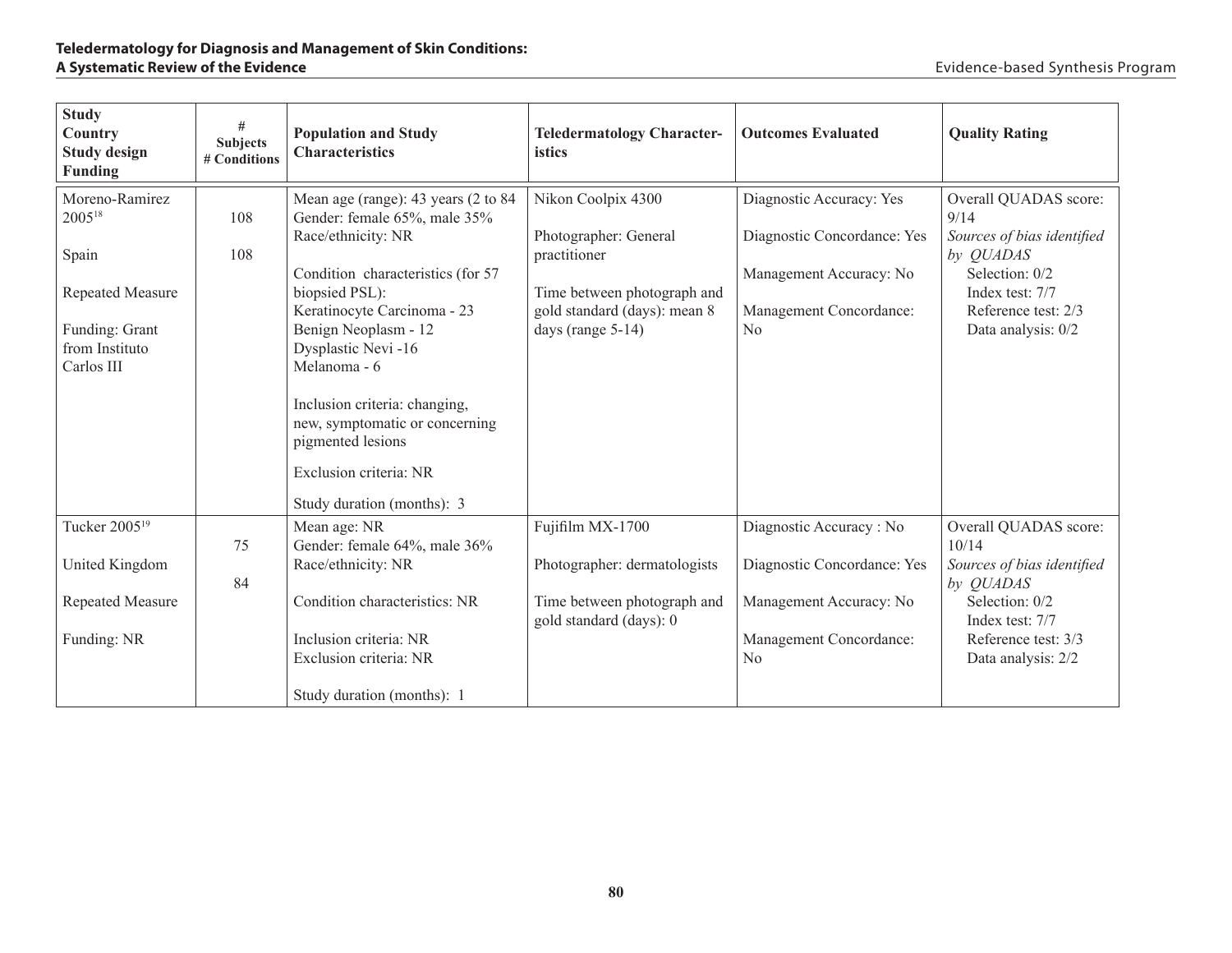| <b>Study</b><br>Country<br><b>Study design</b><br><b>Funding</b> | #<br><b>Subjects</b><br># Conditions | <b>Population and Study</b><br><b>Characteristics</b>                                                                     | <b>Teledermatology Character-</b><br>istics             | <b>Outcomes Evaluated</b>                              | <b>Quality Rating</b>                                       |
|------------------------------------------------------------------|--------------------------------------|---------------------------------------------------------------------------------------------------------------------------|---------------------------------------------------------|--------------------------------------------------------|-------------------------------------------------------------|
| Ferrara 2004 <sup>21</sup><br>Italy                              | 12                                   | Median age (range): 41 years (14-<br>71)<br>Gender: female 17%, male 83%                                                  | TDSC: Heine Dermaphot<br>Molemax Videocap               | Diagnostic Accuracy: Yes<br>Diagnostic Concordance: No | Overall QUADAS score:<br>9/14<br>Sources of bias identified |
|                                                                  | 12                                   | Race/ethnicity: NR                                                                                                        | Photographer: NR                                        |                                                        | by QUADAS                                                   |
| <b>Repeated Measure</b>                                          |                                      | Condition characteristics: PSL                                                                                            | Time between photograph and                             | Management Accuracy: No                                | Selection: 0/2<br>Index test: 6/7                           |
| Funding: NR                                                      |                                      | Benign Neoplasm - 5<br>Melanoma - 7                                                                                       | gold standard (days): NR                                | Management Concordance:<br>No                          | Reference test: 3/3<br>Data analysis: 0/2                   |
|                                                                  |                                      | Inclusion criteria: NR<br>Exclusion criteria: NR<br>Study duration (months): NR                                           |                                                         |                                                        |                                                             |
| Oztas 2004 <sup>20</sup>                                         |                                      | Age: NR                                                                                                                   | Canon Powershot 70                                      | Diagnostic Accuracy: No                                | Overall QUADAS score:                                       |
|                                                                  | 125                                  | Gender: NR                                                                                                                |                                                         |                                                        | 11/14                                                       |
| Turkey                                                           | 125                                  | Race/ethnicity: NR                                                                                                        | Photographer: NR                                        | Diagnostic Concordance: Yes                            | Sources of bias identified<br>by QUADAS                     |
| Repeated Measure                                                 |                                      | Condition characteristics:<br>Infectious - 50                                                                             | Time between photograph and<br>gold standard (days): NR | Management Accuracy: No                                | Selection: 1/2<br>Index test: 7/7                           |
| Funding: NR                                                      |                                      | Tumors (not further defined) -12<br>Eczematous - 10<br>Acneiform - 8<br>Papulosquamous/ Other - 39<br>Benign Neoplasm - 6 |                                                         | Management Concordance:<br>N <sub>0</sub>              | Reference test: 3/3<br>Data analysis: 0/2                   |
|                                                                  |                                      | Inclusion criteria: NR<br>Exclusion criteria: NR                                                                          |                                                         |                                                        |                                                             |
|                                                                  |                                      | Study duration (months): NR                                                                                               |                                                         |                                                        |                                                             |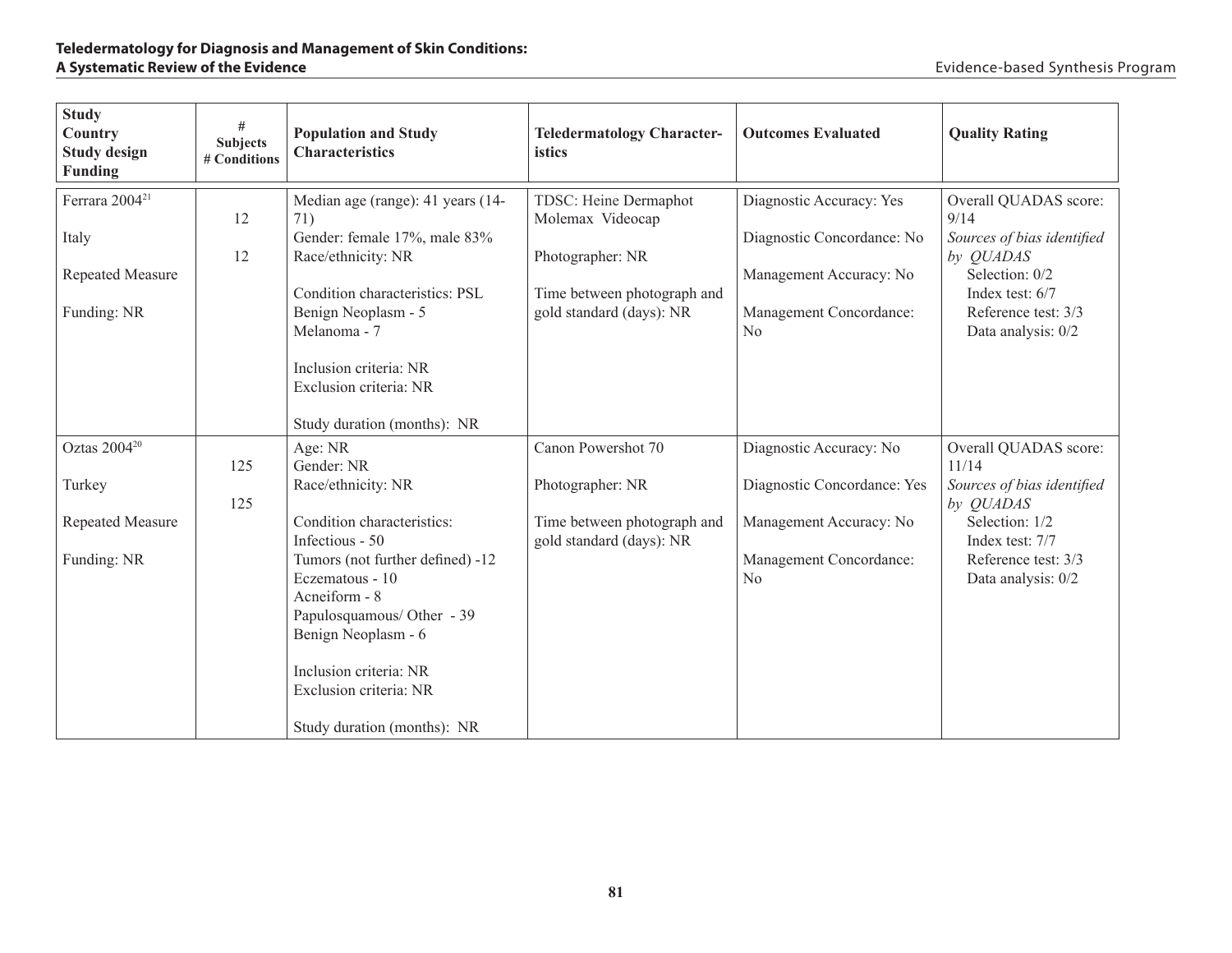| <b>Study</b><br>Country<br><b>Study design</b><br><b>Funding</b>                                  | #<br><b>Subjects</b><br># Conditions | <b>Population and Study</b><br><b>Characteristics</b>                                                                                                                                                                                                                           | <b>Teledermatology Character-</b><br>istics                                                                         | <b>Outcomes Evaluated</b>                                                                                          | <b>Quality Rating</b>                                                                                                                                      |
|---------------------------------------------------------------------------------------------------|--------------------------------------|---------------------------------------------------------------------------------------------------------------------------------------------------------------------------------------------------------------------------------------------------------------------------------|---------------------------------------------------------------------------------------------------------------------|--------------------------------------------------------------------------------------------------------------------|------------------------------------------------------------------------------------------------------------------------------------------------------------|
| Piccolo 2004 <sup>22</sup><br>Italy<br>Repeated Measure<br>Funding: NR                            | 73<br>77                             | Mean age (range): 28 years (4-77)<br>Gender: female 53%, male 47%<br>Race/ethnicity: NR<br>Condition characteristics:<br>Acral PSL<br>Benign - 71<br>Melanomas - 6<br>Inclusion criteria: Acral melanocytic<br>lesions<br>Exclusion criteria: NR<br>Study duration (months): NR | TDSC: Molemax II, Heine<br>Dermaphot<br>Photographer: NR<br>Time between photograph and<br>gold standard (days): NR | Diagnostic Accuracy: Yes<br>Diagnostic Concordance: No<br>Management Accuracy: No<br>Management Concordance:<br>No | Overall QUADAS score:<br>9/14<br>Sources of bias identified<br>by QUADAS<br>Selection: 0/2<br>Index test: 7/7<br>Reference test: 2/3<br>Data analysis: 0/2 |
| Shapiro 2004 <sup>23</sup>                                                                        |                                      | Mean age: NR                                                                                                                                                                                                                                                                    | Olympus D-600L                                                                                                      | Diagnostic Accuracy: No                                                                                            | Overall QUADAS score:                                                                                                                                      |
| <b>United States</b>                                                                              | 49                                   | Gender: female 46%, male 54%                                                                                                                                                                                                                                                    | Photographer: General                                                                                               |                                                                                                                    | 11/14                                                                                                                                                      |
|                                                                                                   | 49                                   | Race/ethnicity: NR                                                                                                                                                                                                                                                              | practitioner                                                                                                        | Diagnostic Concordance: No                                                                                         | Sources of bias identified<br>by QUADAS                                                                                                                    |
| <b>Repeated Measure</b><br>Funding: University<br>of Pennsylvania<br>Department of<br>Dermatology |                                      | Condition characteristics: Skin<br>growths<br>Inclusion criteria: Skin growth<br>referred by general practitioner<br>Exclusion criteria: Previous<br>dermatology evaluation<br>Study duration (months): NR                                                                      | Time between photograph and<br>gold standard (days): $\leq 16$                                                      | Management Accuracy: No<br>Management Concordance:<br>Yes                                                          | Selection: 1/2<br>Index test: 7/7<br>Reference test: 3/3<br>Data analysis: 2/2                                                                             |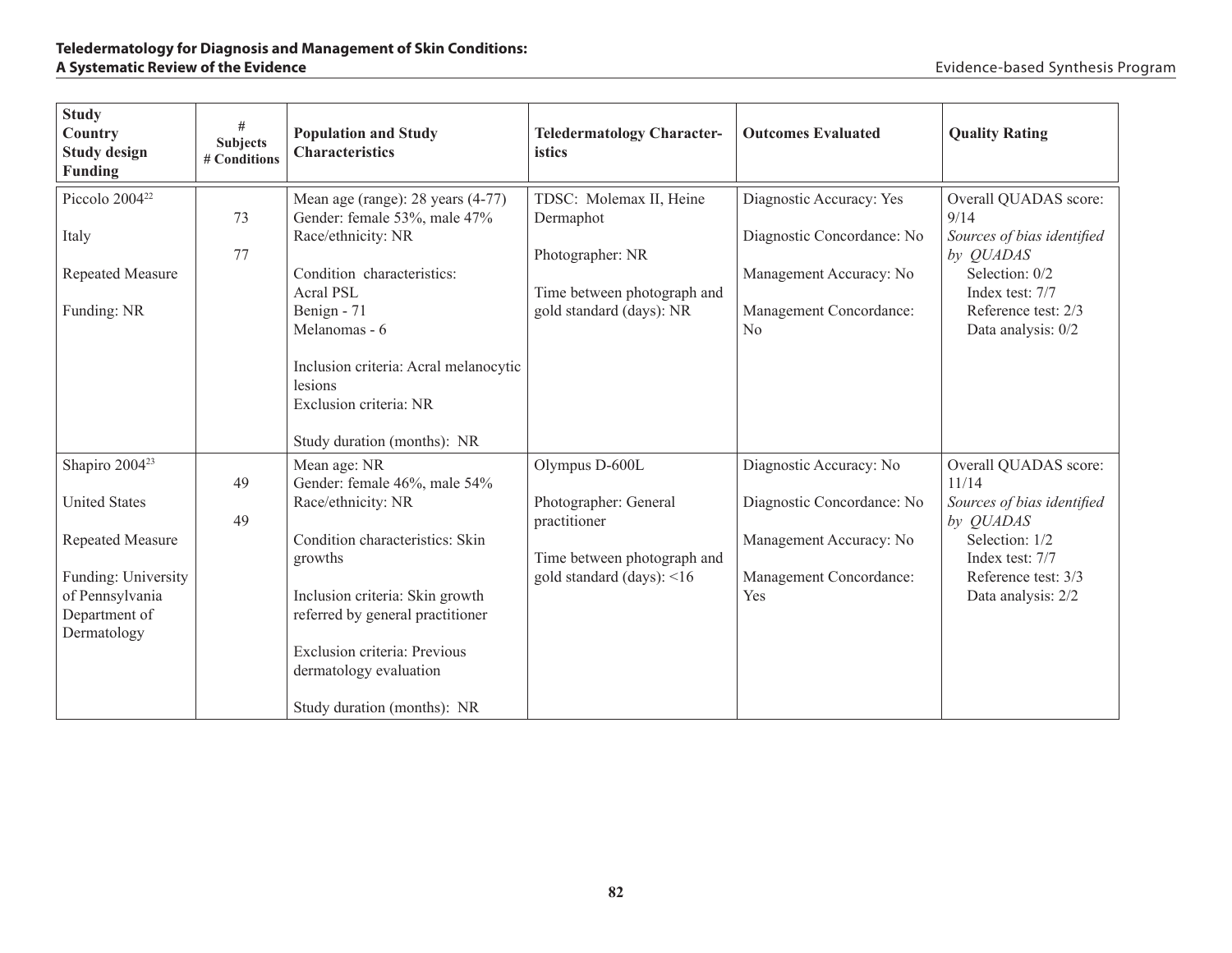| <b>Study</b><br>Country<br><b>Study design</b><br><b>Funding</b>                         | #<br><b>Subjects</b><br># Conditions | <b>Population and Study</b><br><b>Characteristics</b>                                                                                                                                                                                                                    | <b>Teledermatology Character-</b><br>istics    | <b>Outcomes Evaluated</b>                 | <b>Quality Rating</b>                          |
|------------------------------------------------------------------------------------------|--------------------------------------|--------------------------------------------------------------------------------------------------------------------------------------------------------------------------------------------------------------------------------------------------------------------------|------------------------------------------------|-------------------------------------------|------------------------------------------------|
| Coras 2003 <sup>24</sup>                                                                 | <b>NR</b>                            | Age, gender, and race/ethnicity: NR                                                                                                                                                                                                                                      | Dermogenius ultra                              | Diagnostic Accuracy: Yes                  | Overall QUADAS score:<br>11/14                 |
| Germany                                                                                  | 45                                   | Condition characteristics: PSL<br>Benign Neoplasm - 24                                                                                                                                                                                                                   | Photographer: Clinic<br>dermatoscopic examiner | Diagnostic Concordance: No                | Sources of bias identified<br>by <i>QUADAS</i> |
| <b>Repeated Measure</b>                                                                  |                                      | Dysplastic Nevus - 5<br>Melanoma - 16                                                                                                                                                                                                                                    | Time between photograph and                    | Management Accuracy: No                   | Selection: 0/2<br>Index test: 7/7              |
| Funding: NR                                                                              |                                      | Inclusion criteria: NR<br>Exclusion criteria: NR<br>Study duration (months): 16                                                                                                                                                                                          | gold standard (days): 0                        | Management Concordance:<br>N <sub>o</sub> | Reference test: 3/3<br>Data analysis: 1/2      |
| Du Moulin 2003 <sup>25</sup>                                                             | 106                                  | Mean age: 47 years<br>Gender: NR                                                                                                                                                                                                                                         | Ricoh 5000                                     | Diagnostic Accuracy: No                   | Overall QUADAS score:<br>12/14                 |
| Netherlands                                                                              | 106                                  | Race/ethnicity: NR                                                                                                                                                                                                                                                       | Photographer: General<br>practitioner          | Diagnostic Concordance: Yes               | Sources of bias identified<br>by QUADAS        |
| Repeated Measure                                                                         |                                      | Condition characteristics:<br>Malignant/Premalignant - 6                                                                                                                                                                                                                 | Time between photograph and                    | Management Accuracy: No                   | Selection: 2/2<br>Index test: 7/7              |
| Funding: University<br>Hospital Maastricht<br>and Ministry of<br><b>Economic Affairs</b> |                                      | Benign Neoplasms - 12<br>Eczematous 28<br>Infectious-15<br>Acneiform - 13<br>Papulosquamous/Other - 22<br>Inclusion criteria: Pts referred from<br>general practitioner<br>Exclusion criteria: Dermatologic<br>referral clearly indicated<br>Study Duration (months): 11 | gold standard (days): 0                        | Management Concordance:<br>N <sub>o</sub> | Reference test: 3/3<br>Data analysis: 0/2      |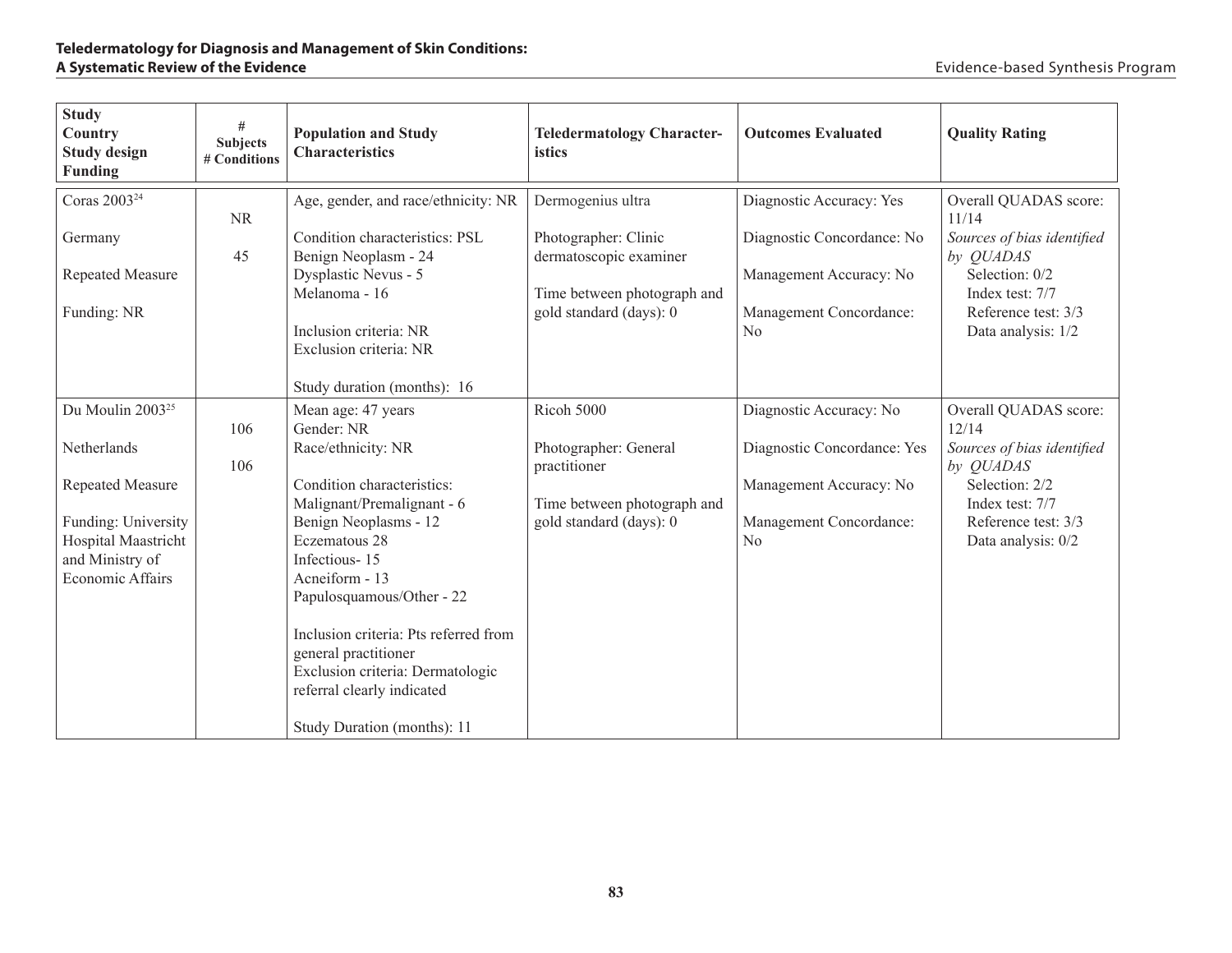| <b>Study</b><br>Country<br><b>Study design</b><br>Funding                                                                                                                      | #<br><b>Subjects</b><br># Conditions | <b>Population and Study</b><br><b>Characteristics</b>                                                                                                                                                                                                                                                                                                                                                                         | <b>Teledermatology Character-</b><br>istics                                                                          | <b>Outcomes Evaluated</b>                                                                                            | <b>Quality Rating</b>                                                                                                                                       |
|--------------------------------------------------------------------------------------------------------------------------------------------------------------------------------|--------------------------------------|-------------------------------------------------------------------------------------------------------------------------------------------------------------------------------------------------------------------------------------------------------------------------------------------------------------------------------------------------------------------------------------------------------------------------------|----------------------------------------------------------------------------------------------------------------------|----------------------------------------------------------------------------------------------------------------------|-------------------------------------------------------------------------------------------------------------------------------------------------------------|
| Pak 2003 (Part $I^{27}$<br>and Part $II^{26}$ )<br>United States, 100%<br>army veterans, or<br>relatives<br>Repeated Measure<br>Funding: Walter<br>Reed Army Medical<br>Center | 404<br>404                           | Mean age (range): 59 years (18-92)<br>Gender: female 43%, male 57%<br>Race/ethnicity: white 82%, black<br>13%, Asian/Hispanic 5%<br>Condition characteristics:<br>Infectious - 31<br>Premalignant/Malignant - 54<br>Acneiform - 28<br>Benign neoplasm - 115<br>Eczematous - 44<br>Papulosquamous/Other - 132<br>Inclusion criteria: Adult new pts<br>Exclusion criteria: Medical<br>emergencies<br>Study duration (months): 4 | Olympus D-600L Nikon<br>Coolpix 900<br>Photographer: Nurse<br>Time between photograph and<br>gold standard (days): 0 | Diagnostic Accuracy: Yes<br>Diagnostic Concordance: Yes<br>Management Accuracy: No<br>Management Concordance:<br>Yes | Overall QUADAS score:<br>10/14<br>Sources of bias identified<br>by QUADAS<br>Selection: 2/2<br>Index test: 6/7<br>Reference test: 2/3<br>Data analysis: 0/2 |
| Rashid 2003 <sup>28</sup>                                                                                                                                                      |                                      | Age, gender, and race/ethnicity: NR                                                                                                                                                                                                                                                                                                                                                                                           | Kodak DC-210                                                                                                         | Diagnostic Accuracy: No                                                                                              | Overall QUADAS score:                                                                                                                                       |
| Pakistan<br>Repeated Measure<br>Funding: NR                                                                                                                                    | 33<br>33                             | Condition characteristics:<br>Keratinocyte Carcinoma - 1<br>Infectious - 9<br>Eczematous - 4<br>Benign Neoplasm - 3<br>Papulosquamous/Other - 16<br>Inclusion criteria: NR<br>Exclusion criteria: Common<br>conditions such as acne and<br>melasma<br>Study duration (months):NR                                                                                                                                              | Photographer: "Trainee doctor"<br>Time between photograph<br>and gold standard (days): NR                            | Diagnostic Concordance: Yes<br>Management Accuracy: No<br>Management Concordance:<br>N <sub>0</sub>                  | 12/14<br>Sources of bias identified<br>by QUADAS<br>Selection: 1/2<br>Index test: 7/7<br>Reference test: 3/3<br>Data analysis: 1/2                          |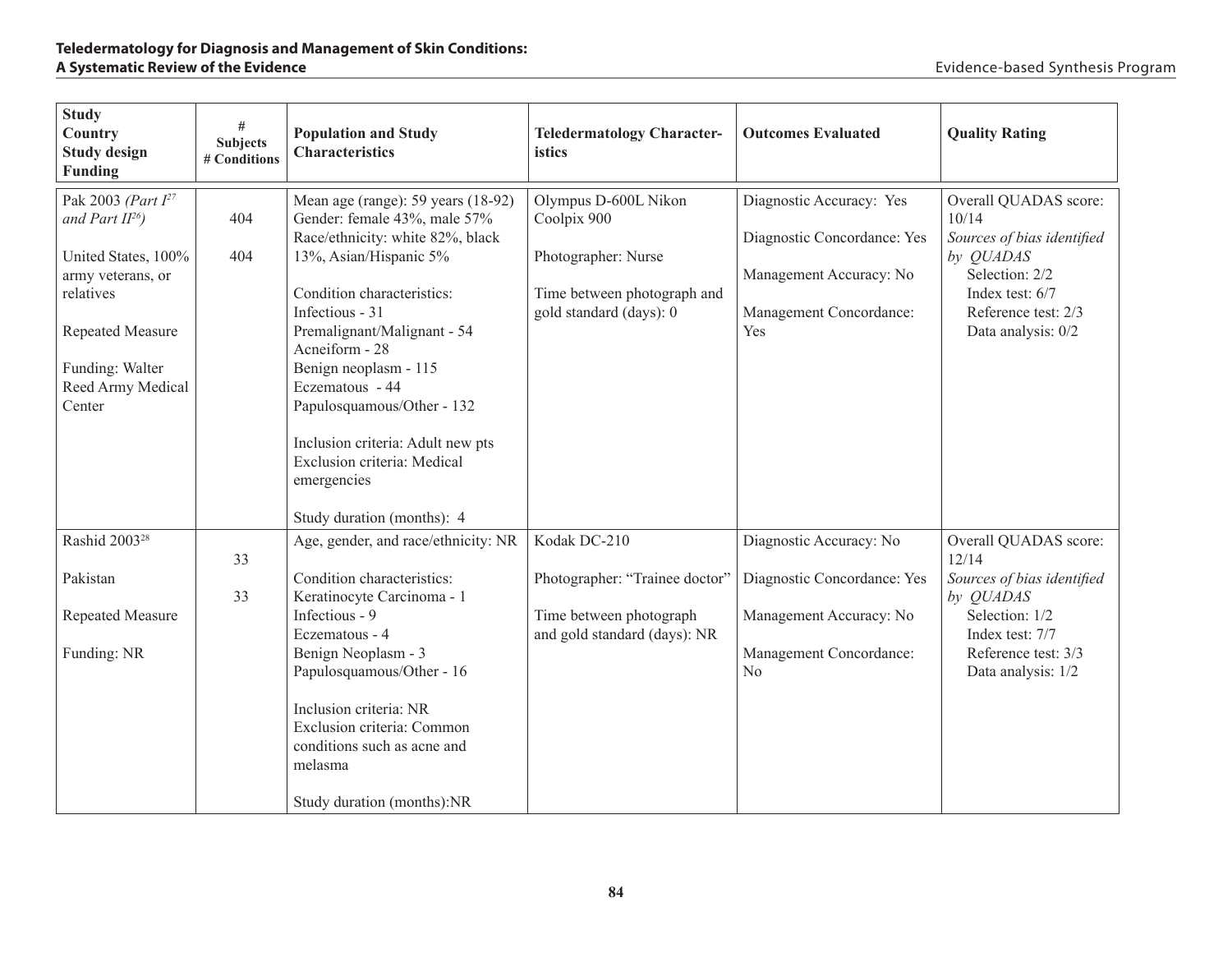| <b>Study</b><br>Country<br><b>Study design</b><br><b>Funding</b> | #<br><b>Subjects</b><br># Conditions | <b>Population and Study</b><br><b>Characteristics</b>                            | <b>Teledermatology Character-</b><br>istics                | <b>Outcomes Evaluated</b>                 | <b>Quality Rating</b>                          |
|------------------------------------------------------------------|--------------------------------------|----------------------------------------------------------------------------------|------------------------------------------------------------|-------------------------------------------|------------------------------------------------|
| Oliveira 2002 <sup>29</sup>                                      | 92                                   | Age: NR<br>Gender: NR                                                            | Kodak DC265                                                | Diagnostic Accuracy: No                   | Overall QUADAS score:<br>9/14                  |
| <b>Brazil</b>                                                    | <b>NR</b>                            | Race/ethnicity: NR                                                               | Photographer: nurse                                        | Diagnostic Concordance: Yes               | Sources of bias identified<br>by <i>QUADAS</i> |
| Repeated Measure                                                 |                                      | Condition characteristics: NR                                                    | Time between photograph and<br>gold standard (days): $<$ 7 | Management Accuracy: No                   | Selection: 0/2<br>Index test: $6/7$            |
| Funding: NR                                                      |                                      | Inclusion criteria: NR<br>Exclusion criteria: NR<br>Study duration (months): NR  |                                                            | Management Concordance:<br>N <sub>0</sub> | Reference test: 2/3<br>Data analysis: 1/2      |
| Jolliffe 2001 <sup>30</sup>                                      | 138                                  | Age range: 15-94 years<br>Gender: female 66%, male 34%                           | Sanyo HiFi video                                           | Diagnostic Accuracy: Yes                  | Overall QUADAS score:<br>11/14                 |
| United Kingdom                                                   | 144                                  | Race/ethnicity: NR                                                               | Photographer: Dermatologist                                | Diagnostic Concordance: No                | Sources of bias identified<br>by QUADAS        |
| Repeated Measure                                                 |                                      | Condition characteristics: PSL                                                   | Time between photograph and<br>gold standard (days): NR    | Management Accuracy: No                   | Selection: 0/2<br>Index test: 7/7              |
| Funding: National<br><b>Health Service</b><br>R&D grant          |                                      | Inclusion criteria: PSL<br>Exclusion criteria: NR<br>Study duration (months): NR |                                                            | Management Concordance:<br>N <sub>0</sub> | Reference test: 3/3<br>Data analysis: 1/2      |
|                                                                  |                                      |                                                                                  |                                                            |                                           |                                                |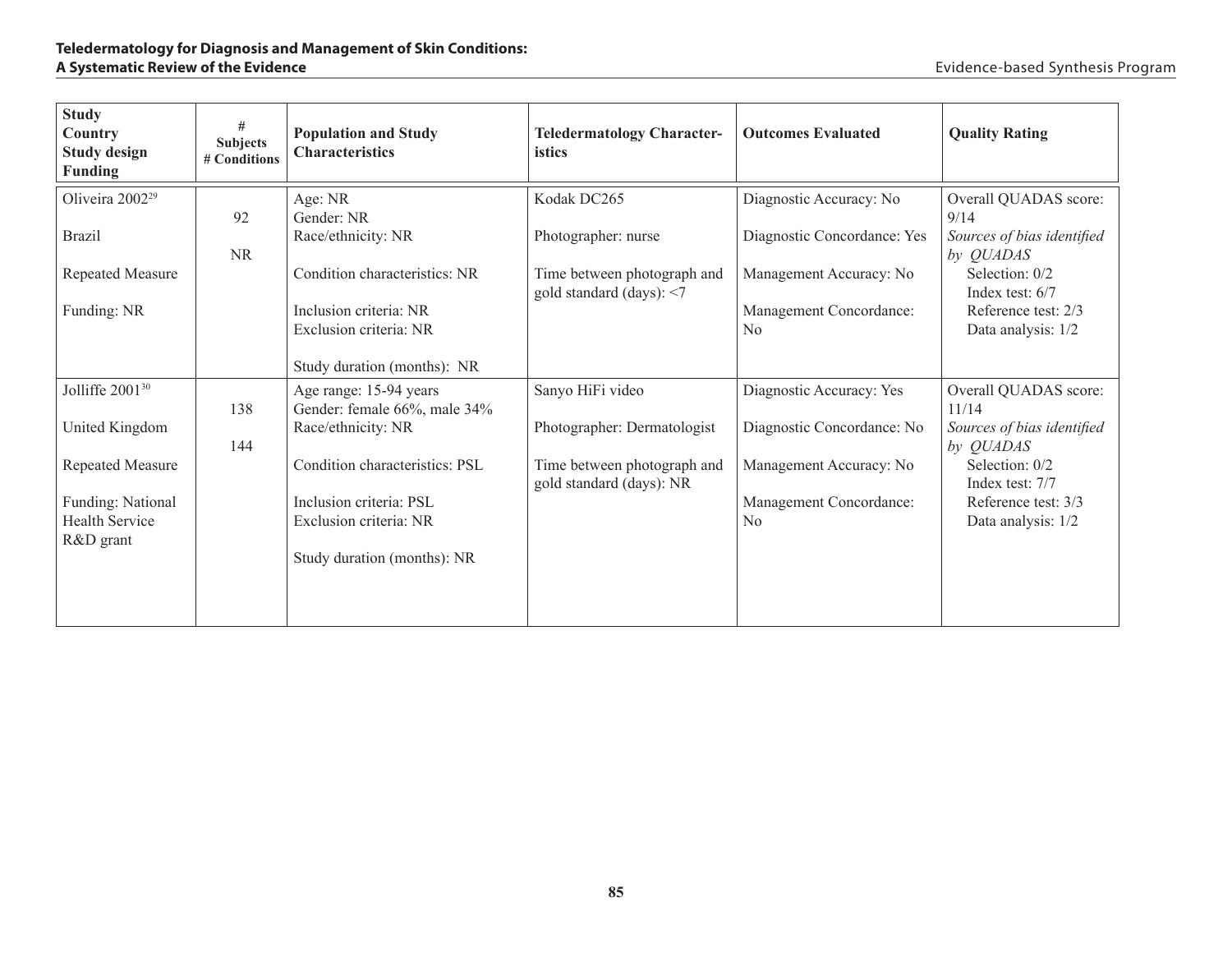| <b>Study</b><br>Country<br><b>Study design</b><br><b>Funding</b> | #<br><b>Subjects</b><br># Conditions | <b>Population and Study</b><br><b>Characteristics</b>                                                                | <b>Teledermatology Character-</b><br><i>istics</i>      | <b>Outcomes Evaluated</b>                          | <b>Quality Rating</b>                                      |
|------------------------------------------------------------------|--------------------------------------|----------------------------------------------------------------------------------------------------------------------|---------------------------------------------------------|----------------------------------------------------|------------------------------------------------------------|
| Jolliffe 2001 <sup>31</sup>                                      | 611                                  | Age range: 8 to 94 years<br>Gender: female 76%, male 24%                                                             | Sanyo HiFi video                                        | Diagnostic Accuracy: No                            | Overall QUADAS score:<br>9/14                              |
| United Kingdom                                                   | 819                                  | Race/ethnicity: NR                                                                                                   | Photographer: Dermatologist                             | Diagnostic Concordance: No                         | Sources of bias identified<br>by <i>QUADAS</i>             |
| Repeated Measure<br>Funding: National                            |                                      | Condition characteristics: PSL<br>Benign Neoplasm - 635<br>Keratinocyte Carcinoma - 20                               | Time between photograph and<br>gold standard (days): NR | Management Accuracy: No<br>Management Concordance: | Selection: 0/2<br>Index test: $6/7$<br>Reference test: 2/3 |
| <b>Health Service</b><br>Executive London                        |                                      | Dysplastic Nevi - 112<br>Actinic keratoses - 13                                                                      |                                                         | Yes                                                | Data analysis: 1/2                                         |
| R&D grant                                                        |                                      | Melanoma - 9<br>Infectious - 10<br>Acneiform - 5                                                                     |                                                         |                                                    |                                                            |
|                                                                  |                                      | Rash/Other - 13<br>Eczematous - 2                                                                                    |                                                         |                                                    |                                                            |
|                                                                  |                                      | Inclusion criteria: PSL<br>Exclusion criteria: Genital lesions,<br>mental impairment, fear of technical<br>equipment |                                                         |                                                    |                                                            |
|                                                                  |                                      | Study duration (months): NR                                                                                          |                                                         |                                                    |                                                            |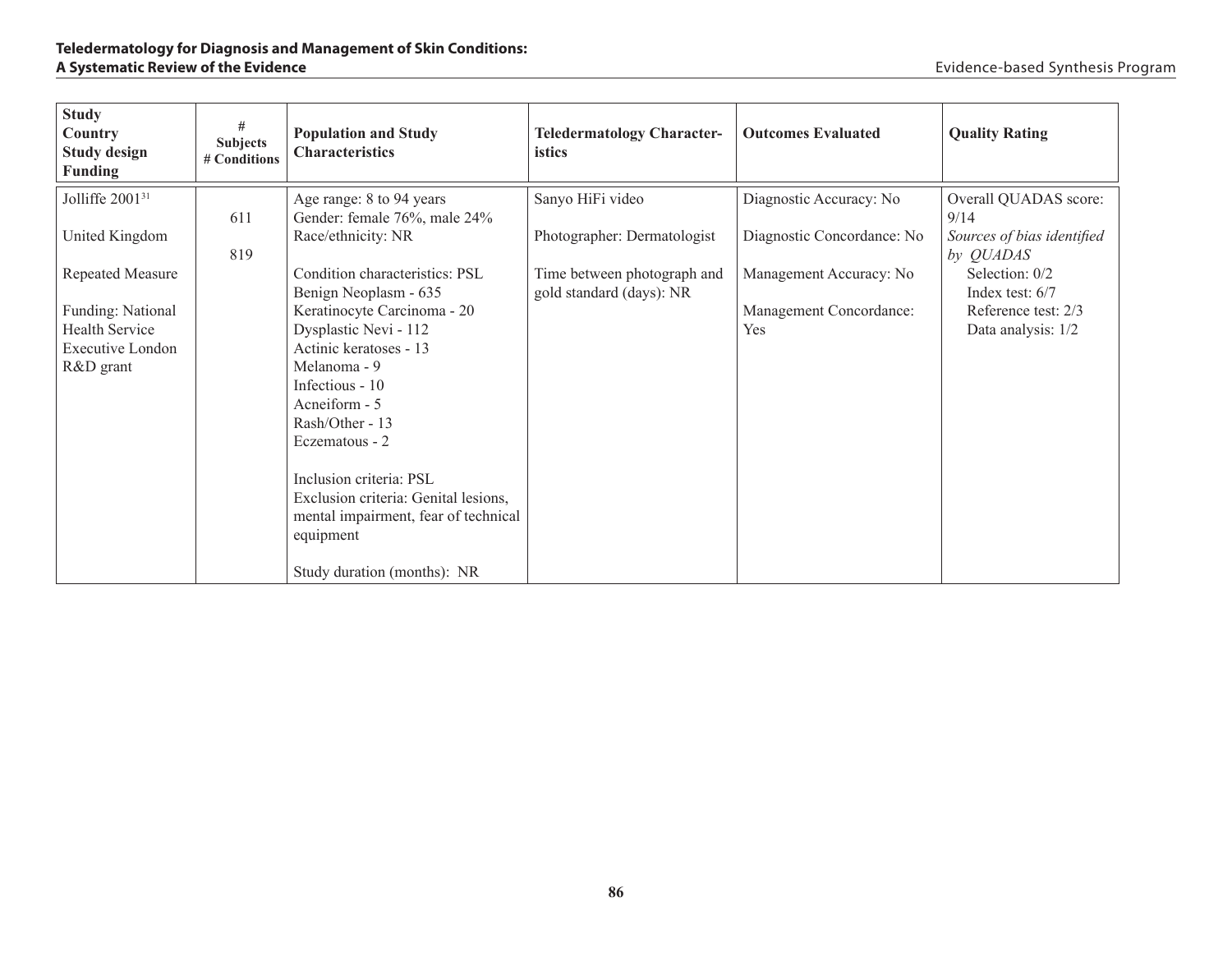| <b>Study</b><br>Country<br><b>Study design</b><br><b>Funding</b>                                                                         | $\#$<br><b>Subjects</b><br># Conditions | <b>Population and Study</b><br><b>Characteristics</b>                                                                                                                                                                                                                                                                                                                                                 | <b>Teledermatology Character-</b><br>istics                                                                 | <b>Outcomes Evaluated</b>                                                                                                      | <b>Quality Rating</b>                                                                                                                                       |
|------------------------------------------------------------------------------------------------------------------------------------------|-----------------------------------------|-------------------------------------------------------------------------------------------------------------------------------------------------------------------------------------------------------------------------------------------------------------------------------------------------------------------------------------------------------------------------------------------------------|-------------------------------------------------------------------------------------------------------------|--------------------------------------------------------------------------------------------------------------------------------|-------------------------------------------------------------------------------------------------------------------------------------------------------------|
| Lim 2001 <sup>32</sup><br>Australia<br>Repeated Measure<br>Funding: Australian<br>Dermatology<br>Research and<br>Education<br>Foundation | 23<br>27                                | Age: NR<br>Gender: NR<br>Race/ethnicity: NR<br><b>Condition Characteristics:</b><br>Eczematous - 18<br>Benign Neoplasm - 9<br>Infectious - 12<br>Keratinocyte Carcinoma - 3<br>Acneiform - 6<br>Paulosquamous/Other - 5<br>Inclusion criteria: new skin<br>condition<br>Exclusion criteria: wart or acne<br>Study duration (months): 3                                                                | Kodak DC265<br>Photographer: Dermatologist<br>Time between photograph and<br>gold standard (days): $\leq$ 7 | Diagnostic Accuracy: No<br>Diagnostic Concordance: Yes<br>Management Accuracy: No<br>Management Concordance:<br>No             | Overall QUADAS score:<br>10/14<br>Sources of bias identified<br>by QUADAS<br>Selection: 1/2<br>Index test: 7/7<br>Reference test: 1/3<br>Data analysis: 0/2 |
| Taylor 2001 <sup>33</sup><br>United Kingdom<br>Repeated Measure<br>Funding: NR                                                           | 188<br><b>NR</b>                        | Age: NR<br>Gender: NR<br>Race/ethnicity: "42% of the<br>conditions from pigmented pts"<br>Condition characteristics (most<br>common diagnoses in 127):<br>Eczematous - 21<br>Keratinocyte carcinoma - 9<br>Papulosquamous/Other - 15<br>Benign Neoplasm - 69<br>Acneiform - 8<br>Infectious - 5<br>Inclusion criteria: New dermatology<br>pts<br>Exclusion criteria: NR<br>Study duration (months): 3 | <b>NR</b><br>Photographer: Nurse<br>Time between photograph and<br>gold standard test: NR                   | Diagnostic Accuracy: No<br>Diagnostic Concordance: Yes<br>Management Accuracy: No<br>Management Concordance:<br>N <sub>0</sub> | Overall QUADAS score:<br>13/14<br>Sources of bias identified<br>by QUADAS<br>Selection: 1/2<br>Index test: 7/7<br>Reference test: 3/3<br>Data analysis: 2/2 |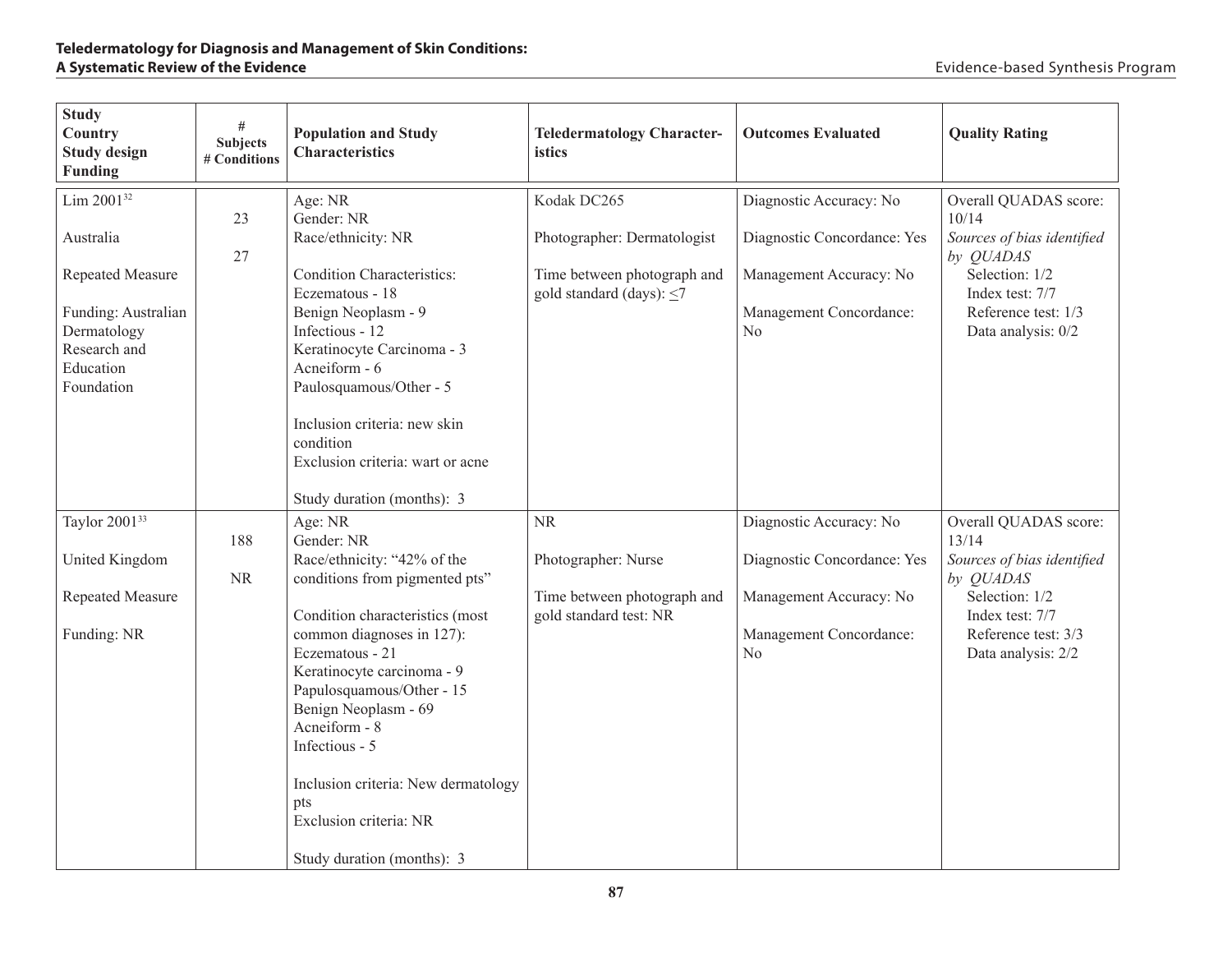| <b>Study</b><br>Country<br><b>Study design</b><br><b>Funding</b>                      | #<br><b>Subjects</b><br># Conditions | <b>Population and Study</b><br><b>Characteristics</b>                                            | <b>Teledermatology Character-</b><br>istics                                                                           | <b>Outcomes Evaluated</b>                                                                                     | <b>Quality Rating</b>                                                                                                                 |
|---------------------------------------------------------------------------------------|--------------------------------------|--------------------------------------------------------------------------------------------------|-----------------------------------------------------------------------------------------------------------------------|---------------------------------------------------------------------------------------------------------------|---------------------------------------------------------------------------------------------------------------------------------------|
| Barnard 2000 <sup>34</sup><br><b>United States</b><br>Repeated Measure<br>Funding: NR | 50 "cases"                           | Age: NR<br>Gender: NR<br>Race/ethnicity: NR<br>Condition characteristics:<br>8 skin cancer cases | Nikon Fujix DS505, Nikon<br><b>SLR</b><br>Photographer: NR<br>Time between photograph and<br>gold standard (days): NR | Diagnostic Accuracy: Yes<br>Diagnostic Concordance: Yes<br>Management Accuracy: No<br>Management Concordance: | Overall QUADAS score:<br>10/14<br>Sources of bias identified<br>by QUADAS<br>Selection: 0/2<br>Index test: 7/7<br>Reference test: 3/3 |
|                                                                                       |                                      | Inclusion criteria: NR<br>Exclusion criteria: NR<br>Study duration (months): NR                  |                                                                                                                       | N <sub>0</sub>                                                                                                | Data analysis: 0/2                                                                                                                    |
| Braun 2000 <sup>35</sup>                                                              | 51                                   | Age: NR<br>Gender: NR                                                                            | TDSC: Mitsubishi CCD                                                                                                  | Diagnostic Accuracy: Yes                                                                                      | Overall QUADAS score:<br>10/14                                                                                                        |
| Switzerland                                                                           | 55                                   | Race/ethnicity: NR                                                                               | Photographer: 6 dermatologists                                                                                        | Diagnostic Concordance: No                                                                                    | Sources of bias identified<br>by QUADAS                                                                                               |
| <b>Repeated Measure</b>                                                               |                                      | Condition characteristics: PSL<br>Benign Neoplasm - 37                                           | Time between photograph and<br>gold standard (days): NR                                                               | Management Accuracy: No                                                                                       | Selection: 0/2<br>Index test: 7/7                                                                                                     |
| Funding: NR                                                                           |                                      | Dysplastic Nevus - 3<br>Melanoma - 9<br>Keratinocyte Carcinoma - 4<br>Other -2                   |                                                                                                                       | Management Concordance:<br>N <sub>0</sub>                                                                     | Reference test: 2/3<br>Data analysis: 1/2                                                                                             |
|                                                                                       |                                      | Inclusion criteria: NR<br>Exclusion criteria: NR                                                 |                                                                                                                       |                                                                                                               |                                                                                                                                       |
|                                                                                       |                                      | Study duration (months): 6                                                                       |                                                                                                                       |                                                                                                               |                                                                                                                                       |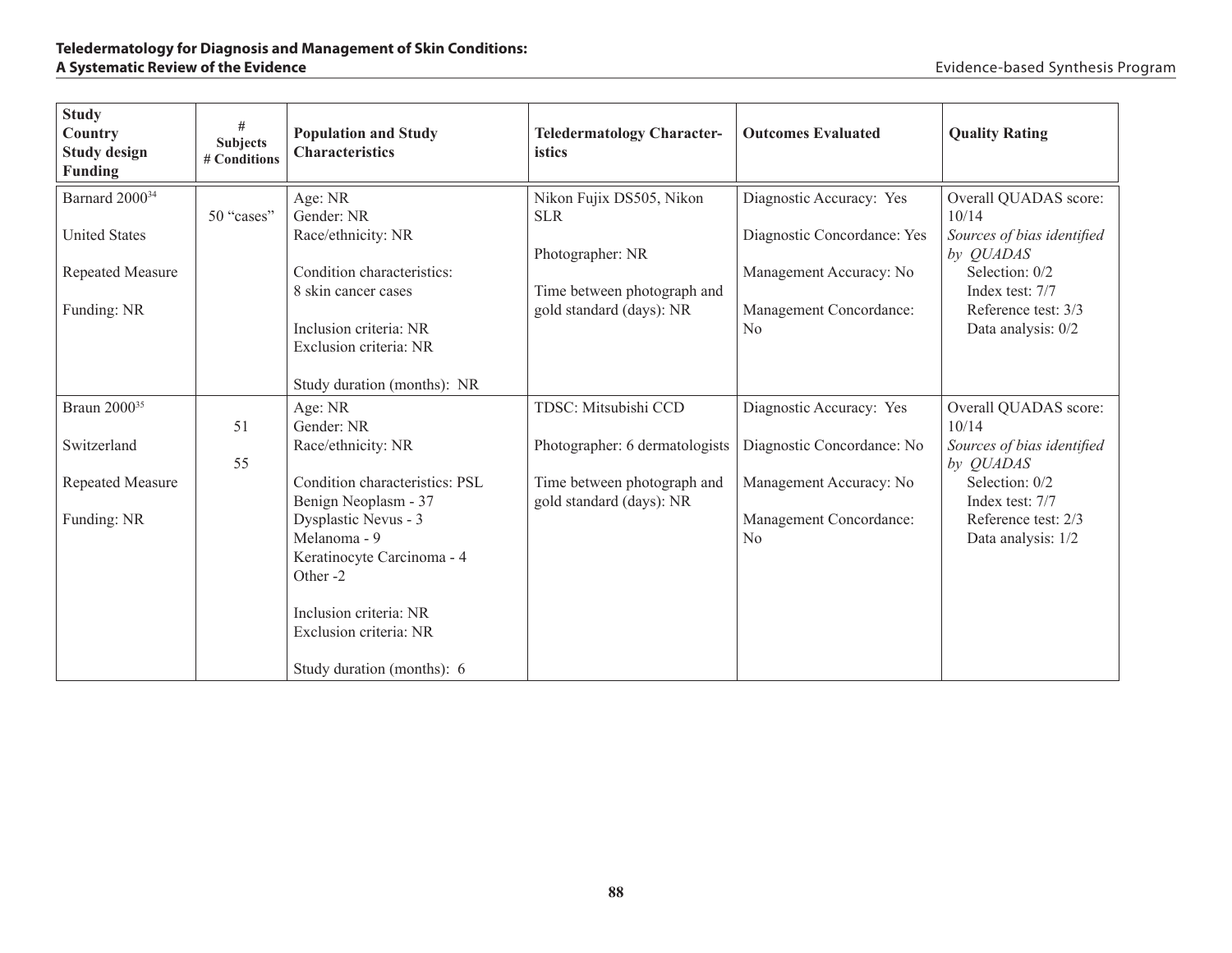| <b>Study</b><br>Country<br><b>Study design</b><br>Funding                                                                                                                | #<br><b>Subjects</b><br># Conditions | <b>Population and Study</b><br><b>Characteristics</b>                                                                                                                                                                                                                                                                                                                               | <b>Teledermatology Character-</b><br>istics                                                                               | <b>Outcomes Evaluated</b>                                                                                                      | <b>Quality Rating</b>                                                                                                                                       |
|--------------------------------------------------------------------------------------------------------------------------------------------------------------------------|--------------------------------------|-------------------------------------------------------------------------------------------------------------------------------------------------------------------------------------------------------------------------------------------------------------------------------------------------------------------------------------------------------------------------------------|---------------------------------------------------------------------------------------------------------------------------|--------------------------------------------------------------------------------------------------------------------------------|-------------------------------------------------------------------------------------------------------------------------------------------------------------|
| High 2000 <sup>36</sup><br><b>United States</b><br><b>Repeated Measure</b><br>Funding: Mayo<br>Clinic and<br>Foundation,<br>Minnesota<br>Academy of Family<br>Physicians | 92<br>106                            | Mean age (range): 39.7 years (10)<br>months - 81 years)<br>Gender: female 48%, male 52%<br>Race/ethnicity: NR<br>Condition characteristics:<br>Benign Neoplasm - 35<br>Keratinocyte Carcinoma - 6<br>Actinic keratoses -2<br>Melanoma - 1<br>Infectious - 12<br>Acneiform - 8<br>Papulosquamous/Other - 25<br>Eczematous - 17<br>Inclusion criteria: NR<br>Exclusion criteria: None | Sony DCS-F1<br>Photographer: Medical student<br>Time between photograph and<br>gold standard (days): NR                   | Diagnostic Accuracy: No<br>Diagnostic Concordance: Yes<br>Management Accuracy: No<br>Management Concordance:<br>$\rm No$       | Overall QUADAS score:<br>11/14<br>Sources of bias identified<br>by QUADAS<br>Selection: 1/2<br>Index test: 7/7<br>Reference test: 3/3<br>Data analysis: 0/2 |
| Piccolo 2000 <sup>37</sup><br>Italy<br>Repeated Measure<br>Funding:<br>Osterreichische<br>Krebshilfe<br>Steiermark, Graz,<br>Austria                                     | 40<br>43                             | Study duration (months): 1.5<br>Mean age (range): 39.5 years (3-91)<br>Gender: female 47.5%, male 52.5%<br>Race/ethnicity: NR<br>Condition characteristics: PSL<br>Keratinocyte carcinoma - 3<br>Melanoma - 11<br>Benign Neoplasm - 29<br>Inclusion criteria: NR<br>Exclusion criteria: NR<br>Study duration (months): 3                                                            | TDSC: video camera and<br>stereomicroscope<br>Photographer: NR<br>Time between photograph and<br>gold standard (days): NR | Diagnostic Accuracy: Yes<br>Diagnostic Concordance: No<br>Management Accuracy: No<br>Management Concordance:<br>N <sub>0</sub> | Overall QUADAS score:<br>10/14<br>Sources of bias identified<br>by QUADAS<br>Selection: 0/2<br>Index test: 7/7<br>Reference test: 3/3<br>Data analysis: 0/2 |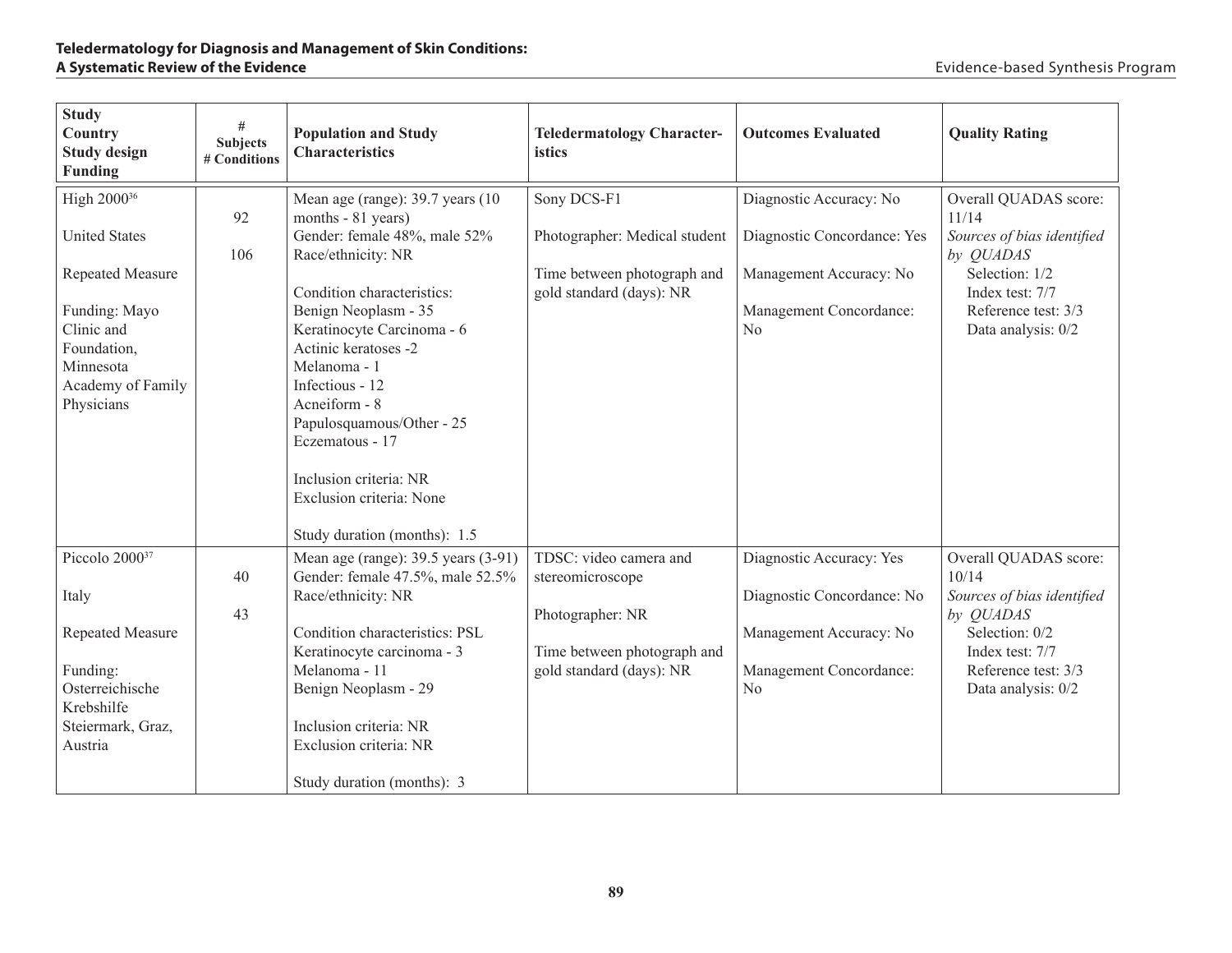| <b>Study</b><br>Country<br><b>Study design</b><br><b>Funding</b>                                             | #<br><b>Subjects</b><br># Conditions | <b>Population and Study</b><br><b>Characteristics</b>                                                                                                                                               | <b>Teledermatology Character-</b><br>istics            | <b>Outcomes Evaluated</b>                 | <b>Quality Rating</b>                     |
|--------------------------------------------------------------------------------------------------------------|--------------------------------------|-----------------------------------------------------------------------------------------------------------------------------------------------------------------------------------------------------|--------------------------------------------------------|-------------------------------------------|-------------------------------------------|
| Krupinski 1999 <sup>38</sup>                                                                                 | 308                                  | Age, gender, and race/ethnicity: NR                                                                                                                                                                 | Canon Powershot 600                                    | Diagnostic Accuracy: Yes                  | Overall QUADAS score:<br>10/14            |
| <b>United States</b>                                                                                         |                                      | Condition characteristics:<br>Melanoma - 4                                                                                                                                                          | Photographer: Medical<br>students                      | Diagnostic Concordance: Yes               | Sources of bias identified<br>by QUADAS   |
| <b>Repeated Measure</b>                                                                                      | 308                                  | Actinic keratoses - 20<br>Keratinocyte Carcinoma - 49                                                                                                                                               | Time between photograph and                            | Management Accuracy: No                   | Selection: 1/2<br>Index test: 7/7         |
| Funding: USDA<br><b>Rural Utilities</b><br>Service, US Dept.<br>of Commerce,<br>Health and Human<br>Services |                                      | Dysplastic nevus - 16<br>Benign Neoplasm - 106<br>Infection - 20<br>Eczematous - 36<br>Papulosquamous/Other - 57<br>Inclusion criteria: NR<br>Exclusion criteria: NR<br>Study duration (months): NR | gold standard (days): NR                               | Management Concordance:<br>N <sub>0</sub> | Reference test: 2/3<br>Data analysis: 0/2 |
| Lewis 1999 <sup>39</sup>                                                                                     | 56 cases                             | Age: NR<br>Gender: NR                                                                                                                                                                               | Kodak DC40                                             | Diagnostic Accuracy: No                   | Overall QUADAS score:<br>8/14             |
| United Kingdom                                                                                               |                                      | Race/ethnicity: NR                                                                                                                                                                                  | Photographer: NR                                       | Diagnostic Concordance: Yes               | Sources of bias identified<br>by QUADAS   |
| <b>Repeated Measure</b>                                                                                      |                                      | Condition characteristics: NR                                                                                                                                                                       | Time between photograph and<br>gold standard (days): 0 | Management Accuracy: No                   | Selection: 0/2<br>Index test: 5/7         |
| Funding: NR                                                                                                  |                                      | Inclusion criteria: NR<br>Exclusion criteria: NR<br>Study duration (months): 7                                                                                                                      |                                                        | Management Concordance:<br>N <sub>0</sub> | Reference test: 3/3<br>Data analysis: 0/2 |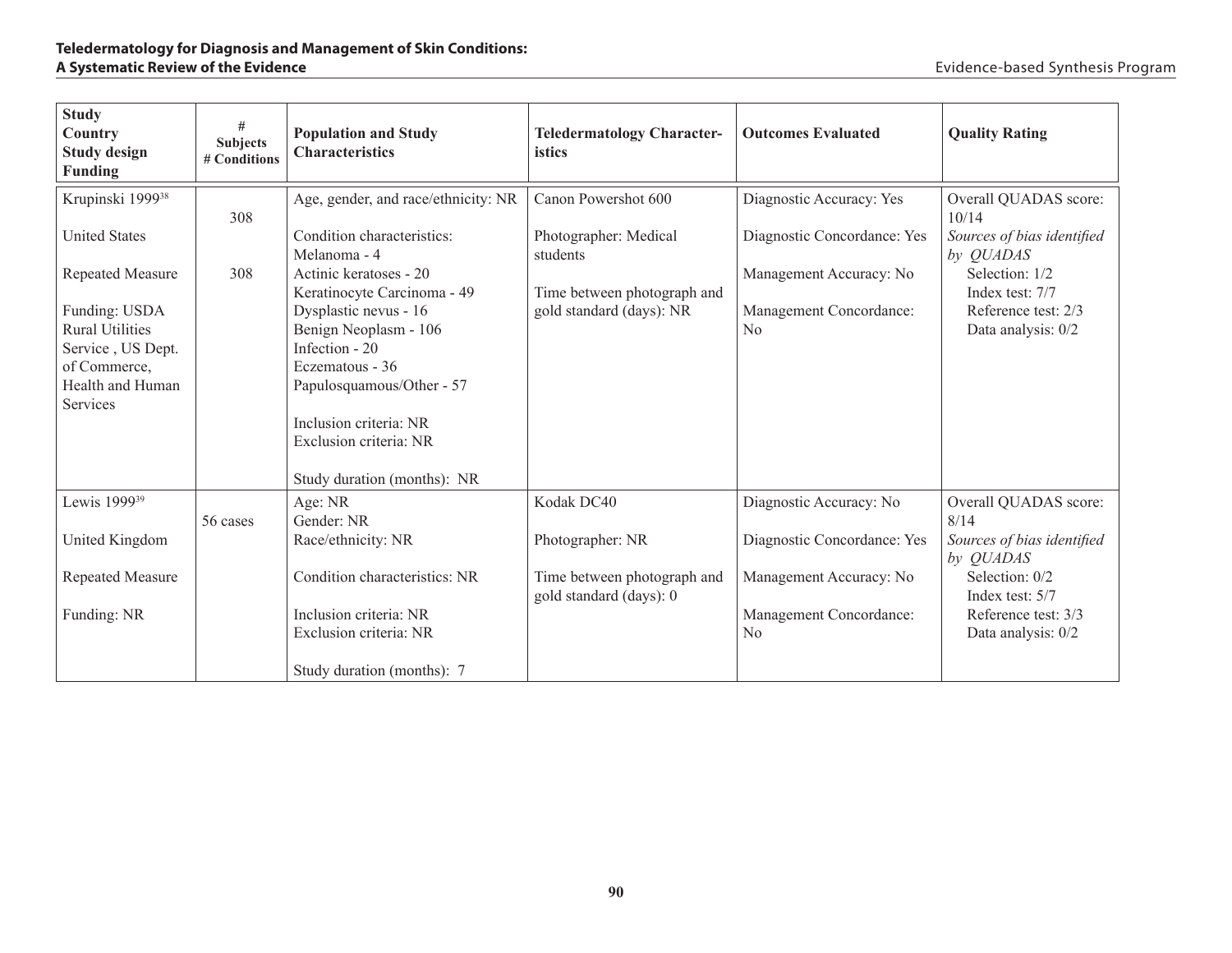| <b>Study</b><br>Country<br><b>Study design</b><br><b>Funding</b>                                                                                                | #<br><b>Subjects</b><br># Conditions | <b>Population and Study</b><br><b>Characteristics</b>                                                                                                                                                                                                                                         | <b>Teledermatology Character-</b><br>istics                                                                               | <b>Outcomes Evaluated</b>                                                                                                       | <b>Quality Rating</b>                                                                                                                                         |
|-----------------------------------------------------------------------------------------------------------------------------------------------------------------|--------------------------------------|-----------------------------------------------------------------------------------------------------------------------------------------------------------------------------------------------------------------------------------------------------------------------------------------------|---------------------------------------------------------------------------------------------------------------------------|---------------------------------------------------------------------------------------------------------------------------------|---------------------------------------------------------------------------------------------------------------------------------------------------------------|
| Piccolo 1999 <sup>40</sup><br>Italy<br>Repeated Measure<br>Funding: NR                                                                                          | 66<br>66                             | Mean age (range): 41.2 years (8-82)<br>Gender: female 52%, male 48%<br>Race/ethnicity: NR<br>Condition characteristics: PSL<br>Melanocytic-57<br>Nonmelanocytic-9<br>Inclusion criteria: NR<br>Exclusion criteria: NR<br>Study duration (months): 0.75                                        | TDSC: video camera and<br>stereomicroscope<br>Photographer: NR<br>Time between photograph and<br>gold standard (days): NR | Diagnostic Accuracy: Yes<br>Diagnostic Concordance: Yes<br>Management Accuracy: No<br>Management Concordance:<br>N <sub>0</sub> | Overall QUADAS score:<br>10/14<br>Sources of bias identified<br>by QUADAS<br>Selection: 0/2<br>Index test: 7/7<br>Reference test: 3/3<br>Data analysis: 0/2   |
| Tait 1999 <sup>41</sup><br>Australia<br>Repeated Measure<br>Funding: NR                                                                                         | 30<br>NR                             | Age: NR<br>Gender: NR<br>Race/ethnicity: NR<br>Condition characteristics: NR<br>Inclusion criteria: Visible skin lesion<br>Exclusion criteria: NR<br>Study duration (months): NR                                                                                                              | Ricoh RDC 300<br>Photographer: NR<br>Time between photograph and<br>gold standard (days): 0                               | Diagnostic Accuracy: No<br>Diagnostic Concordance: Yes<br>Management Accuracy: No<br>Management Concordance:<br>N <sub>0</sub>  | Overall QUADAS score:<br>10/14<br>Sources of bias identified<br>by QUADAS<br>Selection: 2/2<br>Index test: $6/7$<br>Reference test: 2/3<br>Data analysis: 0/2 |
| Whited 1999 <sup>42</sup><br>United States,<br>US armed service<br>personnel/veterans<br>Repeated Measure<br>Funding: Veterans<br>Affairs Health<br>Service R&D | 129<br>168                           | Mean age (range): 61 years (22 to<br>82)<br>Gender: female 2%, male 98%<br>Race/ethnicity: white 80%, black<br>20%<br>Condition characteristics: NR<br>Inclusion criteria: Diagnostic<br>uncertainty<br>Exclusion criteria: Previous<br>dermatology evaluation<br>Study duration (months): NR | Fujix DS-515<br>Photographer: Research<br>assistant<br>Time between photograph and<br>gold standard (days): 0             | Diagnostic Accuracy: Yes<br>Diagnostic Concordance: Yes<br>Management Accuracy: No<br>Management Concordance:<br>Yes            | Overall QUADAS score:<br>10/14<br>Sources of bias identified<br>by QUADAS<br>Selection: 0/2<br>Index test: 7/7<br>Reference test: 3/3<br>Data analysis: 0/2   |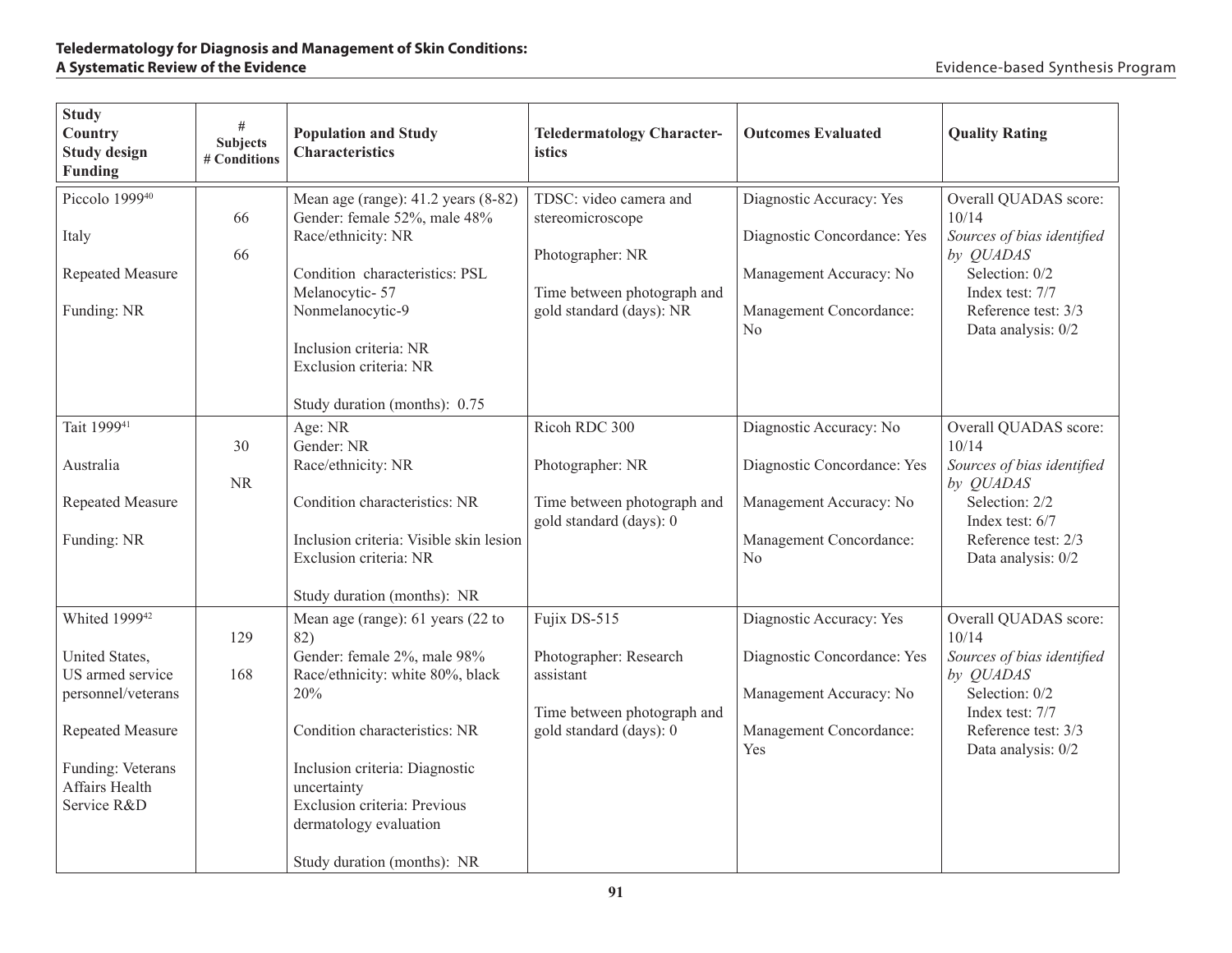| <b>Study</b><br>Country<br><b>Study design</b><br><b>Funding</b>                                                                                 | #<br><b>Subjects</b><br># Conditions | <b>Population and Study</b><br><b>Characteristics</b>                                                                                                                                                                                                                                                  | <b>Teledermatology Character-</b><br>istics                                                                                         | <b>Outcomes Evaluated</b>                                                                                                      | <b>Quality Rating</b>                                                                                                                                       |
|--------------------------------------------------------------------------------------------------------------------------------------------------|--------------------------------------|--------------------------------------------------------------------------------------------------------------------------------------------------------------------------------------------------------------------------------------------------------------------------------------------------------|-------------------------------------------------------------------------------------------------------------------------------------|--------------------------------------------------------------------------------------------------------------------------------|-------------------------------------------------------------------------------------------------------------------------------------------------------------|
| Whited 1998 <sup>43</sup><br>United States, VA<br>pts<br><b>Repeated Measure</b><br>Funding: NR                                                  | 12<br>13                             | Age: NR<br>Gender: NR<br>Race/ethnicity: NR<br><b>Condition Characteristics:</b><br>Benign neoplasm - 2<br>Keratinocyte carcinoma - 7<br>Actinic keratoses - 1<br>Other $-1$<br>No biopsy - 1<br>Inclusion criteria: Suspected skin<br>cancer<br>Exclusion criteria: NR<br>Study duration (months): NR | Fujix DS-515 digital camera,<br>1280x1000 pixels<br>Photographer: NR<br>Time between photograph and<br>gold standard test (days): 0 | Diagnostic Accuracy: Yes<br>Diagnostic Concordance: Yes<br>Management Accuracy: No<br>Management Concordance:<br>Yes           | Overall QUADAS score:<br>10/14<br>Sources of bias identified<br>by QUADAS<br>Selection: 0/2<br>Index test: 7/7<br>Reference test: 3/3<br>Data analysis: 0/2 |
| Kvedar 1997 <sup>44</sup><br><b>United States</b><br>Repeated Measure<br>Funding:<br>Massachusetts<br>General Hospital<br>Dermatology<br>Service | 116<br>123                           | Mean age (range): 40 years (18-84)<br>Gender: NR<br>Race/ethnicity: NR<br>Condition characteristics: NR<br>Inclusion criteria: NR<br>Exclusion criteria: Acne or warts<br>cases<br>Study duration (months): 2                                                                                          | Kodak DCS 420<br>Photographer: Non-<br>dermatologists<br>Time between photograph and<br>gold standard (days): 0                     | Diagnostic Accuracy: No<br>Diagnostic Concordance: Yes<br>Management Accuracy: No<br>Management Concordance:<br>N <sub>0</sub> | Overall QUADAS score:<br>13/14<br>Sources of bias identified<br>by QUADAS<br>Selection: 2/2<br>Index test: 7/7<br>Reference test: 3/3<br>Data analysis: 1/2 |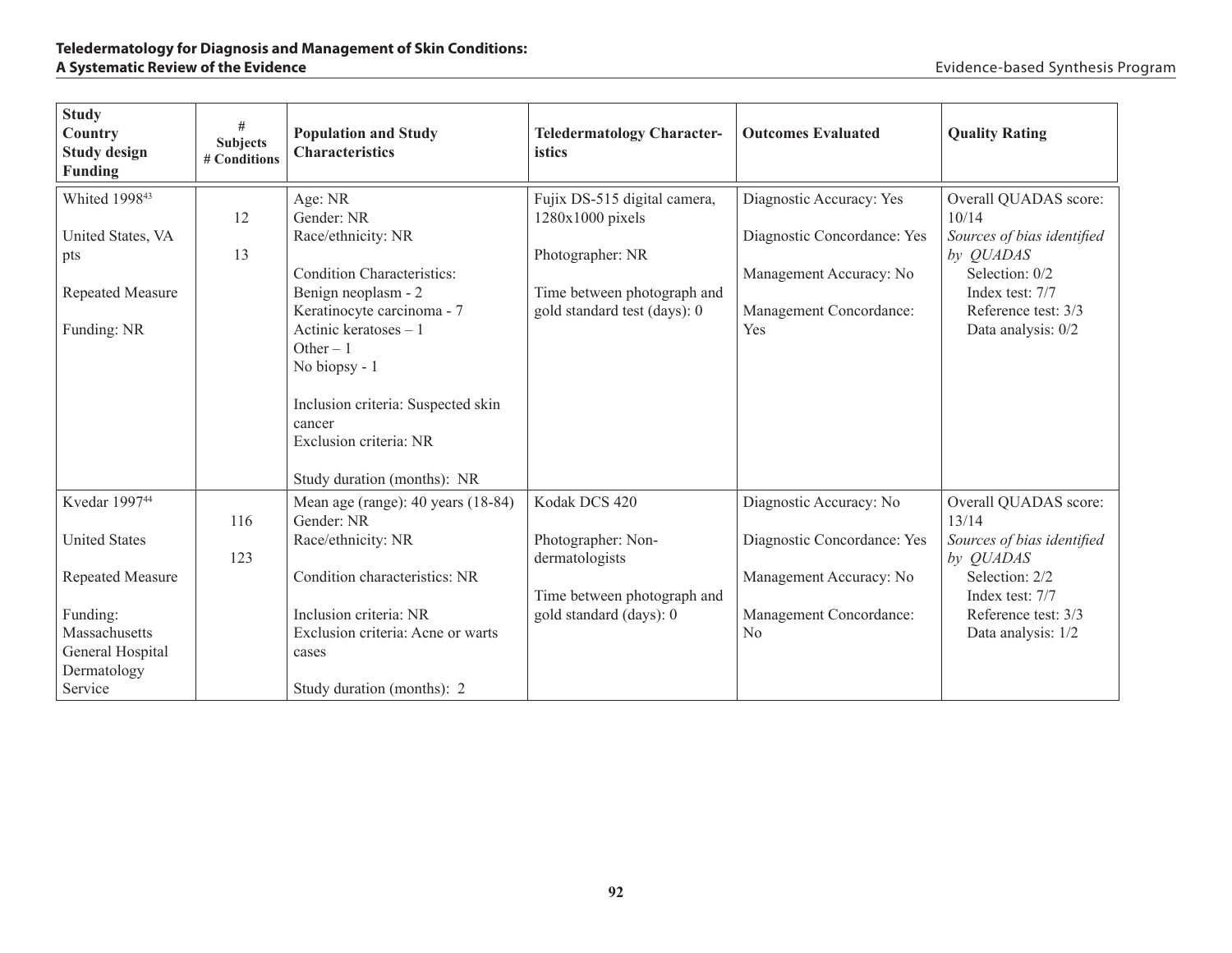| <b>Study</b><br>Country<br><b>Study design</b><br><b>Funding</b> | #<br><b>Subjects</b><br># Conditions | <b>Population and Study</b><br><b>Characteristics</b>              | <b>Teledermatology Charac-</b><br>teristics | <b>Outcomes Evaluated</b>   | <b>Quality Rating</b>          |
|------------------------------------------------------------------|--------------------------------------|--------------------------------------------------------------------|---------------------------------------------|-----------------------------|--------------------------------|
| Lyon 199745                                                      |                                      | Age: NR                                                            | DC-40 Kodak                                 | Diagnostic Accuracy: No     | Overall QUADAS score:          |
|                                                                  | 100                                  | Gender: NR                                                         |                                             |                             | 8/14                           |
| United Kingdom                                                   | 100                                  | Race/ethnicity: NR                                                 | Photographer: Dermatology<br>resident       | Diagnostic Concordance: Yes | Sources of bias identified     |
| Repeated Measure                                                 |                                      | Condition characteristics:                                         |                                             | Management Accuracy: No     | by QUADAS<br>Selection: 1/2    |
|                                                                  |                                      | Eczematous - 12                                                    | Time between photograph and                 |                             | Index test: 4/7                |
| Funding: NR                                                      |                                      | Acneiform - 3                                                      | gold standard (days): NR                    | Management Concordance:     | Reference test: 3/3            |
|                                                                  |                                      | Infectious - 5                                                     |                                             | Yes                         | Data analysis: 0/2             |
|                                                                  |                                      | Other - 20                                                         |                                             |                             |                                |
|                                                                  |                                      | Benign Neoplasm - 41                                               |                                             |                             |                                |
|                                                                  |                                      | Keratinocyte Carcinoma - 19<br>Actinic keratoses - 5               |                                             |                             |                                |
|                                                                  |                                      |                                                                    |                                             |                             |                                |
|                                                                  |                                      | Inclusion criteria: Dermatology                                    |                                             |                             |                                |
|                                                                  |                                      | referral                                                           |                                             |                             |                                |
|                                                                  |                                      | Exclusion criteria: NR                                             |                                             |                             |                                |
|                                                                  |                                      |                                                                    |                                             |                             |                                |
|                                                                  |                                      | Study duration (months): NR                                        |                                             |                             |                                |
| Zelickson 199746                                                 | 29                                   | Age: NR<br>Gender: NR                                              | Sony CCD-TR400 video                        | Diagnostic Accuracy: No     | Overall QUADAS score:<br>11/14 |
| <b>United States</b>                                             |                                      | Race/ethnicity: NR                                                 | Photographer: Nurse                         | Diagnostic Concordance: Yes | Sources of bias identified     |
|                                                                  | 30                                   |                                                                    |                                             |                             | by QUADAS                      |
| Repeated Measure                                                 |                                      | Condition characteristics:                                         | Time between photograph and                 | Management Accuracy: No     | Selection: 1/2                 |
|                                                                  |                                      | Rash-18                                                            | gold standard (days): $\leq$ 2              |                             | Index test: 7/7                |
| Funding: NR                                                      |                                      | Lesion-12                                                          |                                             | Management Concordance:     | Reference test: 3/3            |
|                                                                  |                                      |                                                                    |                                             | Yes                         | Data analysis: 0/2             |
|                                                                  |                                      | Inclusion criteria: Nursing home<br>resident with a skin condition |                                             |                             |                                |
|                                                                  |                                      | Exclusion criteria: NR                                             |                                             |                             |                                |
|                                                                  |                                      |                                                                    |                                             |                             |                                |
|                                                                  |                                      | Study duration (months): NR                                        |                                             |                             |                                |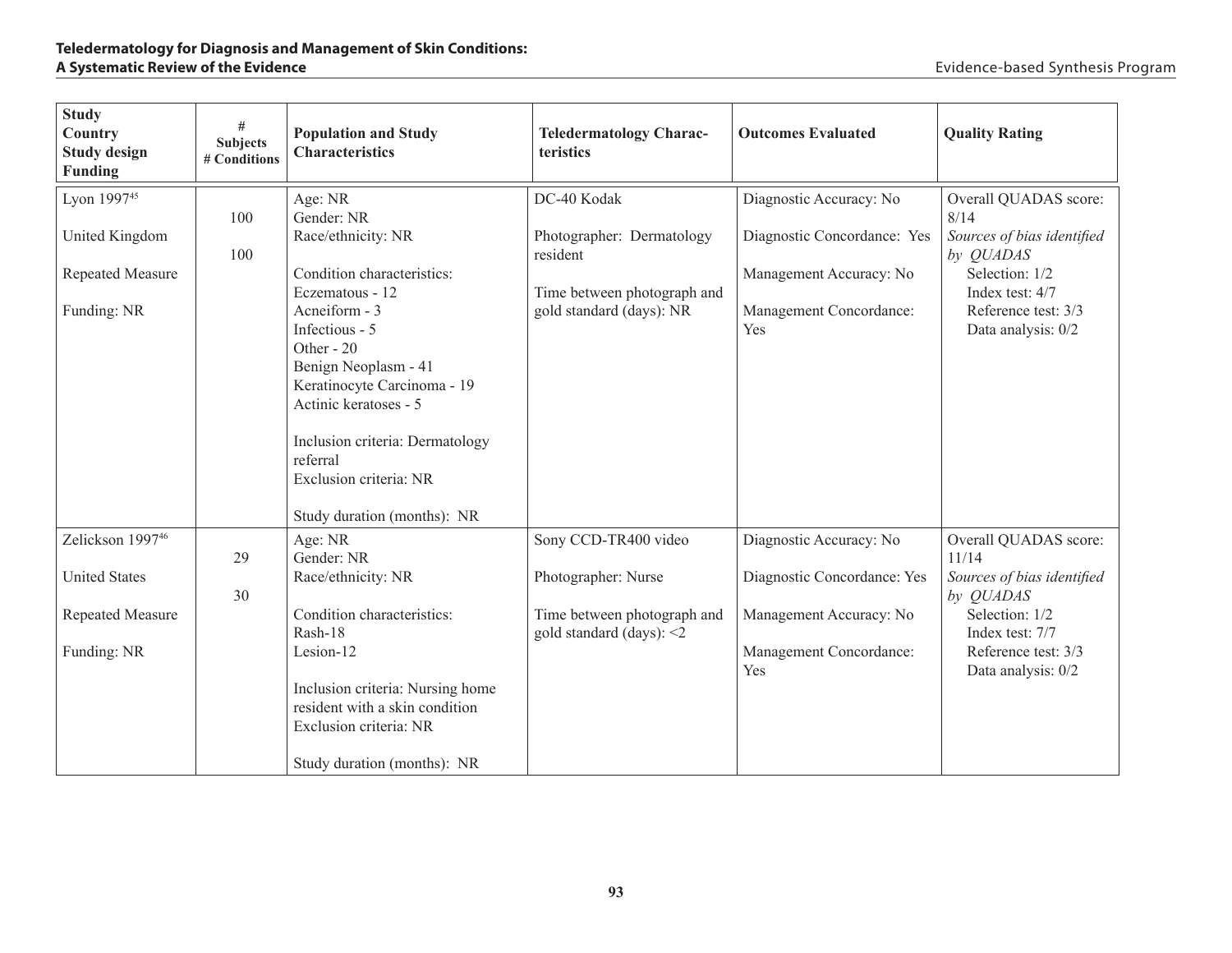| <b>Study</b><br>Country<br><b>Study design</b><br><b>Funding</b> | #<br><b>Subjects</b><br># Conditions | <b>Population and Study</b><br><b>Characteristics</b> | <b>Teledermatology Charac-</b><br><b>teristics</b> | <b>Outcomes Evaluated</b>   | <b>Quality Rating</b>      |
|------------------------------------------------------------------|--------------------------------------|-------------------------------------------------------|----------------------------------------------------|-----------------------------|----------------------------|
| <b>B.</b> Live interactive studies $(n=10)$                      |                                      |                                                       |                                                    |                             |                            |
| Edison 20087                                                     |                                      | Mean age (range): 42 (7-92)                           | Camera: NR                                         | Diagnostic Accuracy: No     | Overall QUADAS score:      |
|                                                                  | 110                                  | Gender: female 69%, male 31%                          |                                                    |                             | 12/14                      |
| <b>United States</b>                                             |                                      | Race/ethnicity: white 85%, black                      |                                                    | Diagnostic Concordance: Yes | Sources of bias identified |
|                                                                  | 110                                  | 12%, Asian 2%, Hispanic $1\%$                         | Photographer: NR                                   |                             | by QUADAS                  |
| Repeated Measure                                                 |                                      |                                                       |                                                    | Management Accuracy: No     | Selection: 1/2             |
| Both SAF and LI                                                  |                                      | Condition Characteristics for 70:                     | Time between photograph                            |                             | Index test: 7/7            |
|                                                                  |                                      | Actinic Keratosis - 10                                | and gold standard (days): 0                        | Management Concordance:     | Reference test: 3/3        |
| Funding: Federal                                                 |                                      | Acneiform - 12                                        |                                                    | Yes                         | Data analysis: 1/2         |
| Office for the                                                   |                                      | Benign Neoplasm - 19                                  |                                                    |                             |                            |
| Advancement                                                      |                                      | Dysplastic nevus - 1                                  |                                                    |                             |                            |
| of Telehealth,                                                   |                                      | Infectious - 7                                        |                                                    |                             |                            |
| <b>Health Resources</b>                                          |                                      | Eczematous - 8                                        |                                                    |                             |                            |
| and Services                                                     |                                      | Other $-13$                                           |                                                    |                             |                            |
| Administration                                                   |                                      |                                                       |                                                    |                             |                            |
|                                                                  |                                      | Inclusion criteria: New pts on study                  |                                                    |                             |                            |
|                                                                  |                                      | days<br>Exclusion criteria: NR                        |                                                    |                             |                            |
|                                                                  |                                      |                                                       |                                                    |                             |                            |
|                                                                  |                                      | Study duration (months): 18                           |                                                    |                             |                            |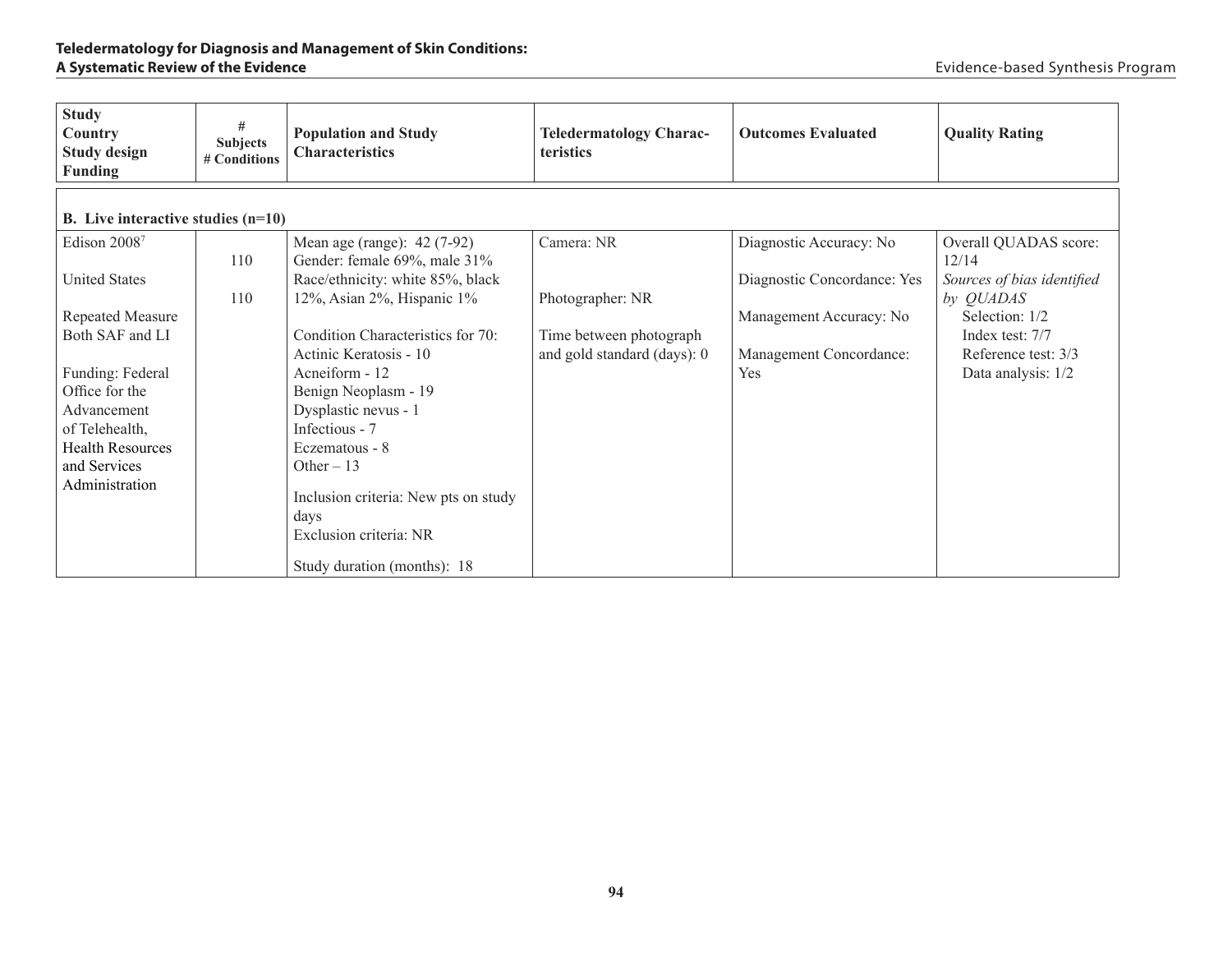| <b>Study</b><br>Country<br><b>Study design</b><br><b>Funding</b> | #<br><b>Subjects</b><br># Conditions | <b>Population and Study</b><br><b>Characteristics</b>                                                                                                                                      | <b>Teledermatology Charac-</b><br>teristics             | <b>Outcomes Evaluated</b>                          | <b>Quality Rating</b>                                    |
|------------------------------------------------------------------|--------------------------------------|--------------------------------------------------------------------------------------------------------------------------------------------------------------------------------------------|---------------------------------------------------------|----------------------------------------------------|----------------------------------------------------------|
| Baba 2005 <sup>17</sup>                                          | 228                                  | Mean age (range): 35 years (2-82)<br>Gender: female 63%, male 37%                                                                                                                          | Mustek camera                                           | Diagnostic Accuracy: No                            | Overall QUADAS score:<br>11/14                           |
| Turkey                                                           | 242                                  | Race/ethnicity: NR                                                                                                                                                                         | Photographer: Nurse                                     | Diagnostic Concordance: Yes                        | Sources of bias identified<br>by QUADAS                  |
| Repeated Measure<br>$SAF + LI$                                   |                                      | Condition characteristics:<br>Acneiform - 41<br>Infectious - 54                                                                                                                            | Time between photograph<br>and gold standard (days): NR | Management Accuracy: No<br>Management Concordance: | Selection: 1/2<br>Index test: 7/7<br>Reference test: 3/3 |
| Funding: NR                                                      |                                      | Pre-malignant/Malignant-2<br>Eczematous - 46<br>Benign Neoplasms - 45<br>Papulosquamous/Other - 54<br>Inclusion criteria: None<br>Exclusion criteria: None<br>Study duration (months): 2.3 |                                                         | No                                                 | Data analysis: 0/2                                       |
| Nordal 2001 <sup>47</sup>                                        | 112                                  | Mean age (range): 40 years (17-82)<br>Gender: female 51%, male 49%                                                                                                                         | Sony CCD DXC 930P video                                 | Diagnostic Accuracy: No                            | Overall QUADAS score:<br>13/14                           |
| Norway                                                           | 112                                  | Race/ethnicity: NR<br>Condition characteristics:                                                                                                                                           | Photographer: General prac-<br>titioner                 | Diagnostic Concordance: Yes                        | Sources of bias identified<br>by QUADAS                  |
| Repeated Measure                                                 |                                      | Eczematous - 7<br>Acneiform - 1                                                                                                                                                            | Time between photograph                                 | Management Accuracy: No                            | Selection: 2/2<br>Index test: 6/7                        |
| Funding:                                                         |                                      | Papulosquamous/Other - 6<br>Benign neoplasm - 1<br>Inclusion criteria: New dermatologic<br>conditions<br>Exclusion criteria: Surgical treat-<br>ment, emergency cases and most             | and gold standard (days): NR                            | Management Concordance:<br>N <sub>0</sub>          | Reference test: 3/3<br>Data analysis: 2/2                |
|                                                                  |                                      | nevi<br>Study duration (months): NR                                                                                                                                                        |                                                         |                                                    |                                                          |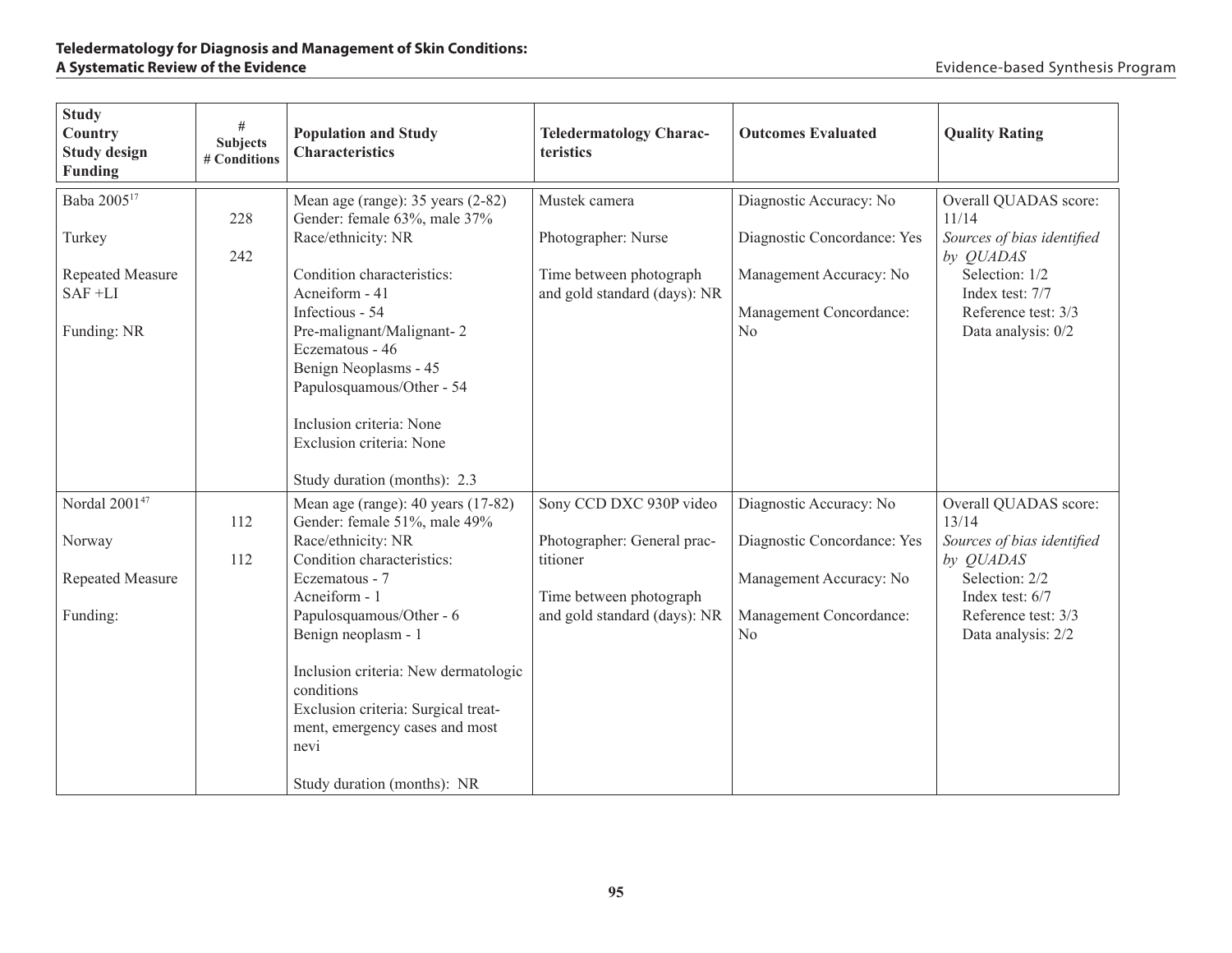| <b>Study</b><br>Country<br><b>Study design</b><br>Funding                                                                                      | #<br><b>Subjects</b><br># Conditions | <b>Population and Study</b><br><b>Characteristics</b>                                                                                                                                                                                                                                                                                                                        | <b>Teledermatology Charac-</b><br>teristics                                                                                         | <b>Outcomes Evaluated</b>                                                                                           | <b>Quality Rating</b>                                                                                                                                       |
|------------------------------------------------------------------------------------------------------------------------------------------------|--------------------------------------|------------------------------------------------------------------------------------------------------------------------------------------------------------------------------------------------------------------------------------------------------------------------------------------------------------------------------------------------------------------------------|-------------------------------------------------------------------------------------------------------------------------------------|---------------------------------------------------------------------------------------------------------------------|-------------------------------------------------------------------------------------------------------------------------------------------------------------|
| Gilmour 1998 <sup>48</sup><br>United Kingdom<br>Repeated Measure<br>Funding: National<br>Health Service                                        | 126<br>155                           | Age range: 3 month -83 years<br>Gender: female 51%, male 49%<br>Race/ethnicity: NR<br>Condition characteristics:<br>Eczematous - 55<br>Papulosquamous/Other - 37<br>Infection - 23<br>Acneiform - 12<br>Tumor - 20<br>Inclusion criteria: NR<br>Exclusion criteria: NR<br>Study duration (months): 12                                                                        | Camera NR<br>Photographer: General practi-<br>tioner or trained assistant<br>Time between photograph<br>and gold standard (days): 0 | Diagnostic Accuracy: No<br>Diagnostic Concordance: Yes<br>Management Accuracy: No<br>Management Concordance:<br>Yes | Overall QUADAS score:<br>9/14<br>Sources of bias identified<br>by QUADAS<br>Selection: 1/2<br>Index test: 6/7<br>Reference test: 2/3<br>Data analysis: 0/2  |
| Lesher 1998 <sup>49</sup><br><b>United States</b><br>Repeated Measure<br>Funding: Tele-<br>medicine Center of<br>Medical College of<br>Georgia | 60<br>68                             | Age: $\geq$ 18 years of age<br>Gender: NR<br>Race/ethnicity: NR<br>Condition characteristics:<br>Eczematous - 17<br>Benign Neoplasm -12<br>Keratinocyte Carcinoma - 3<br>Actinic keratosis - 6<br>Infectious - 4<br>Acneiform - 11<br>Papulosquamous/Other -15<br>Inclusion criteria: Adults with skin<br>condition<br>Exclusion criteria: NR<br>Study duration (months): NR | VC TK-1280U, Panasonic<br><b>WV-E550</b><br>Photographer: NR<br>Time between photograph<br>and gold standard (days): 0              | Diagnostic Accuracy: No<br>Diagnostic Concordance: Yes<br>Management Accuracy: No<br>Management Concordance:<br>No  | Overall QUADAS score:<br>11/14<br>Sources of bias identified<br>by QUADAS<br>Selection: 1/2<br>Index test: 7/7<br>Reference test: 3/3<br>Data analysis: 0/2 |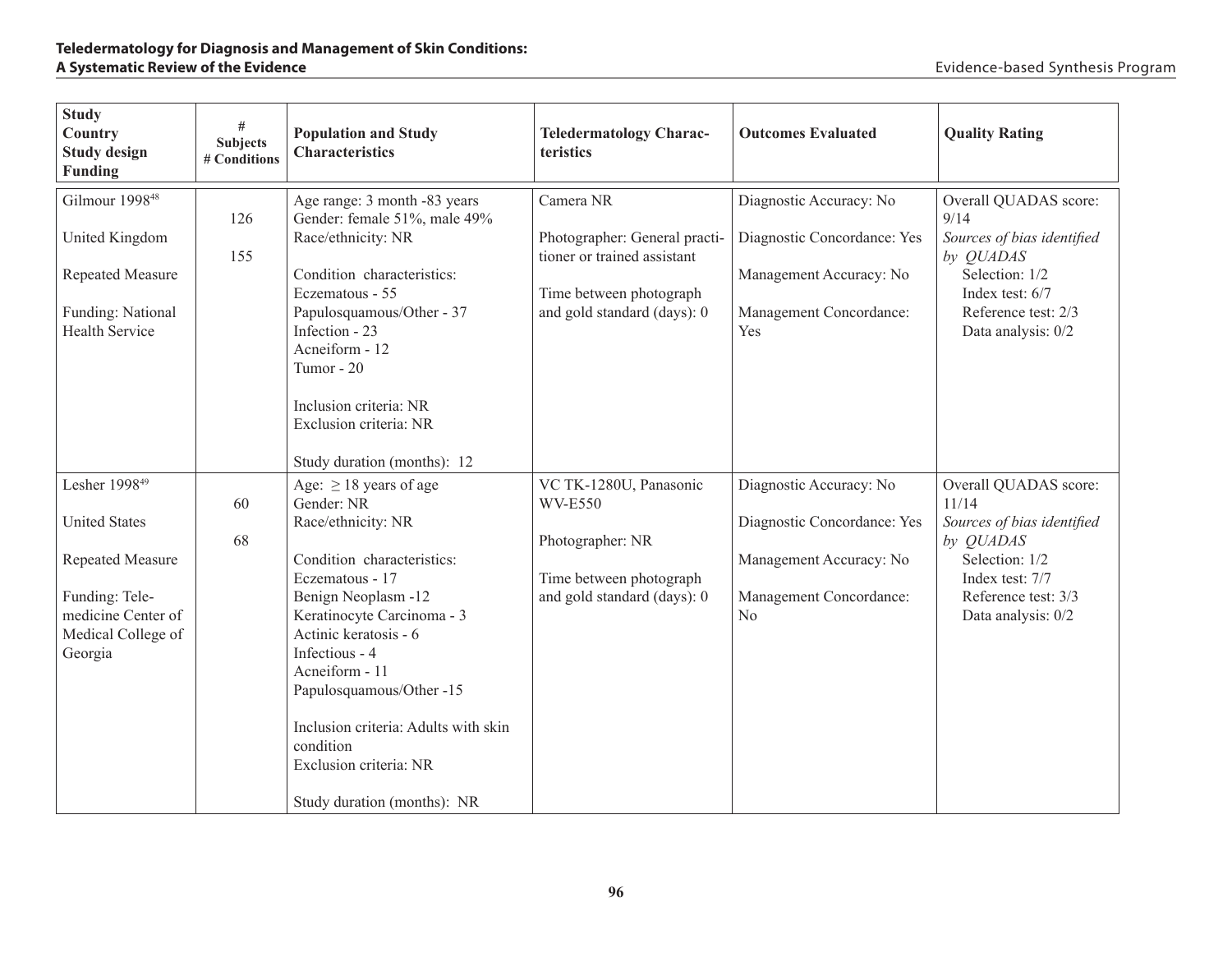| <b>Study</b><br>Country<br><b>Study design</b><br>Funding                                                                                                                   | $\#$<br><b>Subjects</b><br># Conditions | <b>Population and Study</b><br><b>Characteristics</b>                                                                                                                                                                                                                                                                                                                                                                                                           | <b>Teledermatology Charac-</b><br>teristics                                                                                             | <b>Outcomes Evaluated</b>                                                                                                       | <b>Quality Rating</b>                                                                                                                                             |
|-----------------------------------------------------------------------------------------------------------------------------------------------------------------------------|-----------------------------------------|-----------------------------------------------------------------------------------------------------------------------------------------------------------------------------------------------------------------------------------------------------------------------------------------------------------------------------------------------------------------------------------------------------------------------------------------------------------------|-----------------------------------------------------------------------------------------------------------------------------------------|---------------------------------------------------------------------------------------------------------------------------------|-------------------------------------------------------------------------------------------------------------------------------------------------------------------|
| Loane, 1998 <sup>50</sup><br>United Kingdom<br>Repeated Measure<br>Funding: National<br><b>Health Service</b>                                                               | 351<br>427                              | Mean age (range): 41 years (5<br>months-89 years)<br>Gender: female 55%, male 45%<br>Race/ethnicity: NR<br>Condition characteristics (prelimi-<br>nary results):<br>Tumor - 78<br>Eczema - 54<br>Infection - 28<br>Benign Neoplasm - 21<br>Acneiform - 13<br>Papulosquamous/Other - 42<br>Inclusion criteria: Dermatology<br>referral<br>Exclusion criteria: NR<br>Study duration (months): 18                                                                  | VC7000 video, KY-F55B<br>JVC video<br>Photographer: General prac-<br>titioner<br>Time between photograph<br>and gold standard (days): 0 | Diagnostic Accuracy: No<br>Diagnostic Concordance: Yes<br>Management Accuracy: No<br>Management Concordance:<br>Yes             | Overall QUADAS score:<br>9/14<br>Sources of bias identified<br>by <i>QUADAS</i><br>Selection: 1/2<br>Index test: 6/7<br>Reference test: 2/3<br>Data analysis: 0/2 |
| Lowitt 1998 <sup>51</sup><br>United States, US<br>armed service per-<br>sonnel/veterans<br>Repeated Measure<br>Funding: Baltimore<br>Research and Edu-<br>cation Foundation | 102<br>130                              | Median age (range): 65 (range 23 to<br>85)<br>Gender: male 95%, female 5%<br>Race/ethnicity: white 60%, black 40%<br>Condition characteristics:<br>Acneiform - 17<br>Eczematous - 33<br>Infectious - 9<br>Papulosquamous/Other -17<br>Benign Neoplasm - 36<br>Premalignant Tumor - 16<br>Malignant Neoplasm - 6<br>Inclusion criteria: consecutive der-<br>matology outpts<br>Exclusion criteria: Pts transported by<br>stretcher<br>Study duration (months): 2 | 3-CCS JVC video<br>Photographer: Nurse escort<br>Time between photograph<br>and gold standard (days): 0                                 | Diagnostic Accuracy: Yes<br>Diagnostic Concordance: Yes<br>Management Accuracy: No<br>Management Concordance:<br>N <sub>o</sub> | Overall QUADAS score:<br>12/14<br>Sources of bias identified<br>by QUADAS<br>Selection: 2/2<br>Index test: 7/7<br>Reference test: 3/3<br>Data analysis: 0/2       |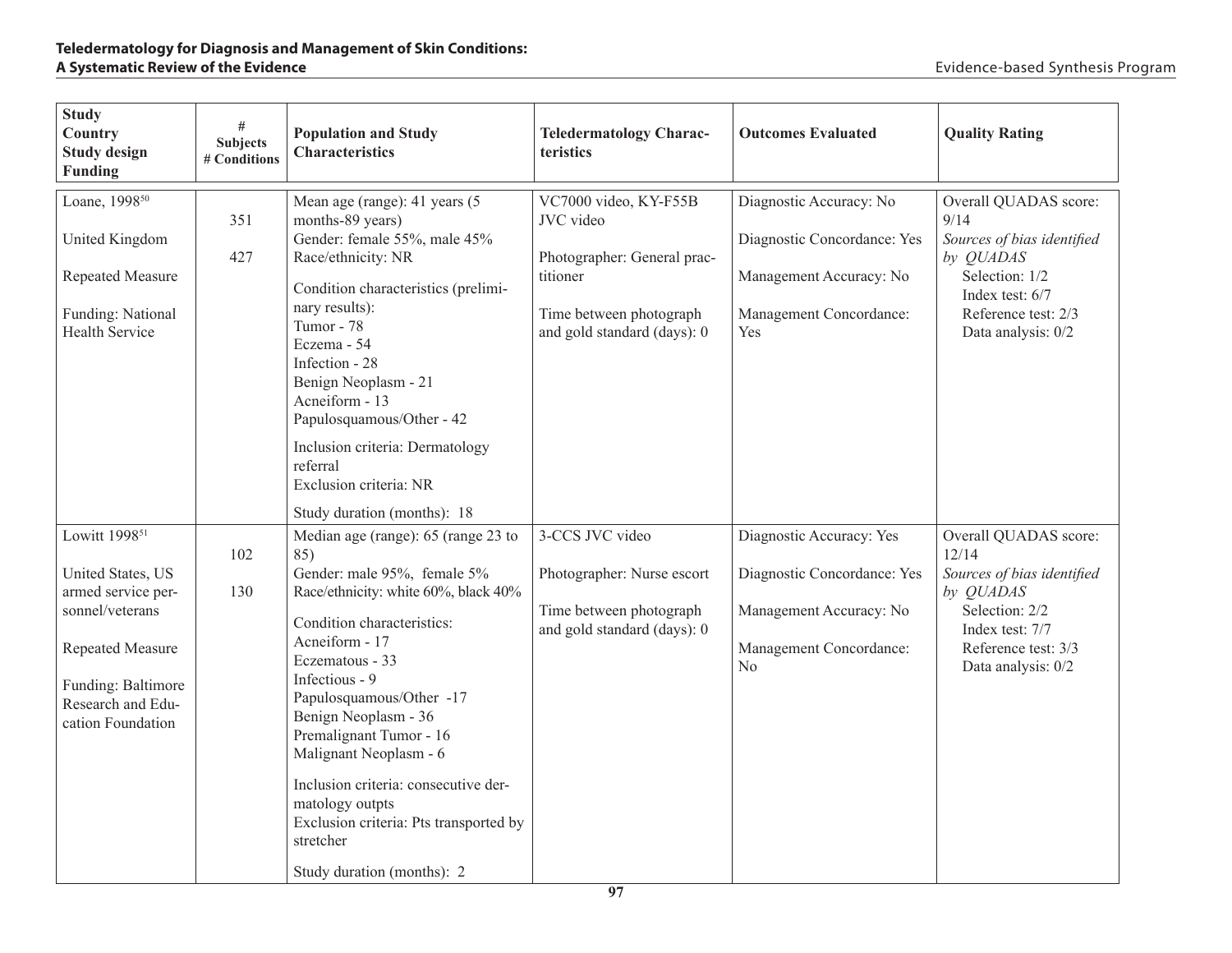| <b>Study</b><br>Country<br><b>Study design</b><br>Funding                                                                                    | #<br><b>Subjects</b><br># Conditions | <b>Population and Study</b><br><b>Characteristics</b>                                                                                                                                                                                                                                                                                                                                          | <b>Teledermatology Charac-</b><br>teristics                                                                                | <b>Outcomes Evaluated</b>                                                                                                      | <b>Quality Rating</b>                                                                                                                                        |
|----------------------------------------------------------------------------------------------------------------------------------------------|--------------------------------------|------------------------------------------------------------------------------------------------------------------------------------------------------------------------------------------------------------------------------------------------------------------------------------------------------------------------------------------------------------------------------------------------|----------------------------------------------------------------------------------------------------------------------------|--------------------------------------------------------------------------------------------------------------------------------|--------------------------------------------------------------------------------------------------------------------------------------------------------------|
| Phillips 1998 <sup>52</sup><br><b>United States</b><br>Repeated Measure<br>Funding: NR                                                       | 51<br>107                            | Mean age: 47<br>Gender: female 84%, male 16%<br>Race/ethnicity: NR<br>Condition characteristics:<br>Benign Neoplasm - 81<br>Keratinocyte Carcicnoma - 5<br>Melanoma - 1<br>Premalignant - 14<br>Dysplastic Nevi - 5<br>Inclusion criteria: NR<br>Exclusion criteria: NR                                                                                                                        | Panasonic video, Canon<br>video<br>Photographer: Dermatologist<br>Time between photograph<br>and gold standard (days): NR  | Diagnostic Accuracy: No<br>Diagnostic Concordance: Yes<br>Management Accuracy: No<br>Management Concordance:<br><b>Yes</b>     | Overall QUADAS score:<br>10/14<br>Sources of bias identified<br>by QUADAS<br>Selection: 0/2<br>Index test: 7/7<br>Reference test: 3/3<br>Data analysis: 0/2  |
|                                                                                                                                              |                                      | Study duration (months): NR                                                                                                                                                                                                                                                                                                                                                                    |                                                                                                                            |                                                                                                                                |                                                                                                                                                              |
| Oakley 1997 <sup>53</sup><br>New Zealand<br>Repeated Measure<br>Funding: Waikato<br><b>Information Ser-</b><br>vices Department of<br>Health | 104<br>135                           | Age range: 2-86 years,<br>Gender: female 60%, male 40%<br>Race/ethnicity: NR<br>Condition characteristics:<br>Eczematous - 17<br>Benign Neoplasm - 24<br>Malignant Neoplasm - 25<br>Actinic Keratosis - 15<br>Infectious - 7<br>Acneiform - 13<br>Melanoma - 4<br>Papulosquamous/Other -30<br>Inclusion criteria: New dermatology pts<br>Exclusion criteria: NR<br>Study duration (months): NR | Canon VC-C1 video, Vtel<br>system<br>Photographer: Dermatologist<br>Time between photograph<br>and gold standard (days): 0 | Diagnostic Accuracy: No<br>Diagnostic Concordance: Yes<br>Management Accuracy: No<br>Management Concordance:<br>N <sub>o</sub> | Overall QUADAS score:<br>9/14<br>Sources of bias identified<br>by QUADAS<br>Selection: 1/2<br>Index test: $6/7$<br>Reference test: 2/3<br>Data analysis: 0/2 |